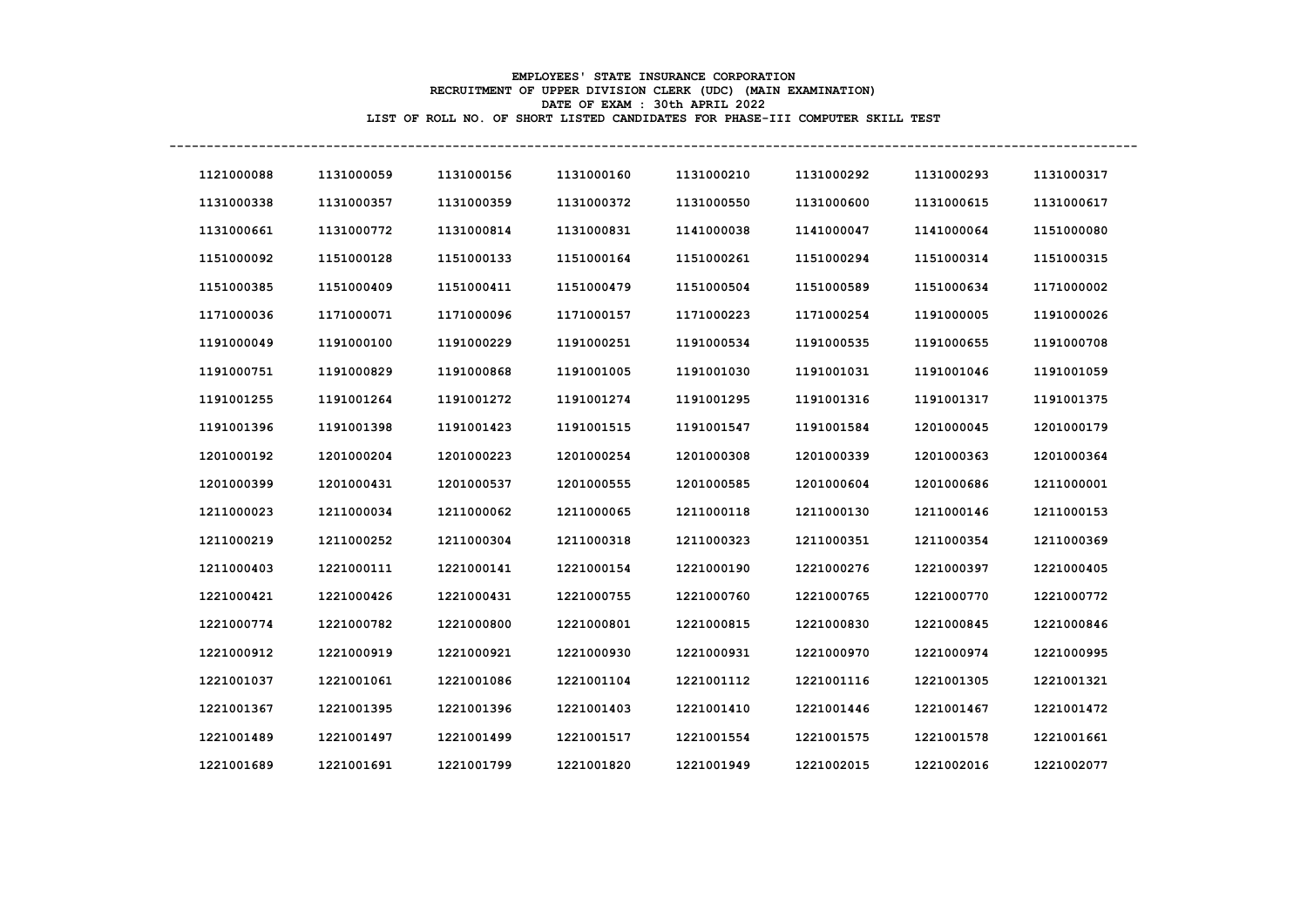| 1221002136 | 1221002155 | 1221002293 | 1221002296 | 1221002319 | 1221002489 | 1221002494 | 1221002506 |
|------------|------------|------------|------------|------------|------------|------------|------------|
| 1221002510 | 1221002517 | 1221002531 | 1221002538 | 1221002552 | 1221002553 | 1221002558 | 1221002587 |
| 1221002622 | 1221002624 | 1221002641 | 1221002681 | 1221002688 | 1221002744 | 1221002767 | 1221002820 |
| 1221002831 | 1221002853 | 1221002883 | 1221002977 | 1221003011 | 1221003072 | 1221003106 | 1221003112 |
| 1221003120 | 1221003121 | 1221003292 | 1221003302 | 1221003338 | 1221003383 | 1221003545 | 1221003564 |
| 1221003593 | 1221003613 | 1221003620 | 1221003634 | 1221003654 | 1221003675 | 1221003689 | 1221003719 |
| 1221003745 | 1221003761 | 1221003825 | 1221003844 | 1221004035 | 1221004051 | 1221004180 | 1221004267 |
| 1221004282 | 1221004285 | 1221004292 | 1221004296 | 1221004312 | 1221004316 | 1221004424 | 1221004426 |
| 1221004465 | 1221004479 | 1221004481 | 1221004492 | 1221004498 | 1221004510 | 1221004518 | 1221004524 |
| 1221004528 | 1221004546 | 1221004549 | 1221004571 | 1221004601 | 1221004651 | 1221004757 | 1221004783 |
| 1221004791 | 1221004814 | 1221004821 | 1221004901 | 1221004951 | 1221004982 | 1221004985 | 1221005004 |
| 1221005010 | 1221005028 | 1221005079 | 1221005088 | 1221005095 | 1221005195 | 1221005204 | 1221005231 |
| 1221005240 | 1221005267 | 1221005274 | 1221005276 | 1221005415 | 1221005476 | 1221005508 | 1221005587 |
| 1221005588 | 1221005636 | 1221005666 | 1221005760 | 1221005770 | 1221005786 | 1221005800 | 1221005804 |
| 1221005819 | 1221005918 | 1221005944 | 1221006056 | 1221006080 | 1221006089 | 1221006115 | 1221006133 |
| 1221006143 | 1221006162 | 1221006213 | 1221006259 | 1221006283 | 1221006286 | 1221006324 | 1221006325 |
| 1221006341 | 1221006346 | 1221006349 | 1221006372 | 1221006381 | 1221006393 | 1221006403 | 1221006430 |
| 1221006433 | 1221006439 | 1221006441 | 1221006447 | 1221006448 | 1221006463 | 1221006474 | 1221006489 |
| 1221006495 | 1221006510 | 1221006511 | 1221006521 | 1221006550 | 1221006560 | 1221006581 | 1221006590 |
| 1221006598 | 1221006676 | 1221006683 | 1221006696 | 1221006703 | 1221006731 | 1221006734 | 1221006750 |
| 1221006773 | 1221006813 | 1221006820 | 1221006829 | 1221006837 | 1221006846 | 1221006925 | 1221006956 |
| 1221007029 | 1221007064 | 1231000007 | 1231000157 | 1231000205 | 1231000221 | 1231000264 | 1231000293 |
| 1231000334 | 1231000392 | 1231000399 | 1231000427 | 1231000512 | 1231000518 | 1241000023 | 1241000044 |
| 1241000056 | 1241000063 | 1241000092 | 1241000094 | 1241000136 | 1241000164 | 1241000182 | 1241000192 |
| 1241000194 | 1241000236 | 1241000245 | 1241000261 | 1241000266 | 1241000269 | 1241000306 | 1241000332 |
| 1241000410 | 1241000474 | 1241000476 | 1241000484 | 1241000486 | 1241000583 | 1241000627 | 1241000634 |
| 1241000668 | 1241000694 | 1241000708 | 1241000738 | 1241000743 | 1241000820 | 1241000832 | 1241000876 |
| 1241000882 | 1261000018 | 1261000066 | 1261000149 | 1261000153 | 1261000185 | 1261000197 | 1261000204 |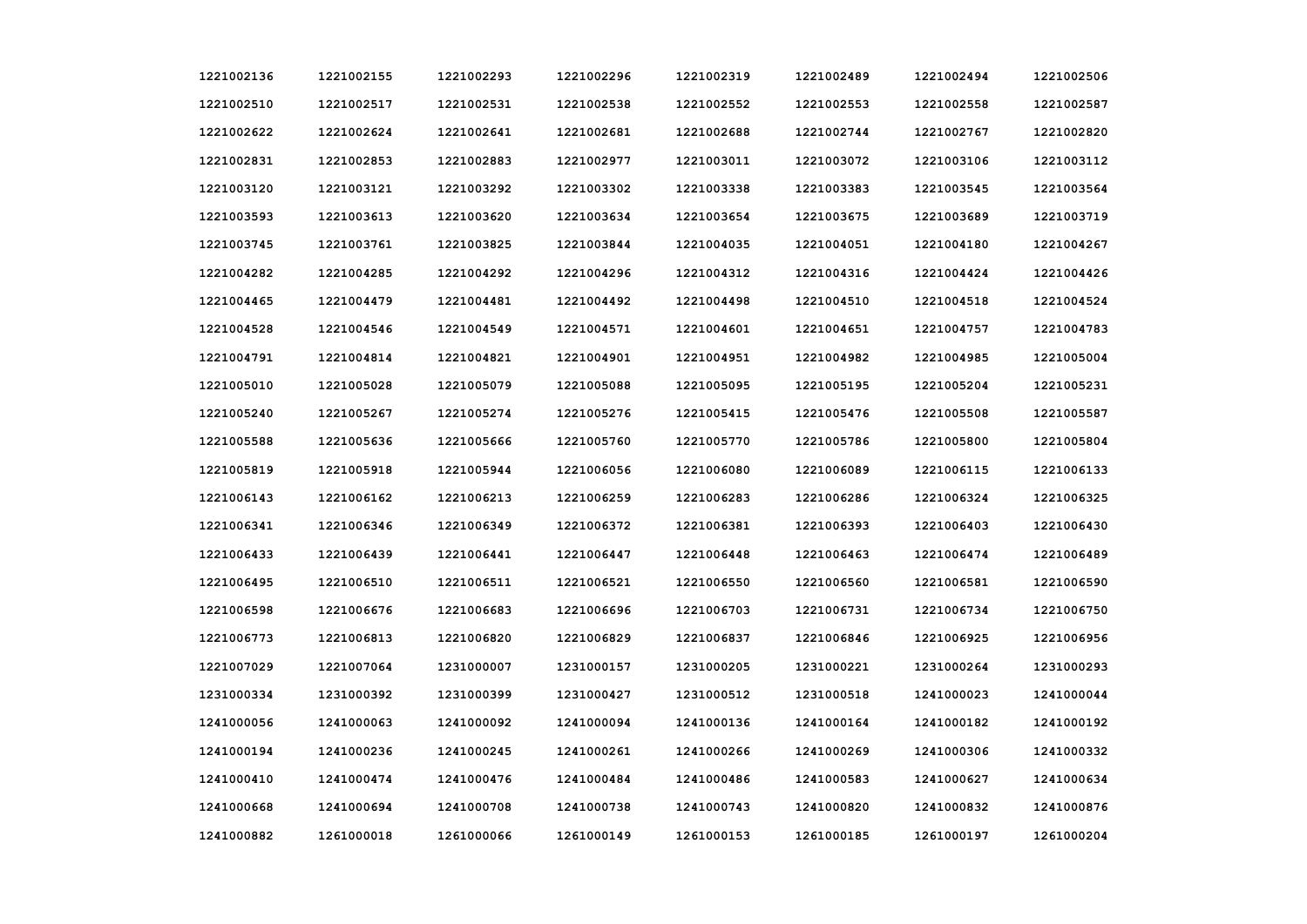| 1261000205 | 1261000229 | 1261000233 | 1261000246 | 1261000268 | 1261000295 | 1261000308 | 1261000318 |
|------------|------------|------------|------------|------------|------------|------------|------------|
| 1261000351 | 1261000366 | 1261000399 | 1261000413 | 1261000432 | 1261000448 | 1261000451 | 1261000482 |
| 1261000513 | 1261000559 | 1261000570 | 1271000004 | 1271000079 | 1271000091 | 1271000098 | 1271000135 |
| 1271000180 | 1271000239 | 1271000241 | 1271000255 | 1271000300 | 1271000317 | 1271000444 | 1271000467 |
| 1271000475 | 1271000488 | 1271000491 | 1271000642 | 1271000644 | 1271000677 | 1281000037 | 1281000043 |
| 1281000085 | 1281000120 | 1281000154 | 1281000178 | 1281000227 | 1281000286 | 1281000328 | 1281000334 |
| 1281000348 | 1281000393 | 1281000487 | 1281000560 | 1281000603 | 1281000656 | 1281000662 | 1281000668 |
| 1281000679 | 1281000735 | 1281000742 | 1281000744 | 1281000773 | 1281000818 | 1281000845 | 1281000907 |
| 1281000937 | 1281000946 | 1281000955 | 1281001020 | 1281001063 | 1281001079 | 1281001082 | 1281001094 |
| 1281001143 | 1281001158 | 1281001162 | 1281001167 | 1281001179 | 1281001207 | 1281001257 | 1281001279 |
| 1281001291 | 1281001313 | 1281001332 | 1281001403 | 1281001432 | 1281001436 | 1281001464 | 1281001518 |
| 1281001525 | 1281001551 | 1281001603 | 1281001607 | 1281001610 | 1281001619 | 1281001682 | 1281001773 |
| 1281001837 | 1281001874 | 1281001937 | 1281001972 | 1281002003 | 1281002047 | 1281002073 | 1281002132 |
| 1281002200 | 1281002248 | 1281002250 | 1281002348 | 1281002358 | 1281002401 | 1281002411 | 1281002429 |
| 1281002557 | 1281002601 | 1281002608 | 1281002629 | 1281002642 | 1281002677 | 1281002768 | 1281002784 |
| 1281002809 | 1281002824 | 1281002839 | 1281002863 | 1281002885 | 1281002897 | 1281002902 | 1281002916 |
| 1281002962 | 1281002974 | 1281002975 | 1281002982 | 1281002984 | 1281003045 | 1281003072 | 1281003101 |
| 1281003126 | 1281003179 | 1281003182 | 1281003188 | 1281003192 | 1281003195 | 1281003204 | 1281003216 |
| 1281003232 | 1281003300 | 1281003401 | 1281003530 | 1281003533 | 1281003535 | 1281003551 | 1281003552 |
| 1281003564 | 1281003566 | 1281003612 | 1281003642 | 1281003657 | 1281003710 | 1281003726 | 1281003759 |
| 1281003769 | 1281003776 | 1281003797 | 1281003808 | 1281003849 | 1281003860 | 1281003924 | 1281003937 |
| 1281003961 | 1281003968 | 1281003999 | 1281004025 | 1281004058 | 1281004075 | 1281004109 | 1281004140 |
| 1281004179 | 1281004273 | 1281004336 | 1281004450 | 1281004487 | 1281004490 | 1281004515 | 1281004538 |
| 1281004574 | 1281004628 | 1281004631 | 1281004649 | 1281004654 | 1281004669 | 1281004706 | 1281004731 |
| 1281004748 | 1281004754 | 1281004840 | 1281004879 | 1281004903 | 1281004917 | 1281005024 | 1281005025 |
| 1281005032 | 1281005047 | 1281005057 | 1281005062 | 1281005081 | 1281005134 | 1281005192 | 1281005201 |
| 1281005229 | 1281005238 | 1281005274 | 1281005434 | 1281005478 | 1281005485 | 1281005498 | 1281005539 |
| 1281005547 | 1281005579 | 1281005606 | 1281005614 | 1281005624 | 1281005651 | 1281005679 | 1281005708 |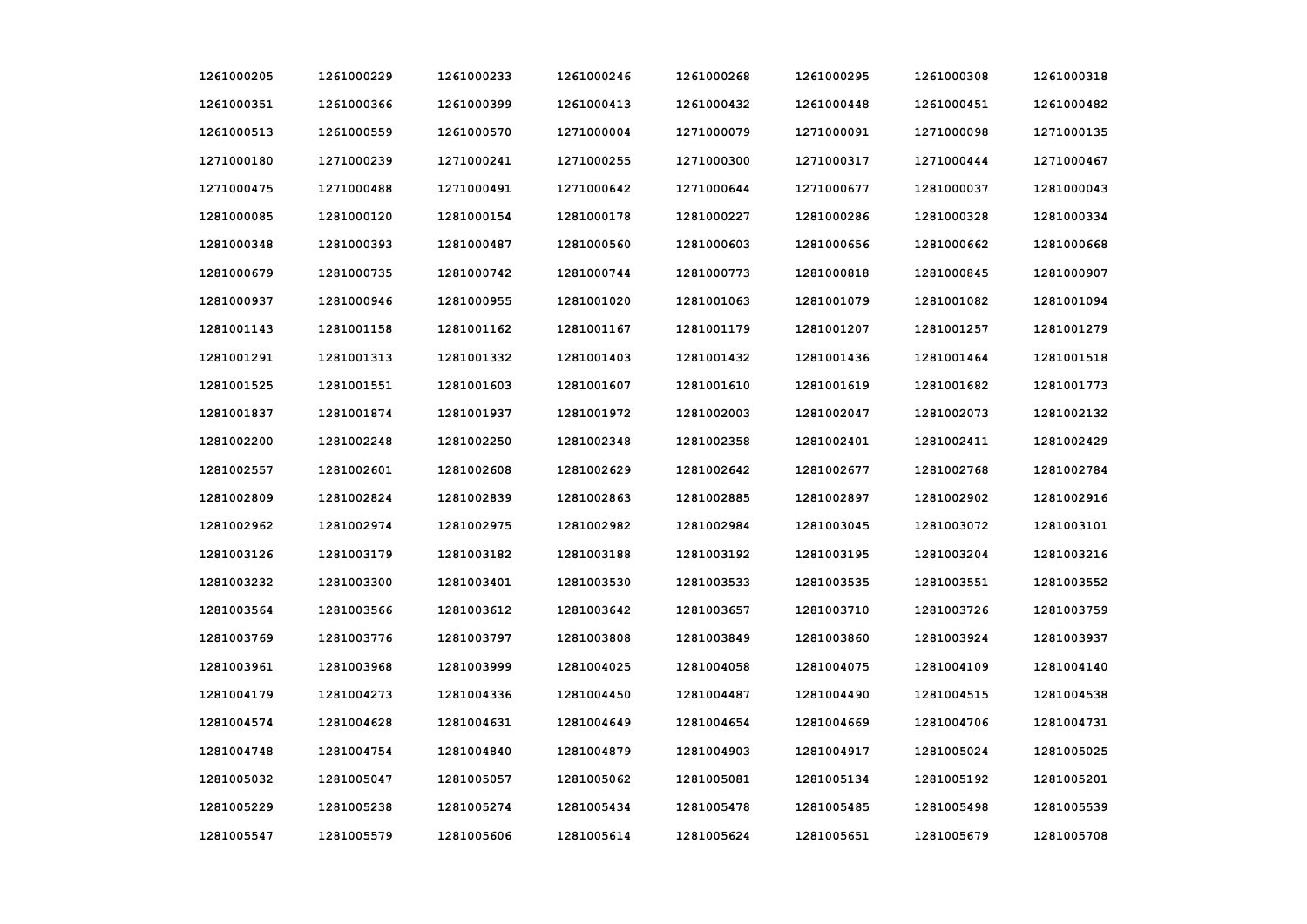| 1281005736 | 1281005752 | 1281005876 | 1281005921 | 1281005937 | 1281005979 | 1281006005 | 1281006011 |
|------------|------------|------------|------------|------------|------------|------------|------------|
| 1281006036 | 1281006084 | 1281006181 | 1281006207 | 1281006233 | 1281006236 | 1281006262 | 1281006268 |
| 1281006281 | 1281006282 | 1281006303 | 1281006318 | 1281006367 | 1281006379 | 1281006402 | 1281006452 |
| 1281006468 | 1281006505 | 1281006518 | 1281006600 | 1281006603 | 1281006606 | 1281006684 | 1291000009 |
| 1291000024 | 1291000044 | 1291000074 | 1291000124 | 1291000141 | 1291000221 | 1291000320 | 1291000326 |
| 1291000331 | 1291000347 | 1291000358 | 1291000369 | 1291000382 | 1291000392 | 1291000414 | 1291000501 |
| 1291000545 | 1291000577 | 1291000597 | 1291000600 | 1291000626 | 1291000682 | 1291000692 | 1291000701 |
| 1291000722 | 1291000733 | 1291000744 | 1291000774 | 1291000783 | 1291000822 | 1291000851 | 1291000889 |
| 1291000906 | 1291000910 | 1291000924 | 1291000950 | 1291000976 | 1291001044 | 1291001126 | 1291001151 |
| 1291001186 | 1291001204 | 1291001221 | 1291001340 | 1291001412 | 1291001416 | 1291001420 | 1291001429 |
| 1291001437 | 1291001484 | 1291001487 | 1291001553 | 1291001558 | 1291001568 | 1291001572 | 1291001575 |
| 1291001577 | 1291001579 | 1291001605 | 1291001620 | 1291001669 | 1291001676 | 1291001686 | 1291001748 |
| 1291001756 | 1291001788 | 1291001806 | 1291001822 | 1291001870 | 1291001878 | 1291001888 | 1291001905 |
| 1291001909 | 1291001951 | 1291001965 | 1291001979 | 1291002029 | 1291002049 | 1291002074 | 1291002081 |
| 1291002091 | 1291002102 | 1291002113 | 1291002118 | 1291002196 | 1291002282 | 1291002293 | 1291002328 |
| 1291002340 | 1291002366 | 1291002374 | 1291002399 | 1291002425 | 1291002437 | 1291002449 | 1291002470 |
| 1291002507 | 1291002509 | 1291002559 | 1291002577 | 1291002585 | 1291002609 | 1291002615 | 1291002675 |
| 1291002692 | 1291002712 | 1291002713 | 1291002742 | 1291002747 | 1291002838 | 1291002864 | 1291002865 |
| 1291002950 | 1291002958 | 1291002961 | 1291002967 | 1291002987 | 1291002995 | 1291003000 | 1291003002 |
| 1291003022 | 1291003074 | 1291003093 | 1291003113 | 1291003123 | 1291003125 | 1291003136 | 1291003144 |
| 1291003152 | 1291003165 | 1291003168 | 1291003186 | 1291003200 | 1291003217 | 1291003248 | 1291003258 |
| 1291003289 | 1291003295 | 1291003335 | 1291003395 | 1291003408 | 1291003489 | 1291003540 | 1291003542 |
| 1301000021 | 1301000024 | 1301000056 | 1301000170 | 1301000191 | 1301000206 | 1301000224 | 1301000231 |
| 1301000252 | 1301000275 | 1301000309 | 1301000313 | 1301000332 | 1301000410 | 1301000411 | 1301000431 |
| 1301000465 | 1301000511 | 1301000539 | 1301000588 | 1301000591 | 1301000641 | 1301000673 | 1301000704 |
| 1301000717 | 1301000743 | 1301000785 | 1301000809 | 1301000813 | 1301000819 | 1301000844 | 1301000846 |
| 1301000905 | 1301000949 | 1311000017 | 1321000037 | 1321000043 | 1321000131 | 1321000155 | 1321000183 |
| 1331000006 | 1331000165 | 1331000216 | 1331000313 | 1331000366 | 1331000609 | 1331000616 | 1331000633 |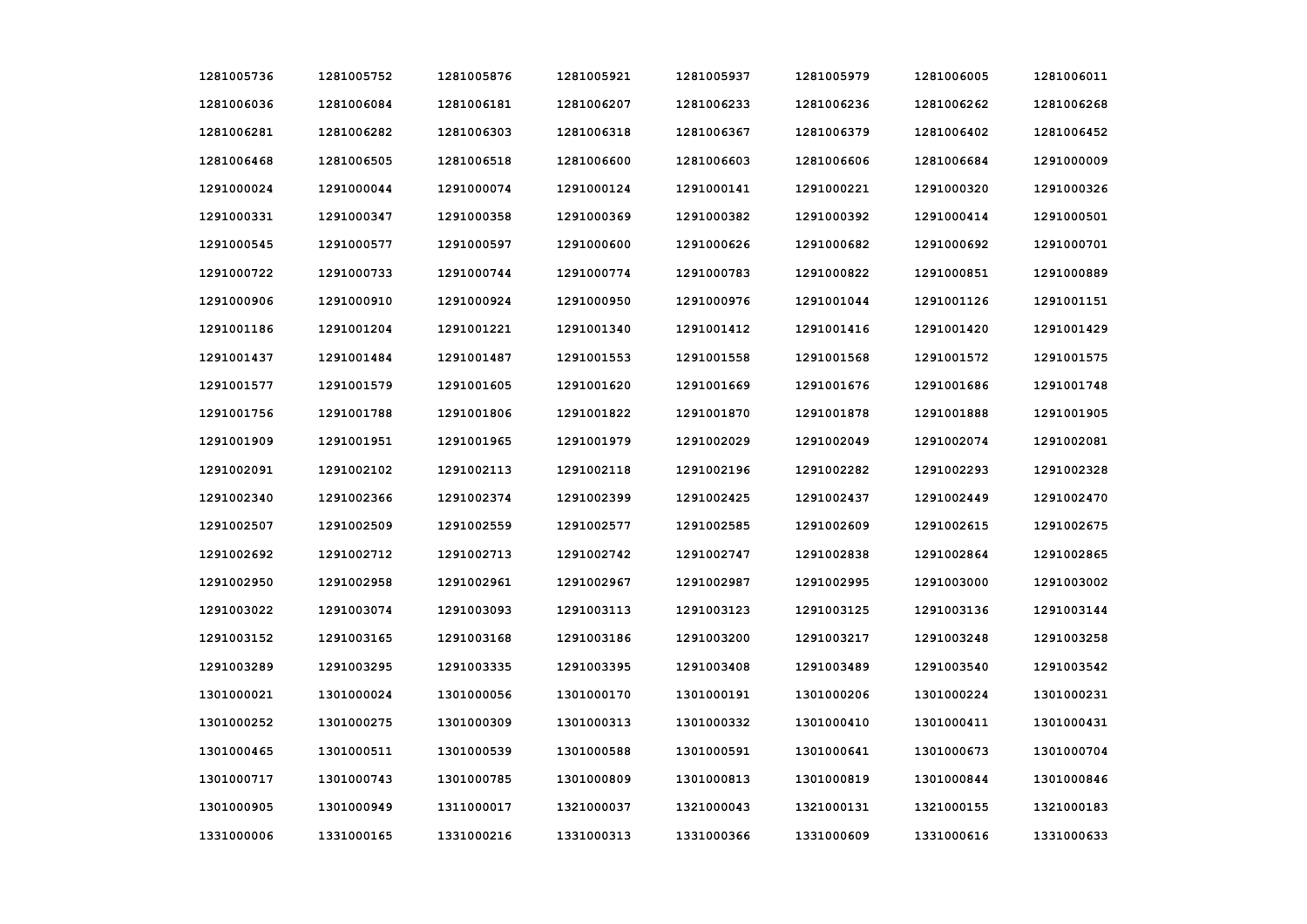| 1331000644 | 1331000654 | 1331000841 | 1341000022 | 1341000055 | 1341000066 | 1351000021 | 1351000074 |
|------------|------------|------------|------------|------------|------------|------------|------------|
| 1351000098 | 1361000096 | 1361000102 | 1371000003 | 1371000004 | 1371000007 | 1371000046 | 1371000140 |
| 1371000206 | 1371000215 | 1371000293 | 1371000304 | 1371000341 | 1371000344 | 1371000354 | 1371000356 |
| 1371000361 | 1371000376 | 1371000528 | 1371000582 | 1371000596 | 1371000603 | 1371000626 | 1371000653 |
| 1371000683 | 1371000701 | 1371000733 | 1371000835 | 1381000005 | 1381000017 | 1381000082 | 1381000103 |
| 1381000155 | 1381000264 | 1381000280 | 1381000286 | 1381000315 | 1381000378 | 1391000039 | 1391000078 |
| 1391000090 | 1391000150 | 1391000175 | 1391000185 | 1391000191 | 1391000253 | 1391000329 | 1391000343 |
| 1391000354 | 1391000411 | 1391000419 | 1391000437 | 1391000453 | 1391000470 | 1391000540 | 1391000577 |
| 1391000586 | 1391000601 | 1391000612 | 1391000637 | 1391000676 | 1391000696 | 1391000730 | 1391000760 |
| 1391000774 | 1391000811 | 1391000815 | 1391000858 | 1391000994 | 1391001040 | 1391001077 | 1391001116 |
| 1391001127 | 1391001131 | 1391001176 | 1391001210 | 1391001233 | 1391001284 | 1391001325 | 1391001425 |
| 1391001476 | 1391001587 | 1391001652 | 1391001676 | 1391001696 | 1391001700 | 1391001737 | 1391001748 |
| 1391001755 | 1401000014 | 1401000058 | 1401000075 | 1401000099 | 1401000104 | 1401000115 | 1401000127 |
| 1401000149 | 1401000179 | 1401000182 | 1401000187 | 1401000194 | 1401000250 | 1401000309 | 1401000319 |
| 1401000385 | 1401000475 | 1401000477 | 1401000514 | 1401000541 | 1401000569 | 1401000584 | 1401000640 |
| 1401000649 | 1401000676 | 1401000681 | 1401000695 | 1401000749 | 1401000834 | 1401000871 | 1401000912 |
| 1401000935 | 1401000952 | 1401001082 | 1401001088 | 1401001105 | 1401001211 | 1401001213 | 1401001226 |
| 1401001283 | 1401001287 | 1401001330 | 1401001350 | 1401001374 | 1411000048 | 1411000146 | 1411000151 |
| 1411000410 | 1411000481 | 1411000505 | 1411000573 | 1411000589 | 1411000622 | 1411000651 | 1411000706 |
| 1411000713 | 1411000758 | 1411000777 | 1411000837 | 1411000848 | 1411000859 | 1411000880 | 1411000898 |
| 1411000908 | 1411000979 | 1411001056 | 1411001075 | 1411001184 | 1411001287 | 1411001288 | 1411001379 |
| 1411001382 | 1411001383 | 1411001401 | 1411001445 | 1411001456 | 1411001463 | 1411001496 | 1411001501 |
| 1411001560 | 1411001576 | 1421000041 | 1421000066 | 1421000089 | 1421000093 | 1421000117 | 1421000122 |
| 1421000192 | 1421000214 | 1421000221 | 1421000224 | 1421000227 | 1421000298 | 1421000374 | 1421000427 |
| 1421000432 | 1421000481 | 1421000486 | 1421000502 | 1421000509 | 1421000576 | 1421000598 | 1421000618 |
| 1421000631 | 1421000725 | 1421000731 | 1421000732 | 1421000757 | 1421000765 | 1421000811 | 1421000838 |
| 1421000873 | 1421000952 | 1421000953 | 1421000975 | 1421000977 | 1421000992 | 1421001009 | 1421001011 |
| 1421001035 | 1421001047 | 1421001052 | 1421001068 | 1421001071 | 1421001167 | 1421001220 | 1421001221 |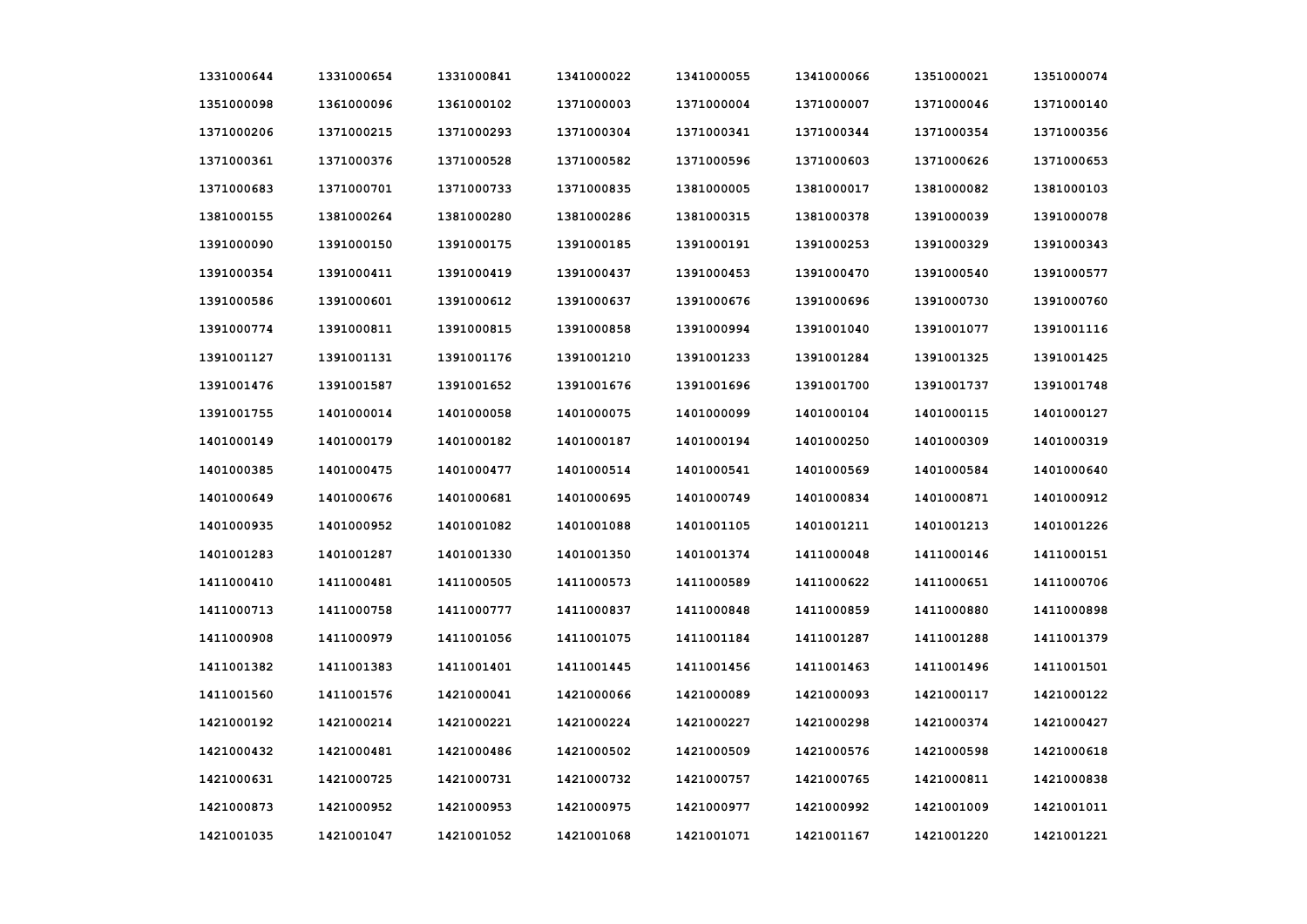| 1421001267 | 1421001350 | 1421001354 | 1421001394 | 1421001481 | 1421001487 | 1421001530 | 1421001534 |
|------------|------------|------------|------------|------------|------------|------------|------------|
| 1421001547 | 1421001575 | 1421001588 | 1421001639 | 1421001707 | 1421001755 | 1421001767 | 1421001790 |
| 1421001795 | 1421001861 | 1421001895 | 1421001899 | 1421001912 | 1421001924 | 1421002077 | 1421002090 |
| 1421002135 | 1421002137 | 1421002143 | 1421002167 | 1421002195 | 1421002257 | 1421002295 | 1421002369 |
| 1421002466 | 1421002490 | 1431000073 | 1431000165 | 1431000195 | 1431000203 | 1431000242 | 1431000283 |
| 1431000296 | 1431000316 | 1431000400 | 1431000428 | 1431000430 | 1431000445 | 1431000447 | 1431000512 |
| 1431000554 | 1431000563 | 1431000640 | 1431000658 | 1431000726 | 1431000750 | 1431000790 | 1431000811 |
| 1431000835 | 1431000880 | 1431000991 | 1431001005 | 1431001014 | 1431001027 | 1431001029 | 1431001056 |
| 1431001174 | 1431001245 | 1431001311 | 1431001330 | 1431001408 | 1431001458 | 1431001508 | 1431001594 |
| 1431001628 | 1431001635 | 1431001639 | 1431001748 | 1431001784 | 1431001812 | 1431001854 | 1431001885 |
| 1431001903 | 1431001904 | 1431001913 | 1431001924 | 1431001953 | 1431001957 | 1431001971 | 1431002008 |
| 1431002012 | 1431002079 | 1431002081 | 1431002100 | 1431002112 | 1431002121 | 1431002180 | 1431002215 |
| 1431002231 | 1431002236 | 1431002238 | 1431002404 | 1431002444 | 1431002457 | 1431002492 | 1431002507 |
| 1431002526 | 1431002629 | 1431002659 | 1431002717 | 1431002746 | 1431002843 | 1431002849 | 1431002898 |
| 1431002934 | 1431002995 | 1431003048 | 1431003113 | 1431003141 | 1431003143 | 1431003217 | 1431003264 |
| 1431003336 | 1431003349 | 1431003354 | 1431003356 | 1431003380 | 1431003530 | 1431003581 | 1431003592 |
| 1431003599 | 1431003626 | 1431003640 | 1431003712 | 1431003785 | 1431003861 | 1431003931 | 1431003932 |
| 1431003938 | 1431003959 | 1431004194 | 1431004286 | 1431004389 | 1431004421 | 1431004466 | 1431004477 |
| 1431004530 | 1431004641 | 1431004714 | 1431004716 | 1431004826 | 1431004843 | 1431004844 | 1431004863 |
| 1431004872 | 1431004883 | 1431004975 | 1431004999 | 1431005011 | 1431005021 | 1431005068 | 1431005075 |
| 1431005080 | 1431005081 | 1431005094 | 1431005154 | 1431005172 | 1431005217 | 1431005247 | 1431005411 |
| 1431005415 | 1431005461 | 1431005509 | 1431005526 | 1431005622 | 1431005627 | 1431005652 | 1431005671 |
| 1431005726 | 1431005926 | 1431005972 | 1431006012 | 1431006014 | 1431006038 | 1431006062 | 1431006091 |
| 1431006099 | 1431006106 | 1431006122 | 1431006135 | 1431006167 | 1431006170 | 1431006237 | 1431006282 |
| 1431006330 | 1431006356 | 1431006471 | 1431006484 | 1431006585 | 1431006696 | 1431006719 | 1431006782 |
| 1431006813 | 1431006829 | 1431006920 | 1431006940 | 1431006941 | 1431006956 | 1431007032 | 1431007137 |
| 1431007145 | 1431007166 | 1431007169 | 1431007171 | 1431007257 | 1431007326 | 1431007329 | 1431007358 |
| 1431007416 | 1431007497 | 1431007722 | 1431007745 | 1431007771 | 1431007818 | 1431007822 | 1431007878 |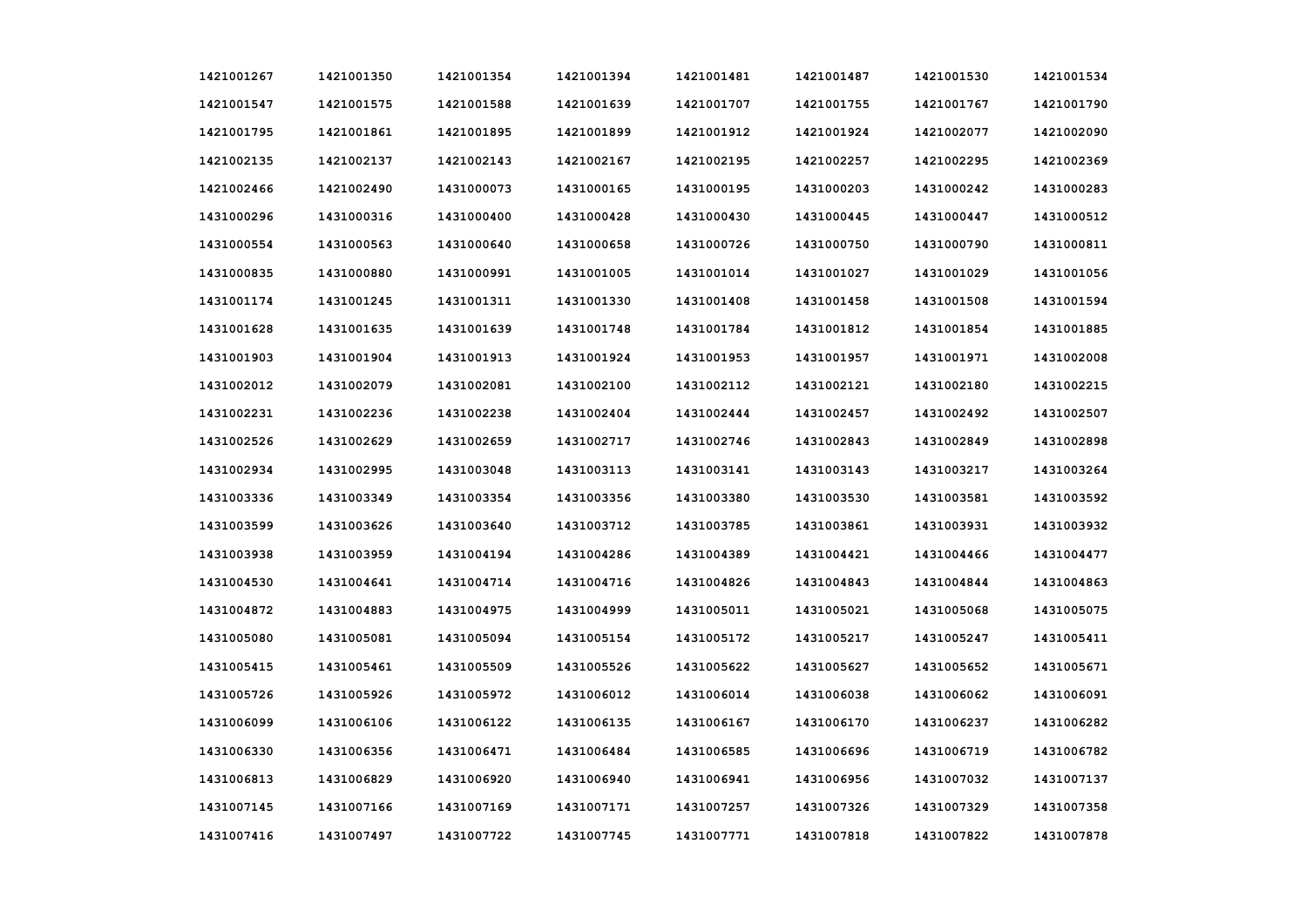| 1431007916 | 1431007928 | 1431007973 | 1431007978 | 1431008001 | 1431008104 | 1431008169 | 1431008206 |
|------------|------------|------------|------------|------------|------------|------------|------------|
| 1431008231 | 1431008329 | 1431008341 | 1431008411 | 1431008436 | 1431008439 | 1431008449 | 1431008531 |
| 1431008541 | 1431008568 | 1431008574 | 1431008633 | 1431008779 | 1431008805 | 1431008856 | 1431008929 |
| 1431009028 | 1431009096 | 1431009243 | 1431009257 | 1431009302 | 1431009366 | 1431009386 | 1431009392 |
| 1431009460 | 1431009534 | 1431009538 | 1431009613 | 1431009737 | 1431009756 | 1431009787 | 1431009843 |
| 1431009940 | 1431009955 | 1431010035 | 1431010215 | 1431010266 | 1431010292 | 1431010301 | 1431010362 |
| 1431010370 | 1431010447 | 1431010464 | 1431010486 | 1431010503 | 1431010516 | 1431010615 | 1431010659 |
| 1431010679 | 1431010694 | 1431010799 | 1431010846 | 1431010889 | 1431010925 | 1431011019 | 1431011100 |
| 1431011129 | 1431011157 | 1431011175 | 1431011193 | 1431011244 | 1431011264 | 1431011354 | 1431011364 |
| 1431011373 | 1431011415 | 1431011435 | 1431011558 | 1431011623 | 1431011648 | 1431011697 | 1431011741 |
| 1431011821 | 1431011849 | 1431011913 | 1431011958 | 1431011978 | 1431012008 | 1431012059 | 1431012077 |
| 1431012081 | 1431012207 | 1431012248 | 1431012392 | 1431012393 | 1431012403 | 1431012416 | 1431012430 |
| 1431012463 | 1431012471 | 1431012513 | 1431012551 | 1431012599 | 1431012704 | 1431012728 | 1431012801 |
| 1431012822 | 1431012866 | 1431012877 | 1431012935 | 1431012947 | 1431013011 | 1431013066 | 1431013082 |
| 1431013107 | 1431013145 | 1431013162 | 1431013168 | 1431013206 | 1431013283 | 1431013305 | 1431013306 |
| 1431013322 | 1431013323 | 1431013402 | 1431013412 | 1431013434 | 1431013476 | 1431013546 | 1431013565 |
| 1431013567 | 1431013662 | 1431013663 | 1431013698 | 1431013786 | 1431013856 | 1431013866 | 1431013884 |
| 1431013920 | 1431013929 | 1431013978 | 1431014048 | 1431014199 | 1431014228 | 1431014288 | 1431014290 |
| 1431014316 | 1431014343 | 1431014350 | 1431014382 | 1431014430 | 1431014436 | 1431014466 | 1431014489 |
| 1431014581 | 1431014739 | 1431014761 | 1431014763 | 1431014795 | 1431014816 | 1431014825 | 1431014869 |
| 1431014929 | 1431014974 | 1431014980 | 1431015000 | 1431015035 | 1431015049 | 1431015072 | 1431015077 |
| 1431015084 | 1431015136 | 1431015160 | 1431015184 | 1431015235 | 1431015329 | 1431015352 | 1431015362 |
| 1431015369 | 1431015438 | 1431015474 | 1431015514 | 1431015553 | 1431015621 | 1431015710 | 1431015724 |
| 1431015753 | 1431015830 | 1431015838 | 1431015854 | 1431015897 | 1431015911 | 1431015936 | 1431015981 |
| 1431016022 | 1431016063 | 1431016066 | 1431016083 | 1431016096 | 1431016124 | 1431016143 | 1431016180 |
| 1431016209 | 1431016221 | 1431016258 | 1431016313 | 1431016348 | 1431016358 | 1431016374 | 1431016383 |
| 1431016393 | 1431016413 | 1431016416 | 1431016417 | 1431016434 | 1431016480 | 1431016526 | 1431016540 |
| 1431016548 | 1431016557 | 1431016564 | 1431016574 | 1431016589 | 1431016694 | 1431016700 | 1431016703 |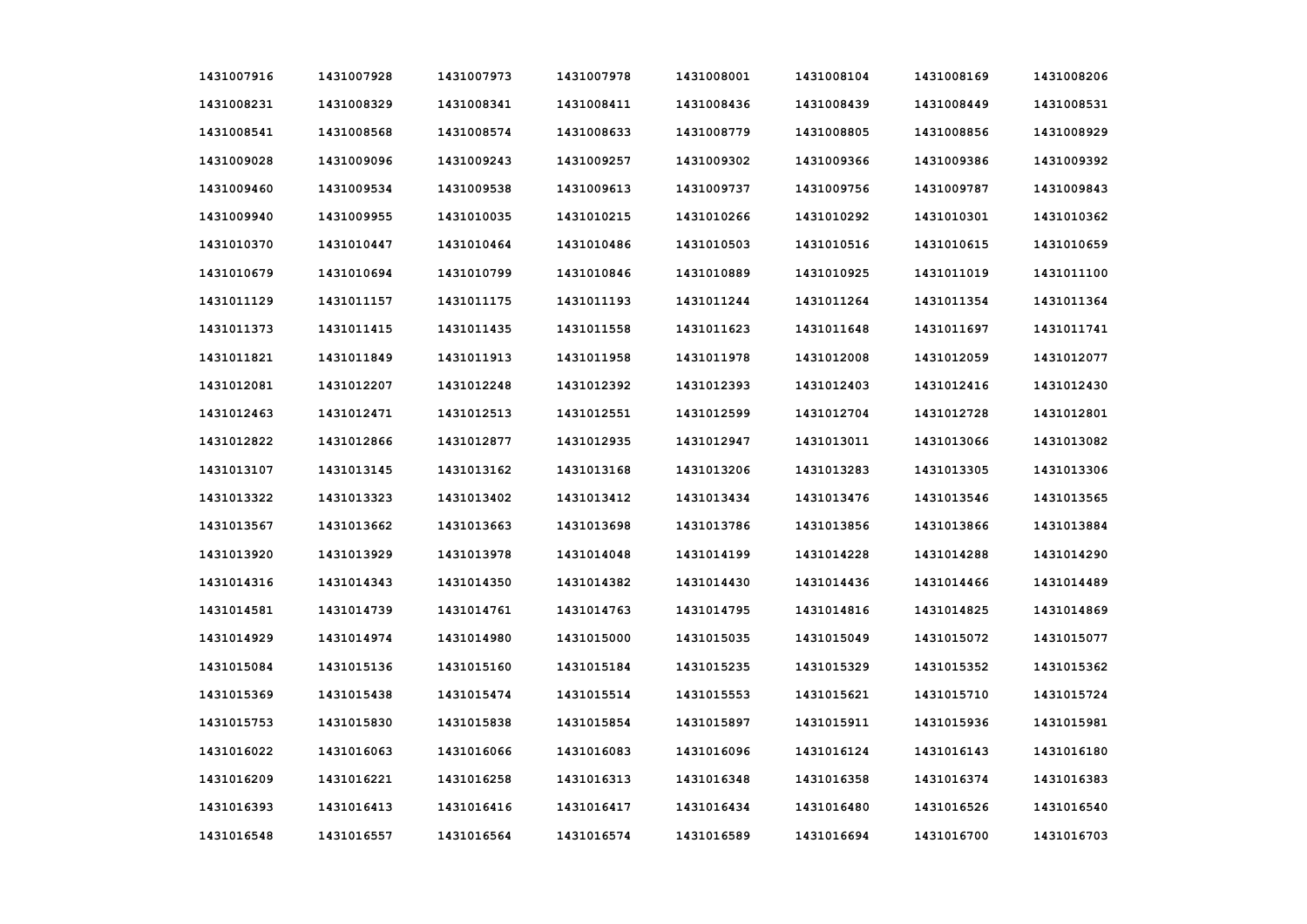| 1431016723 | 1431016788 | 1431016805 | 1431016832 | 1431016854 | 1431016871 | 1431016928 | 1431017053 |
|------------|------------|------------|------------|------------|------------|------------|------------|
| 1431017099 | 1431017148 | 1431017159 | 1431017180 | 1431017202 | 1431017222 | 1431017268 | 1431017295 |
| 1431017297 | 1431017315 | 1431017345 | 1431017459 | 1431017508 | 1431017517 | 1431017527 | 1431017690 |
| 1431017698 | 1441000021 | 1441000065 | 1441000119 | 1441000175 | 1441000208 | 1441000246 | 1441000283 |
| 1441000285 | 1441000298 | 1441000326 | 1441000332 | 1441000391 | 1441000416 | 1441000436 | 1441000459 |
| 1441000482 | 1441000502 | 1441000541 | 1441000563 | 1441000573 | 1441000618 | 1441000620 | 1441000721 |
| 1441000729 | 1441000744 | 1441000896 | 1441000941 | 1441000949 | 1441001012 | 1441001013 | 1441001023 |
| 1441001095 | 1441001098 | 1451000009 | 1451000022 | 1451000047 | 1451000062 | 1451000076 | 1451000129 |
| 1451000138 | 1451000160 | 1451000293 | 1451000336 | 1451000372 | 1451000443 | 1451000445 | 1451000450 |
| 1451000461 | 1451000546 | 1451000559 | 1451000594 | 1451000601 | 1451000671 | 1451000676 | 1451000699 |
| 1451000746 | 1451000764 | 1451000790 | 1451000852 | 1451000888 | 1451000890 | 1451000892 | 1451000894 |
| 1451000896 | 1451000976 | 1451001026 | 1451001041 | 1451001068 | 1451001086 | 1451001111 | 1451001161 |
| 1451001293 | 1451001296 | 1451001331 | 1451001354 | 1451001362 | 1451001367 | 1451001371 | 1451001440 |
| 1451001620 | 1451001638 | 1451001643 | 1451001652 | 1451001690 | 1451001717 | 1451001739 | 1451001750 |
| 1451001763 | 1451001764 | 1451001858 | 1451001887 | 1451001890 | 1451001913 | 1451001921 | 1451001932 |
| 1451001933 | 1451001969 | 1451001974 | 1451001992 | 1451002059 | 1451002063 | 1451002096 | 1451002142 |
| 1451002163 | 1451002226 | 1451002238 | 1451002278 | 1451002291 | 1451002329 | 1451002340 | 1451002380 |
| 1451002387 | 1451002395 | 1451002411 | 1451002468 | 1451002476 | 1451002477 | 1451002492 | 1451002496 |
| 1451002509 | 1451002540 | 1451002566 | 1451002616 | 1451002703 | 1451002721 | 1451002789 | 1451002856 |
| 1451002865 | 1451002872 | 1451002906 | 1451002944 | 1451002977 | 1451003075 | 1451003095 | 1451003167 |
| 1451003174 | 1451003177 | 1451003230 | 1451003287 | 1451003300 | 1451003321 | 1451003323 | 1451003334 |
| 1451003395 | 1451003418 | 1451003433 | 1451003625 | 1451003641 | 1451003674 | 1451003770 | 1451003785 |
| 1451003795 | 1451003806 | 1451004040 | 1451004044 | 1451004089 | 1451004097 | 1451004110 | 1451004112 |
| 1451004136 | 1451004139 | 1451004175 | 1451004179 | 1451004191 | 1451004228 | 1451004250 | 1451004285 |
| 1451004304 | 1451004309 | 1451004317 | 1451004327 | 1451004339 | 1451004345 | 1451004353 | 1451004382 |
| 1451004405 | 1451004410 | 1451004433 | 1451004459 | 1451004495 | 1451004499 | 1451004518 | 1451004592 |
| 1451004594 | 1451004606 | 1451004627 | 1451004641 | 1451004645 | 1451004659 | 1451004660 | 1451004720 |
| 1451004723 | 1451004738 | 1461000015 | 1461000040 | 1461000060 | 1461000118 | 1461000128 | 1461000150 |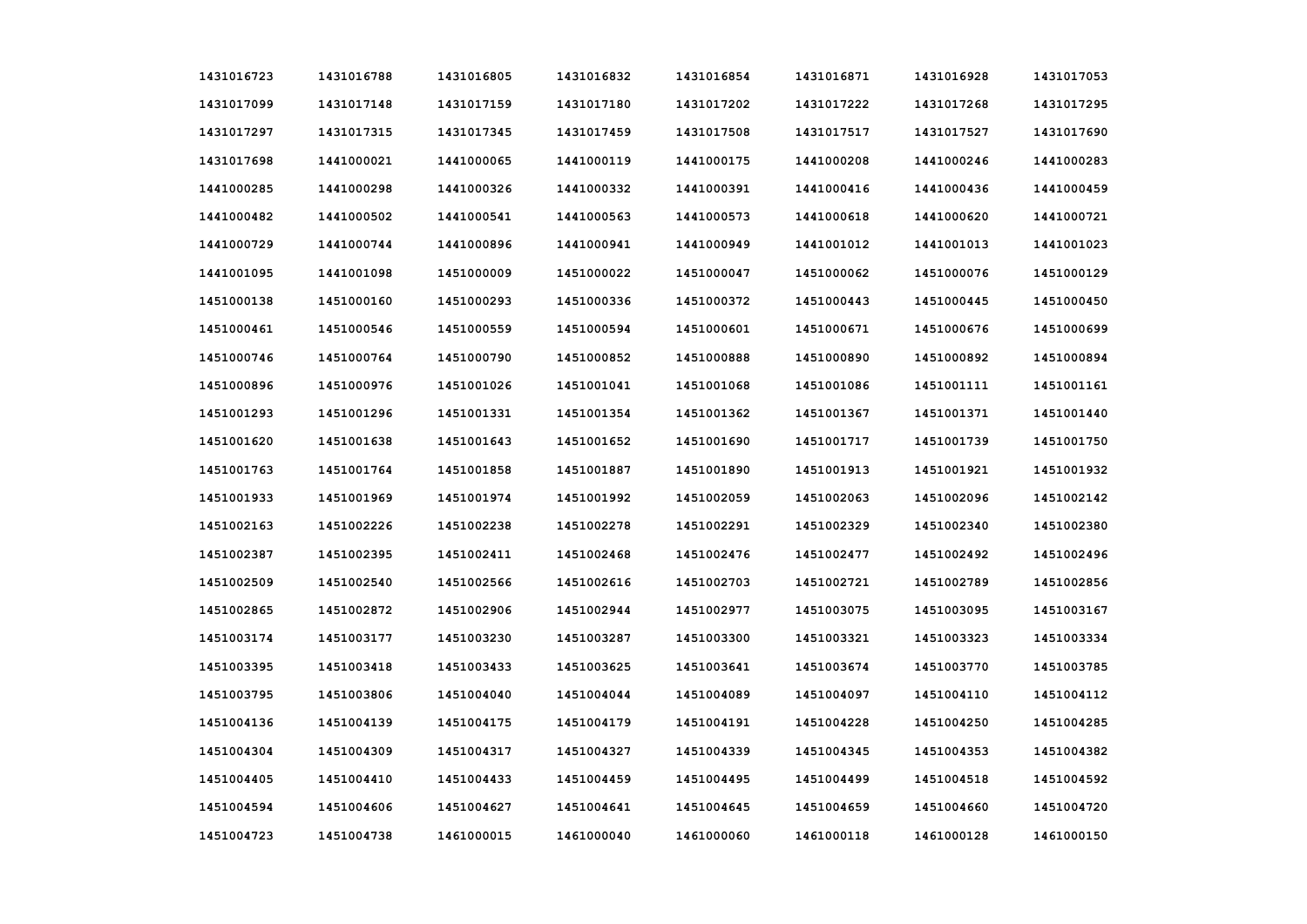| 1461000280 | 1461000291 | 1461000347 | 1461000399 | 1461000418 | 1461000496 | 1461000530 | 1461000569 |
|------------|------------|------------|------------|------------|------------|------------|------------|
| 1461000653 | 1461000717 | 1461000763 | 1461000826 | 1461000855 | 1461000920 | 1461000941 | 1461000960 |
| 1461001004 | 1461001037 | 1461001048 | 1471000022 | 1471000052 | 1471000260 | 1471000281 | 1471000316 |
| 1471000365 | 1471000471 | 1471000530 | 1471000570 | 1471000572 | 1471000594 | 1471000722 | 1471000769 |
| 1471000795 | 1471000809 | 1471000815 | 1481000028 | 1481000029 | 1481000087 | 1481000097 | 1481000153 |
| 1481000248 | 1481000308 | 1481000312 | 1481000317 | 1481000329 | 1481000349 | 1481000355 | 1481000399 |
| 1481000410 | 1481000454 | 1481000456 | 1481000478 | 1481000527 | 1481000555 | 1481000614 | 1481000793 |
| 1481000862 | 1481000884 | 1481000917 | 1481000961 | 1481000979 | 1481001000 | 1481001061 | 1481001086 |
| 1481001118 | 1481001120 | 1481001173 | 1481001187 | 1491000074 | 1491000088 | 1491000138 | 1491000148 |
| 1491000221 | 1491000388 | 1491000641 | 1491000959 | 1491000987 | 1491001047 | 1491001112 | 1491001159 |
| 1491001237 | 1491001258 | 1491001387 | 1491001419 | 1491001424 | 1491001431 | 1491001483 | 1491001510 |
| 1491001526 | 1491001532 | 1491001755 | 1491001825 | 1491001843 | 1491001860 | 1491002000 | 1491002166 |
| 1491002216 | 1491002273 | 1491002569 | 1491002792 | 1491002908 | 1491003085 | 1491003415 | 1491003490 |
| 1491003510 | 1491003666 | 1491003773 | 1491003969 | 1491003970 | 1491004117 | 1491004157 | 1491004168 |
| 1491004222 | 1491004374 | 1491004663 | 1491004699 | 1491004747 | 1491004756 | 1491004767 | 1491004793 |
| 1491004798 | 1491004908 | 1491004921 | 1491004944 | 1491005002 | 1491005040 | 1491005098 | 1491005158 |
| 1491005284 | 1491005363 | 1491005371 | 1491005491 | 1491005551 | 1491005695 | 1491005705 | 1491005712 |
| 1491005747 | 1491005790 | 1491005859 | 1491005925 | 1491005941 | 1491005955 | 1491005995 | 1491006079 |
| 1491006091 | 1491006216 | 1491006285 | 1491006328 | 1491006331 | 1491006349 | 1491006389 | 1491006403 |
| 1491006410 | 1491006411 | 1491006486 | 1491006489 | 1491006505 | 1491006509 | 1491006524 | 1491006533 |
| 1491006668 | 1491006683 | 1491006856 | 1491006961 | 1491007140 | 1491007215 | 1491007255 | 1491007379 |
| 1491007507 | 1491007512 | 1491007634 | 1491007928 | 1491007934 | 1491007941 | 1491008011 | 1491008089 |
| 1491008129 | 1491008243 | 1491008245 | 1491008296 | 1491008439 | 1491008556 | 1491008654 | 1491008669 |
| 1491008832 | 1491008908 | 1491008961 | 1491009102 | 1491009123 | 1491009249 | 1491009289 | 1491009359 |
| 1491009791 | 1491009806 | 1491009812 | 1491009852 | 1491009909 | 1491010017 | 1491010047 | 1491010071 |
| 1491010173 | 1491010179 | 1491010251 | 1491010336 | 1491010374 | 1491010378 | 1491010420 | 1491010511 |
| 1491010544 | 1491010602 | 1491010614 | 1491010658 | 1491010671 | 1491010696 | 1491010739 | 1491011018 |
| 1491011047 | 1491011133 | 1491011175 | 1491011202 | 1491011351 | 1491011627 | 1491011634 | 1491011659 |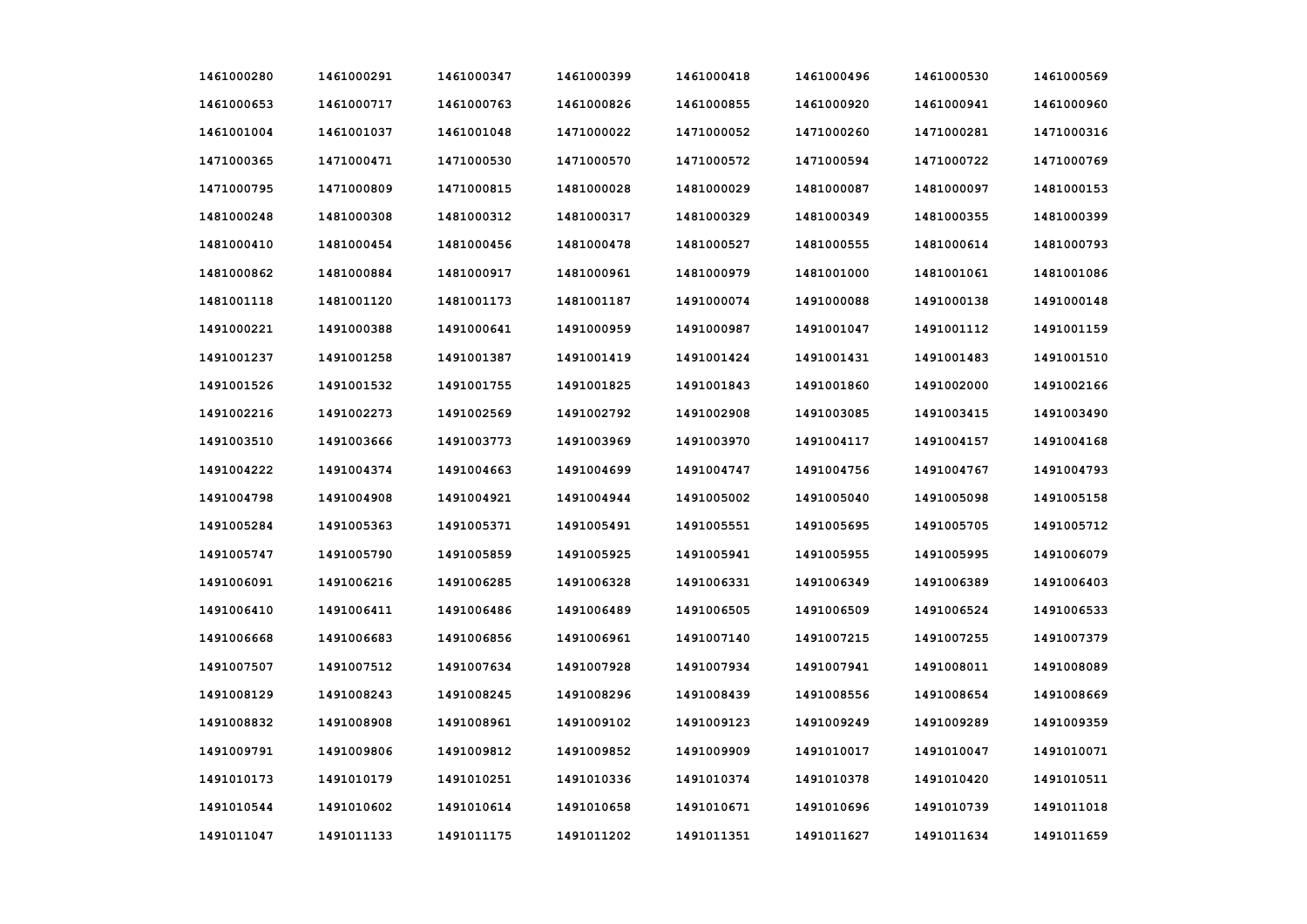| 1491011729 | 1491011801 | 1491011802 | 1491011927 | 1491011932 | 1491012029 | 1491012336 | 1491012369 |
|------------|------------|------------|------------|------------|------------|------------|------------|
| 1491012535 | 1491012554 | 1491012561 | 1491012564 | 1491012570 | 1491012574 | 1491012582 | 1491012629 |
| 1491012630 | 1491012631 | 1491012683 | 1491012694 | 1491012746 | 1491012773 | 1491012835 | 1491012854 |
| 1491012886 | 1491012892 | 1491012894 | 1491012900 | 1491012943 | 1491012952 | 1491012981 | 1491012983 |
| 1491013036 | 1491013057 | 1491013058 | 1491013090 | 1491013105 | 1491013119 | 1491013180 | 1491013220 |
| 1491013252 | 1491013384 | 1491013406 | 1491013419 | 1491013470 | 1491013471 | 1491013620 | 1491013646 |
| 1491013911 | 1491013926 | 1491014043 | 1491014077 | 1491014087 | 1491014098 | 1491014103 | 1491014152 |
| 1491014306 | 1491014346 | 1491014377 | 1491014389 | 1491014554 | 1491014590 | 1491014595 | 1491014606 |
| 1491014657 | 1491014668 | 1491014689 | 1491014693 | 1491014712 | 1491014755 | 1491014790 | 1491014803 |
| 1491014823 | 1491014877 | 1491014959 | 1491015006 | 1491015020 | 1491015051 | 1491015138 | 1491015164 |
| 1491015316 | 1491015408 | 1491015577 | 1491015585 | 1491015618 | 1491015632 | 1491015682 | 1491015771 |
| 1491015842 | 1491015857 | 1491015885 | 1491015994 | 1491016081 | 1491016131 | 1491016255 | 1491016258 |
| 1491016341 | 1491016418 | 1491016622 | 1491016667 | 1491016748 | 1491016768 | 1491016834 | 1491016898 |
| 1491016906 | 1491016963 | 1491017234 | 1491017306 | 1491017413 | 1491017591 | 1491017620 | 1491017622 |
| 1491017791 | 1491017844 | 1491017959 | 1491017970 | 1491018132 | 1491018181 | 1491018325 | 1491018364 |
| 1491018884 | 1491018902 | 1491019053 | 1491019129 | 1491019131 | 1491019163 | 1491019277 | 1491019358 |
| 1491019367 | 1491019391 | 1491019430 | 1491019496 | 1491019513 | 1491019523 | 1491019551 | 1491019626 |
| 1491019766 | 1491019827 | 1491019831 | 1491019864 | 1491019879 | 1491019921 | 1491020015 | 1491020019 |
| 1491020082 | 1491020099 | 1491020112 | 1491020146 | 1491020176 | 1491020503 | 1491021226 | 1491021432 |
| 1491021445 | 1491021617 | 1491021686 | 1491021704 | 1491021755 | 1491021811 | 1491021822 | 1491021879 |
| 1491021921 | 1491021953 | 1491021993 | 1491022011 | 1491022056 | 1491022081 | 1491022112 | 1491022113 |
| 1491022142 | 1491022216 | 1491022308 | 1491022349 | 1491022642 | 1491022651 | 1491022673 | 1491022694 |
| 1491022850 | 1491022886 | 1491022917 | 1491022926 | 1491023014 | 1491023029 | 1491023100 | 1491023145 |
| 1491023209 | 1491023303 | 1491023411 | 1491023415 | 1491023475 | 1491023507 | 1491023510 | 1491023573 |
| 1491023616 | 1491023617 | 1491023642 | 1491023744 | 1491023746 | 1491023749 | 1491023755 | 1491023787 |
| 1491023806 | 1491023839 | 1491023843 | 1491023867 | 1491023976 | 1491023977 | 1491024037 | 1491024067 |
| 1491024099 | 1491024162 | 1491024192 | 1491024195 | 1491024242 | 1491024274 | 1491024291 | 1491024346 |
| 1491024379 | 1491024563 | 1491024772 | 1491024842 | 1491024876 | 1491024911 | 1491025037 | 1491025047 |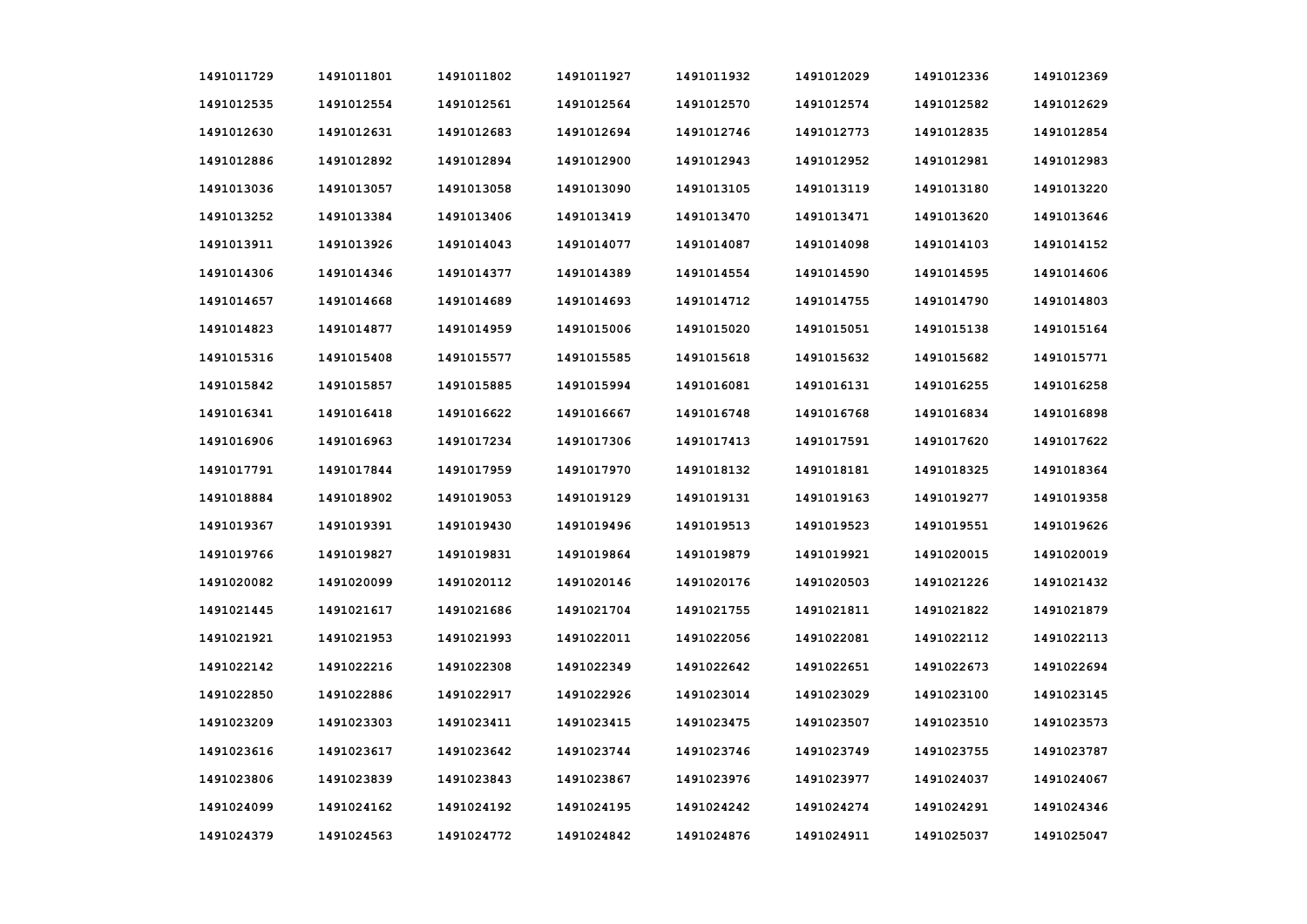| 1491025101 | 1491025272 | 1491025358 | 1491025374 | 1491025377 | 1491025391 | 1491025533 | 1491025545 |
|------------|------------|------------|------------|------------|------------|------------|------------|
| 1491025628 | 1491025629 | 1491025651 | 1491025687 | 1491025723 | 1491025767 | 1491025872 | 1491025991 |
| 1491026148 | 1491026362 | 1491026437 | 1491026446 | 1491026460 | 1491026507 | 1491026569 | 1491026792 |
| 1491026899 | 1491027153 | 1491027164 | 1491027175 | 1491027181 | 1491027190 | 1491027199 | 1491027211 |
| 1491027213 | 1491027214 | 1491027218 | 1491027233 | 1491027235 | 1491027244 | 1491027248 | 1491027251 |
| 1491027258 | 1491027260 | 1491027261 | 1491027264 | 1491027270 | 1491027274 | 1491027276 | 1491027277 |
| 1491027282 | 1491027283 | 1491027285 | 1491027288 | 1491027299 | 1491027305 | 1491027307 | 1491027313 |
| 1491027321 | 1491027338 | 1491027351 | 1491027360 | 1491027366 | 1491027371 | 1491027373 | 1491027390 |
| 1491027414 | 1491027447 | 1491027467 | 1491027487 | 1491027560 | 1491027562 | 1491027659 | 1491027720 |
| 1491027798 | 1491027802 | 1491027807 | 1491027808 | 1491027825 | 1491027865 | 1491027872 | 1491027881 |
| 1491027887 | 1491027908 | 1491027926 | 1491027932 | 1491027955 | 1491028073 | 1491028134 | 1491028142 |
| 1491028285 | 1491028361 | 1491028523 | 1491028603 | 1491028635 | 1491028666 | 1491028725 | 1491028734 |
| 1491028797 | 1491028820 | 1491028853 | 1491028855 | 1491028865 | 1491028900 | 1491028913 | 1491028922 |
| 1491028950 | 1491029030 | 1491029034 | 1491029074 | 1491029093 | 1491029128 | 1491029132 | 1491029229 |
| 1491029252 | 1491029375 | 1491029523 | 1491029570 | 1491029662 | 1491029714 | 1491029913 | 1491029975 |
| 1491030244 | 1491030339 | 1491030634 | 1491030663 | 1491030960 | 1491031005 | 1491031008 | 1491031028 |
| 1491031075 | 1491031079 | 1491031087 | 1491031099 | 1491031105 | 1491031116 | 1491031218 | 1491031294 |
| 1491031330 | 1491031422 | 1491031469 | 1491031497 | 1491031548 | 1491031551 | 1491031571 | 1491031610 |
| 1491031627 | 1491031656 | 1491031689 | 1491031722 | 1491031763 | 1491031863 | 1491031927 | 1491031928 |
| 1491031936 | 1491031937 | 1491032019 | 1491032022 | 1491032176 | 1491032186 | 1491032236 | 1491032332 |
| 1491032409 | 1491032468 | 1491032487 | 1491032572 | 1491032645 | 1491032711 | 1491032732 | 1491032752 |
| 1491032794 | 1491032882 | 1491032889 | 1491032940 | 1491032952 | 1491032966 | 1491032992 | 1491033017 |
| 1491033028 | 1491033031 | 1491033033 | 1491033058 | 1491033072 | 1491033113 | 1491033158 | 1491033166 |
| 1491033179 | 1491033183 | 1491033246 | 1491033329 | 1491033429 | 1491033560 | 1491033601 | 1491033609 |
| 1491033700 | 1491033801 | 1491033811 | 1491033884 | 1491033946 | 1491033977 | 1491033986 | 1491034083 |
| 1491034181 | 1491034212 | 1491034236 | 1491034324 | 1491034458 | 1491034514 | 1491034528 | 1491034547 |
| 1491034571 | 1491034631 | 1491034678 | 1491034703 | 1491034781 | 1491034816 | 1491034954 | 1491035050 |
| 1491035061 | 1491035294 | 1491035332 | 1491035380 | 1491035562 | 1491035643 | 1491035648 | 1491035704 |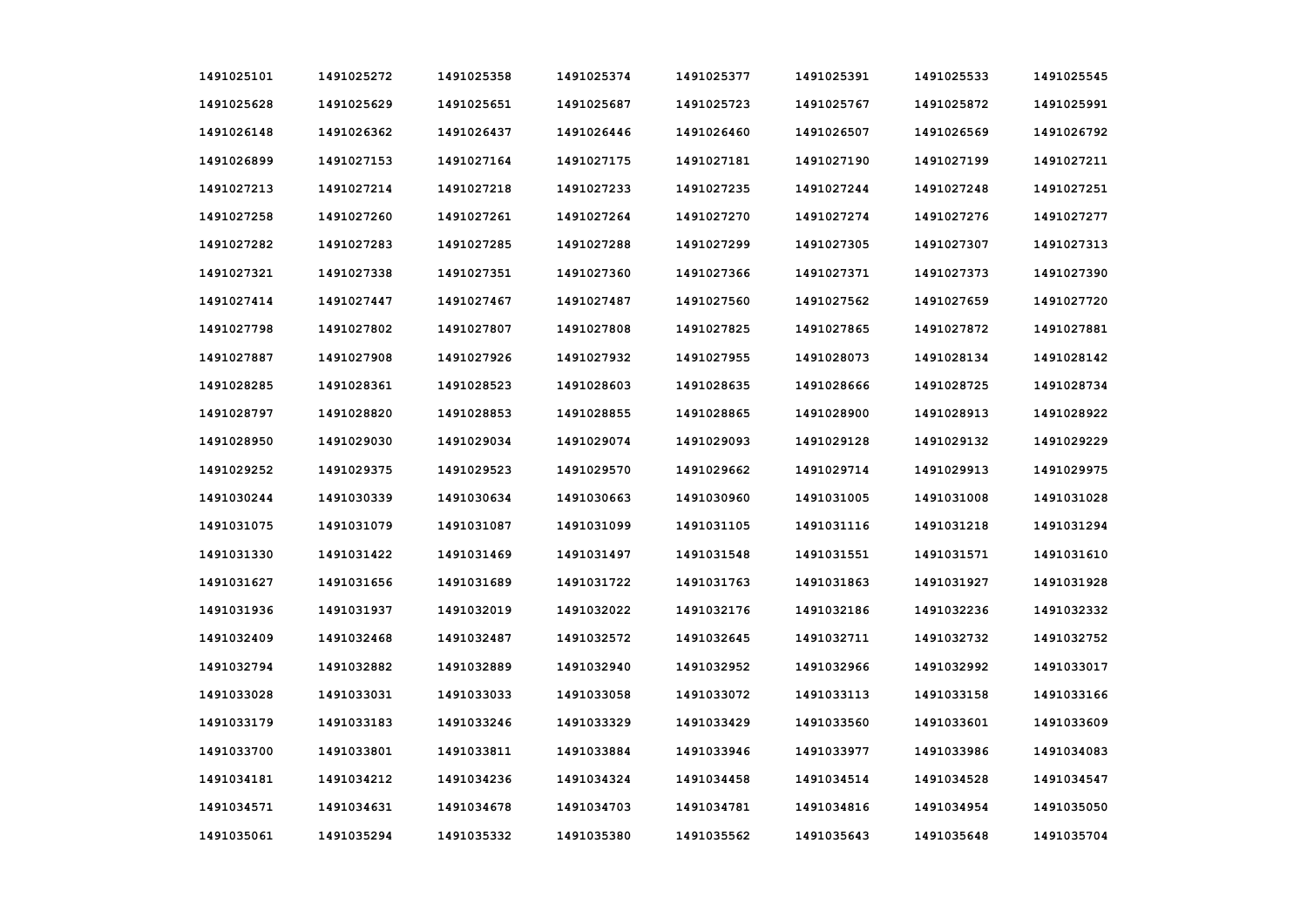| 1491035751 | 1491035811 | 1491035827 | 1491035846 | 1491036006 | 1491036062 | 1491036142 | 1491036148 |
|------------|------------|------------|------------|------------|------------|------------|------------|
| 1501000041 | 1501000138 | 1501000290 | 1501000378 | 1501000390 | 1501000460 | 1501000477 | 1501000481 |
| 1501000482 | 1501000491 | 1501000505 | 1501000529 | 1501000561 | 1501000618 | 1501000723 | 1501000726 |
| 1501000732 | 1501000747 | 1501000773 | 1501000774 | 1501000804 | 1501000824 | 1501000905 | 1501000926 |
| 1501000954 | 1501000961 | 1501000989 | 1501001006 | 1501001074 | 1501001084 | 1501001116 | 1501001124 |
| 1501001175 | 1501001219 | 1501001230 | 1501001236 | 1501001288 | 1501001297 | 1511000076 | 1511000197 |
| 1511000204 | 1511000255 | 1511000281 | 1511000311 | 1511000330 | 1511000354 | 1511000373 | 1511000380 |
| 1511000431 | 1511000462 | 1511000499 | 1511000524 | 1511000547 | 1511000629 | 1511000645 | 1511000772 |
| 1511000831 | 1511000858 | 1511000944 | 1511001045 | 1511001194 | 1511001287 | 1511001304 | 1511001307 |
| 1511001371 | 1511001393 | 1511001419 | 1511001505 | 1511001527 | 1511001569 | 1511001575 | 1511001679 |
| 1511001710 | 1511001756 | 1511001783 | 1511001838 | 1511001842 | 1511001844 | 1511001856 | 1511001885 |
| 1511001917 | 1511001943 | 1511001952 | 1511001953 | 1511002012 | 1511002023 | 1521000028 | 1521000085 |
| 1521000197 | 1521000201 | 1521000202 | 1521000274 | 1521000298 | 1521000313 | 1521000351 | 1521000364 |
| 1521000393 | 1521000402 | 1521000425 | 1521000512 | 1521000551 | 1521000574 | 1521000585 | 1521000586 |
| 1521000633 | 1521000675 | 1521000686 | 1521000711 | 1521000722 | 1521000740 | 1521000742 | 1521000848 |
| 1521000891 | 1521000893 | 1521000914 | 1521000958 | 1521001026 | 1521001029 | 1521001039 | 1521001054 |
| 1521001064 | 1521001068 | 1521001069 | 1521001071 | 1521001095 | 1521001107 | 1521001177 | 1521001277 |
| 1521001287 | 1521001289 | 1521001370 | 1521001441 | 1521001458 | 1521001461 | 1521001498 | 1521001524 |
| 1521001547 | 1521001553 | 1521001557 | 1521001568 | 1521001599 | 1521001602 | 1521001603 | 1521001610 |
| 1531000019 | 1531000031 | 1531000125 | 1531000273 | 1531000298 | 1531000364 | 1531000395 | 1531000405 |
| 1531000445 | 1531000449 | 1531000480 | 1531000610 | 1531000635 | 1531000674 | 1531000679 | 1531000681 |
| 1531000774 | 1531000876 | 1531000965 | 1531000966 | 1531000968 | 1531000978 | 1531000997 | 1531001008 |
| 1531001027 | 1531001070 | 1531001081 | 1531001084 | 1531001092 | 1531001186 | 1531001193 | 1531001243 |
| 1531001248 | 1531001317 | 1531001324 | 1531001344 | 1531001347 | 1531001361 | 1531001426 | 1531001494 |
| 1531001571 | 1531001578 | 1531001592 | 1531001714 | 1531001721 | 1531001772 | 1531001777 | 1531001784 |
| 1531001842 | 1531001854 | 1531001890 | 1531001928 | 1531001945 | 1531001973 | 1531001989 | 1531001997 |
| 1531002106 | 1531002136 | 1531002189 | 1531002222 | 1531002232 | 1531002281 | 1531002290 | 1531002298 |
| 1531002395 | 1531002423 | 1541000156 | 1541000210 | 1541000265 | 1541000344 | 1541000362 | 1541000373 |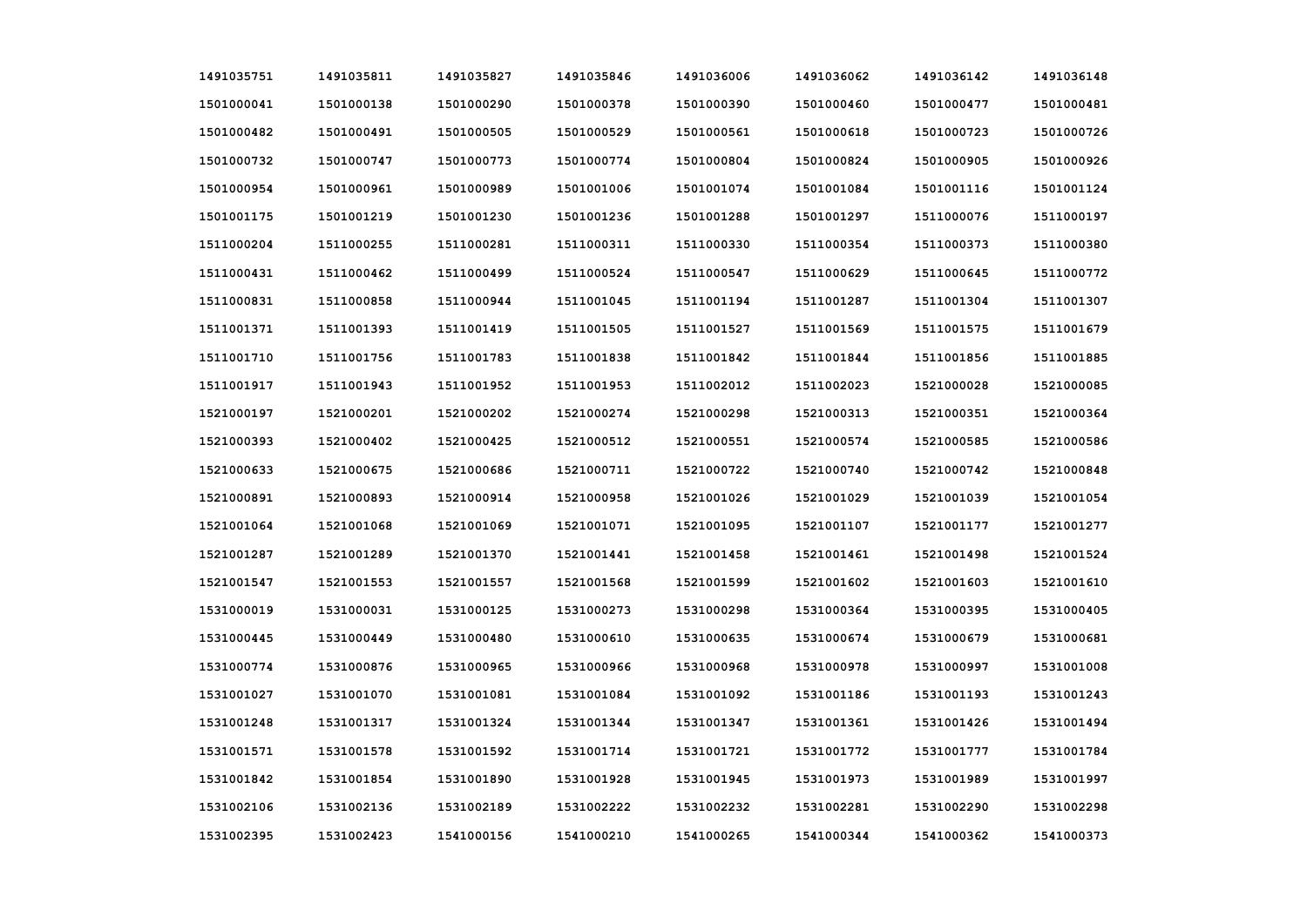| 1541000430 | 1541000459 | 1541000532 | 1551000232 | 1551000233 | 1551000285 | 1551000325 | 1551000338 |
|------------|------------|------------|------------|------------|------------|------------|------------|
| 1551000409 | 1551000412 | 1551000433 | 1551000444 | 1551000468 | 1551000475 | 1551000493 | 1551000596 |
| 1551000684 | 1551000718 | 1551000721 | 1551000765 | 1551000829 | 1551000836 | 1551000842 | 1551000846 |
| 1551000851 | 1551000875 | 1551000912 | 1551000992 | 1551001069 | 1551001099 | 1551001123 | 1551001140 |
| 1551001164 | 1551001259 | 1551001272 | 1551001501 | 1551001545 | 1551001562 | 1551001582 | 1551001585 |
| 1551001645 | 1551001734 | 1551001739 | 1551001741 | 1551001752 | 1551001770 | 1551001947 | 1551001989 |
| 1551002080 | 1551002271 | 1551002349 | 1551002361 | 1551002372 | 1551002388 | 1551002472 | 1551002485 |
| 1551002490 | 1551002686 | 1551002689 | 1551002690 | 1551002736 | 1551002812 | 1551002824 | 1551002971 |
| 1551003007 | 1551003028 | 1551003044 | 1551003059 | 1551003081 | 1551003133 | 1551003173 | 1551003220 |
| 1551003285 | 1551003315 | 1551003318 | 1551003421 | 1551003454 | 1551003485 | 1551003506 | 1551003534 |
| 1551003583 | 1551003669 | 1551003859 | 1551003860 | 1551003952 | 1551004024 | 1551004034 | 1551004038 |
| 1551004079 | 1551004154 | 1551004198 | 1551004307 | 1551004363 | 1551004491 | 1551004492 | 1551004505 |
| 1551004514 | 1551004519 | 1551004547 | 1551004643 | 1551004689 | 1551004711 | 1551004731 | 1551004799 |
| 1551004866 | 1551004921 | 1551004995 | 1551005042 | 1551005100 | 1551005119 | 1551005155 | 1551005201 |
| 1551005204 | 1551005258 | 1551005349 | 1551005376 | 1551005392 | 1551005466 | 1551005499 | 1551005501 |
| 1551005538 | 1551005610 | 1551005646 | 1561000038 | 1561000063 | 1561000216 | 1561000274 | 1561000295 |
| 1561000401 | 1561000440 | 1561000448 | 1571000097 | 1571000106 | 1571000163 | 1571000168 | 1571000218 |
| 1571000364 | 1571000459 | 1571000490 | 1571000519 | 1571000554 | 1571000613 | 1571000712 | 1571000796 |
| 1571000811 | 1571000847 | 1571000870 | 1571000871 | 1571000875 | 1571000896 | 1571000933 | 1571000971 |
| 1571001048 | 1571001066 | 1571001107 | 1571001116 | 1571001120 | 1571001259 | 1571001277 | 1571001286 |
| 1571001289 | 1571001305 | 1571001363 | 1571001394 | 1581000144 | 1581000196 | 1591000029 | 1591000067 |
| 1591000075 | 1591000080 | 1591000096 | 1591000154 | 1591000173 | 1591000291 | 1591000306 | 1591000316 |
| 1591000335 | 1591000363 | 1591000365 | 1591000389 | 1601000011 | 1601000113 | 1601000212 | 1601000213 |
| 1601000279 | 1601000311 | 1601000357 | 1601000429 | 1601000525 | 1601000535 | 1601000587 | 1601000679 |
| 1601000709 | 1611000085 | 1611000104 | 1611000234 | 1611000402 | 1611000438 | 1611000442 | 1611000477 |
| 1611000481 | 1611000534 | 1611000541 | 1611000542 | 1611000557 | 1611000565 | 1611000591 | 1611000615 |
| 1611000631 | 1611000654 | 1611000657 | 1611000658 | 1611000675 | 1611000707 | 1611000708 | 1611000722 |
| 1611000770 | 1611000780 | 1611000782 | 1611000895 | 1611000910 | 1611001018 | 1611001038 | 1611001243 |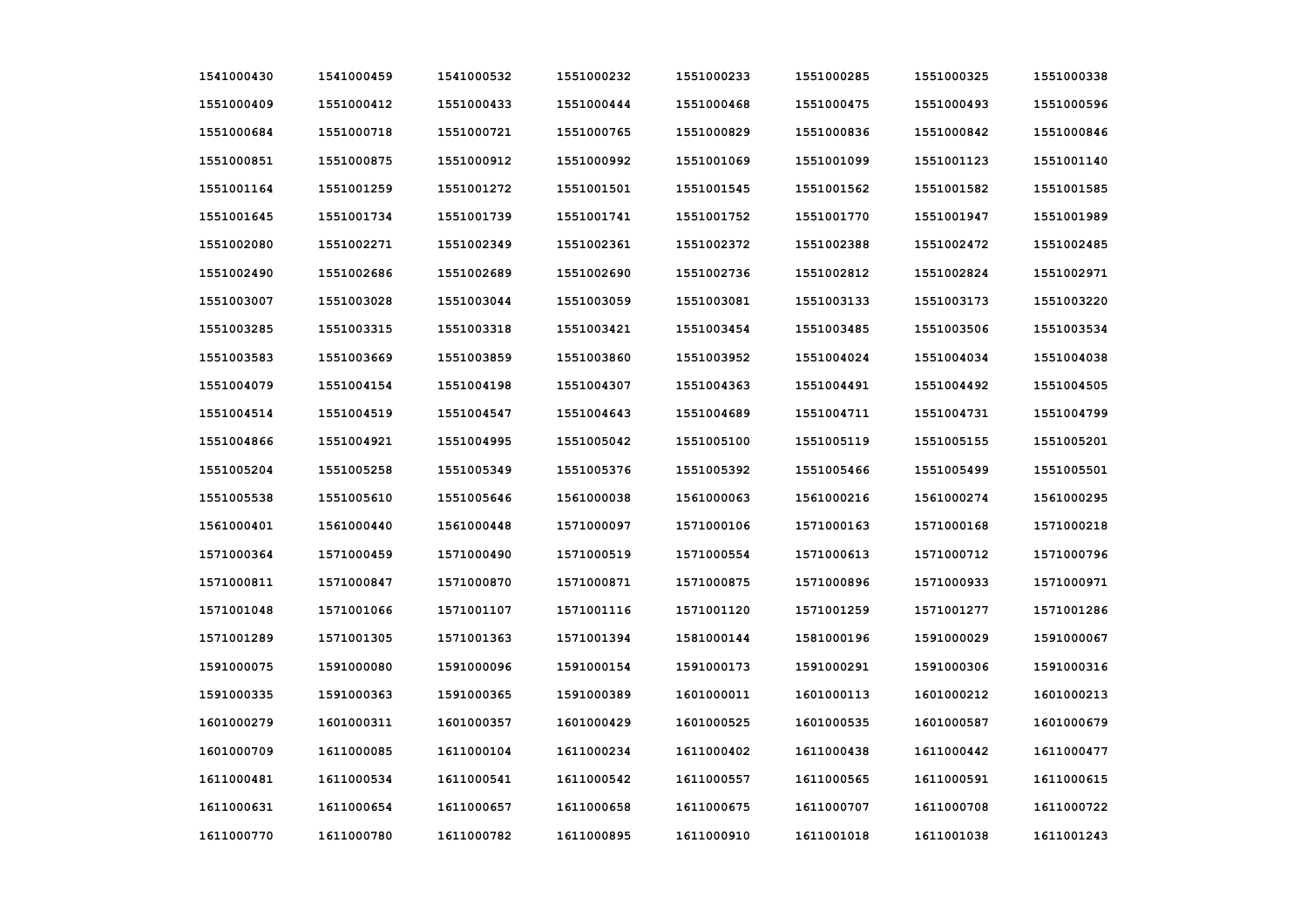| 1611001423 | 1611001467 | 1611001478 | 1611001493 | 1611001501 | 1611001525 | 1611001545 | 1611001547 |
|------------|------------|------------|------------|------------|------------|------------|------------|
| 1611001550 | 1611001572 | 1611001589 | 1611001593 | 1611001648 | 1621000058 | 1621000063 | 1621000067 |
| 1621000075 | 1621000115 | 1621000131 | 1621000194 | 1621000206 | 1621000224 | 1621000236 | 1621000276 |
| 1621000277 | 1621000280 | 1621000355 | 1621000381 | 1621000448 | 1621000449 | 1621000461 | 1621000487 |
| 1621000525 | 1621000529 | 1621000642 | 1621000709 | 1621000846 | 1621000940 | 1621000946 | 1621000956 |
| 1621000976 | 1621001056 | 1621001091 | 1621001095 | 1621001098 | 1621001159 | 1621001162 | 1621001176 |
| 1621001214 | 1621001223 | 1621001247 | 1621001314 | 1621001328 | 1621001344 | 1621001366 | 1621001462 |
| 1621001472 | 1621001482 | 1621001506 | 1621001509 | 1621001539 | 1621001576 | 1621001581 | 1621001590 |
| 1621001599 | 1621001671 | 1621001698 | 1621001716 | 1621001784 | 1621001864 | 1621001913 | 1621001941 |
| 1621002001 | 1621002007 | 1621002078 | 1621002119 | 1621002214 | 1621002285 | 1621002312 | 1621002328 |
| 1621002380 | 1621002383 | 1621002492 | 1631000097 | 1631000261 | 1631000310 | 1631000325 | 1631000343 |
| 1631000383 | 1631000428 | 1631000456 | 1631000457 | 1631000513 | 1631000517 | 1631000531 | 1631000553 |
| 1631000567 | 1631000568 | 1631000584 | 1631000725 | 1631000834 | 1631000910 | 1631000974 | 1631001000 |
| 1631001026 | 1631001038 | 1631001046 | 1631001070 | 1631001081 | 1631001115 | 1631001146 | 1631001151 |
| 1631001155 | 1631001329 | 1631001348 | 1631001350 | 1631001351 | 1631001357 | 1631001366 | 1631001401 |
| 1631001433 | 1631001442 | 1631001559 | 1631001590 | 1631001594 | 1631001597 | 1631001625 | 1631001644 |
| 1641000063 | 1641000067 | 1641000100 | 1641000102 | 1641000129 | 1641000142 | 1641000165 | 1641000188 |
| 1641000202 | 1641000209 | 1641000234 | 1641000243 | 1641000267 | 1641000272 | 1641000311 | 1641000324 |
| 1641000355 | 1641000363 | 1641000368 | 1641000373 | 1641000384 | 1641000398 | 1641000399 | 1641000402 |
| 1641000417 | 1641000432 | 1641000451 | 1641000475 | 1641000490 | 1641000494 | 1641000512 | 1641000565 |
| 1641000582 | 1641000607 | 1641000677 | 1641000684 | 1641000691 | 1641000692 | 1641000742 | 1641000766 |
| 1641000797 | 1641000807 | 1641000816 | 1641000827 | 1641000834 | 1641000845 | 1641000878 | 1641000880 |
| 1641000890 | 1641000913 | 1641000915 | 1641000937 | 1641000981 | 1641000994 | 1641001053 | 1641001057 |
| 1641001076 | 1641001103 | 1641001113 | 1641001115 | 1641001123 | 1641001138 | 1641001147 | 1641001153 |
| 1641001208 | 1641001211 | 1641001215 | 1641001221 | 1641001236 | 1641001274 | 1641001277 | 1641001334 |
| 1641001348 | 1641001352 | 1641001367 | 1641001384 | 1641001385 | 1641001417 | 1641001437 | 1641001456 |
| 1641001468 | 1641001543 | 1641001592 | 1641001609 | 1641001619 | 1641001634 | 1641001691 | 1641001732 |
| 1641001787 | 1641001797 | 1641001802 | 1641001806 | 1641001811 | 1641001831 | 1641001861 | 1641001864 |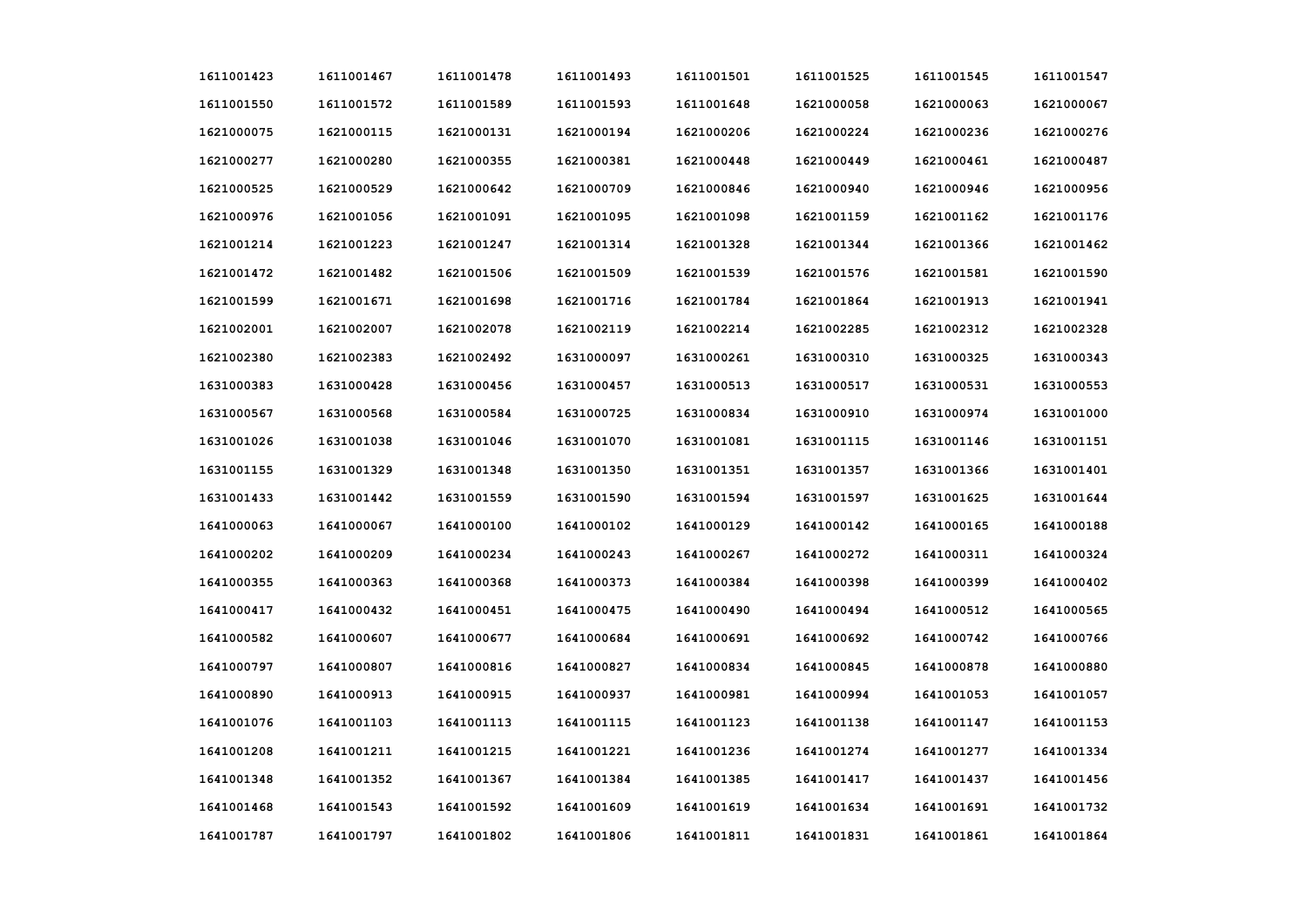| 1641001872 | 1641001880 | 1641001903 | 1641001909 | 1641001911 | 1641001948 | 1641001950 | 1641001953 |
|------------|------------|------------|------------|------------|------------|------------|------------|
| 1641001954 | 1641001958 | 1651000010 | 1651000103 | 1651000155 | 1651000187 | 1651000197 | 1651000220 |
| 1651000382 | 1651000594 | 1651000720 | 1651000814 | 1651000830 | 1651000834 | 1651000854 | 1651000855 |
| 1651000864 | 1651000892 | 1651000942 | 1651000954 | 1651000968 | 1651000972 | 1651001033 | 1651001043 |
| 1651001164 | 1651001228 | 1651001294 | 1651001309 | 1651001327 | 1661000012 | 1661000135 | 1661000195 |
| 1661000226 | 1661000247 | 1661000316 | 1661000356 | 1661000359 | 1661000409 | 1661000445 | 1661000447 |
| 1661000452 | 1661000465 | 1661000471 | 1661000485 | 1661000488 | 1661000490 | 1661000561 | 1661000562 |
| 1661000680 | 1661000742 | 1661000783 | 1661000839 | 1661000866 | 1661000889 | 1661000890 | 1661000935 |
| 1661001070 | 1661001115 | 1661001152 | 1661001174 | 1661001217 | 1661001227 | 1661001230 | 1661001236 |
| 1661001285 | 1661001309 | 1661001330 | 1661001364 | 1661001383 | 1661001447 | 1661001512 | 1661001548 |
| 1661001555 | 1661001562 | 1661001578 | 1661001595 | 1661001603 | 1661001605 | 1661001616 | 1661001649 |
| 1661001669 | 1661001721 | 1661001806 | 1661001819 | 1661001843 | 1661001850 | 1661001893 | 1661001944 |
| 1661001967 | 1661001983 | 1661001997 | 1661001998 | 1661002195 | 1661002202 | 1661002214 | 1661002219 |
| 1661002243 | 1661002268 | 1661002274 | 1661002278 | 1661002279 | 1661002367 | 1661002551 | 1661002569 |
| 1661002591 | 1661002618 | 1661002635 | 1661002643 | 1661002644 | 1661002649 | 1661002651 | 1661002654 |
| 1661002672 | 1661002681 | 1661002692 | 1661002694 | 1661002699 | 1661002700 | 1661002703 | 1661002706 |
| 1661002711 | 1661002725 | 1661002759 | 1661002765 | 1661002836 | 1661002905 | 1661002912 | 1671000006 |
| 1671000010 | 1671000046 | 1671000083 | 1671000095 | 1671000158 | 1671000159 | 1671000209 | 1671000248 |
| 1671000255 | 1671000284 | 1671000290 | 1671000295 | 1671000299 | 1671000300 | 1671000352 | 1671000375 |
| 1671000386 | 1671000392 | 1671000394 | 1671000430 | 1671000443 | 1671000449 | 1671000454 | 1671000472 |
| 1671000493 | 1671000509 | 1671000578 | 1671000609 | 1671000610 | 1671000644 | 1671000653 | 1671000660 |
| 1671000670 | 1671000689 | 1671000693 | 1671000727 | 1671000730 | 1671000732 | 1671000807 | 1671000829 |
| 1671000834 | 1671000839 | 1671000849 | 1671000942 | 1671000945 | 1671000953 | 1671000967 | 1671000973 |
| 1671000976 | 1671000993 | 1671000998 | 1671001005 | 1671001016 | 1671001042 | 1671001071 | 1671001133 |
| 1671001170 | 1671001199 | 1671001220 | 1671001244 | 1671001268 | 1671001276 | 1671001282 | 1671001332 |
| 1671001365 | 1671001402 | 1671001403 | 1671001418 | 1671001425 | 1671001452 | 1671001473 | 1671001487 |
| 1671001545 | 1671001549 | 1671001592 | 1671001628 | 1671001629 | 1671001631 | 1671001662 | 1671001673 |
| 1671001677 | 1671001687 | 1671001701 | 1671001716 | 1671001746 | 1671001753 | 1671001758 | 1671001785 |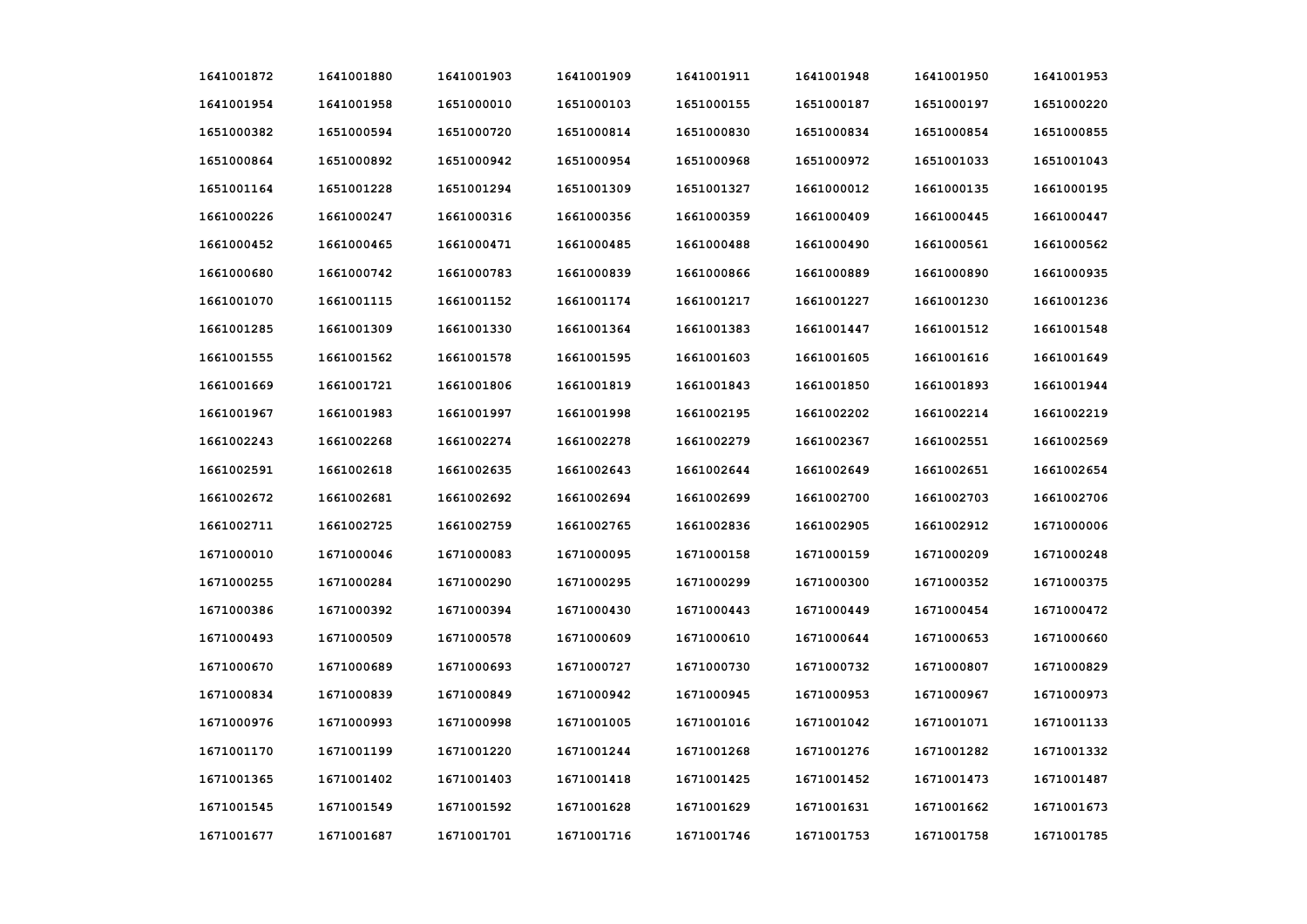| 1671001786 | 1671001814 | 1671001846 | 1671001862 | 1671001885 | 1671001886 | 1671001925 | 1671001935 |
|------------|------------|------------|------------|------------|------------|------------|------------|
| 1671001948 | 1671001952 | 1671001980 | 1671001990 | 1671002007 | 1671002022 | 1671002065 | 1671002118 |
| 1671002137 | 1671002139 | 1671002140 | 1671002169 | 1671002188 | 1671002191 | 1671002193 | 1671002201 |
| 1671002206 | 1671002211 | 1671002217 | 1671002230 | 1671002231 | 1671002237 | 1671002242 | 1671002263 |
| 1671002274 | 1671002323 | 1671002354 | 1671002371 | 1671002417 | 1671002418 | 1671002464 | 1671002505 |
| 1671002512 | 1671002552 | 1671002555 | 1671002566 | 1671002617 | 1671002720 | 1671002741 | 1671002797 |
| 1671002809 | 1671002825 | 1671002834 | 1671002848 | 1671002850 | 1671002869 | 1671002896 | 1671002901 |
| 1671002925 | 1671002952 | 1671002969 | 1671002974 | 1671002978 | 1671002980 | 1671002996 | 1671003005 |
| 1671003007 | 1671003047 | 1671003074 | 1671003075 | 1671003130 | 1671003141 | 1671003160 | 1671003178 |
| 1671003189 | 1671003195 | 1671003201 | 1671003203 | 1671003212 | 1671003267 | 1671003304 | 1671003315 |
| 1671003361 | 1671003383 | 1671003394 | 1671003476 | 1671003485 | 1671003492 | 1671003499 | 1671003504 |
| 1671003583 | 1671003660 | 1671003673 | 1671003697 | 1671003732 | 1671003738 | 1671003750 | 1671003784 |
| 1671003788 | 1671003832 | 1671003855 | 1671003876 | 1671003893 | 1671003894 | 1671003921 | 1671003962 |
| 1671003996 | 1671004023 | 1671004030 | 1671004050 | 1671004064 | 1671004119 | 1671004134 | 1671004207 |
| 1671004238 | 1671004248 | 1671004296 | 1671004324 | 1671004338 | 1671004345 | 1671004376 | 1671004391 |
| 1671004424 | 1671004436 | 1671004472 | 1671004479 | 1671004482 | 1671004491 | 1671004498 | 1671004506 |
| 1671004522 | 1671004532 | 1671004542 | 1671004573 | 1671004576 | 1671004612 | 1671004616 | 1671004684 |
| 1671004723 | 1671004736 | 1671004739 | 1671004764 | 1671004790 | 1671004810 | 1671004812 | 1671004816 |
| 1671004817 | 1671004822 | 1671004835 | 1671004863 | 1671004869 | 1671004877 | 1671004881 | 1671004910 |
| 1671004972 | 1671004975 | 1671004998 | 1671005027 | 1671005037 | 1671005072 | 1681000023 | 1681000113 |
| 1681000125 | 1681000149 | 1681000151 | 1681000205 | 1681000313 | 1681000328 | 1681000434 | 1681000519 |
| 1681000551 | 1681000568 | 1681000569 | 1681000594 | 1681000668 | 1681000675 | 1681000676 | 1681000737 |
| 1681000738 | 1681000787 | 1681000789 | 1681000934 | 1681000952 | 1681000974 | 1681001012 | 1681001053 |
| 1681001086 | 1681001120 | 1681001134 | 1681001145 | 1681001157 | 1681001173 | 1681001204 | 1681001289 |
| 1681001314 | 1681001340 | 1681001360 | 1681001592 | 1681001598 | 1681001603 | 1681001648 | 1681001727 |
| 1681001866 | 1681001920 | 1681001968 | 1681001977 | 1681002015 | 1681002082 | 1681002101 | 1681002159 |
| 1681002167 | 1691000001 | 1691000064 | 1691000067 | 1691000140 | 1691000151 | 1691000170 | 1691000192 |
| 1691000202 | 1691000218 | 1691000285 | 1691000294 | 1691000312 | 1691000358 | 1691000367 | 1691000377 |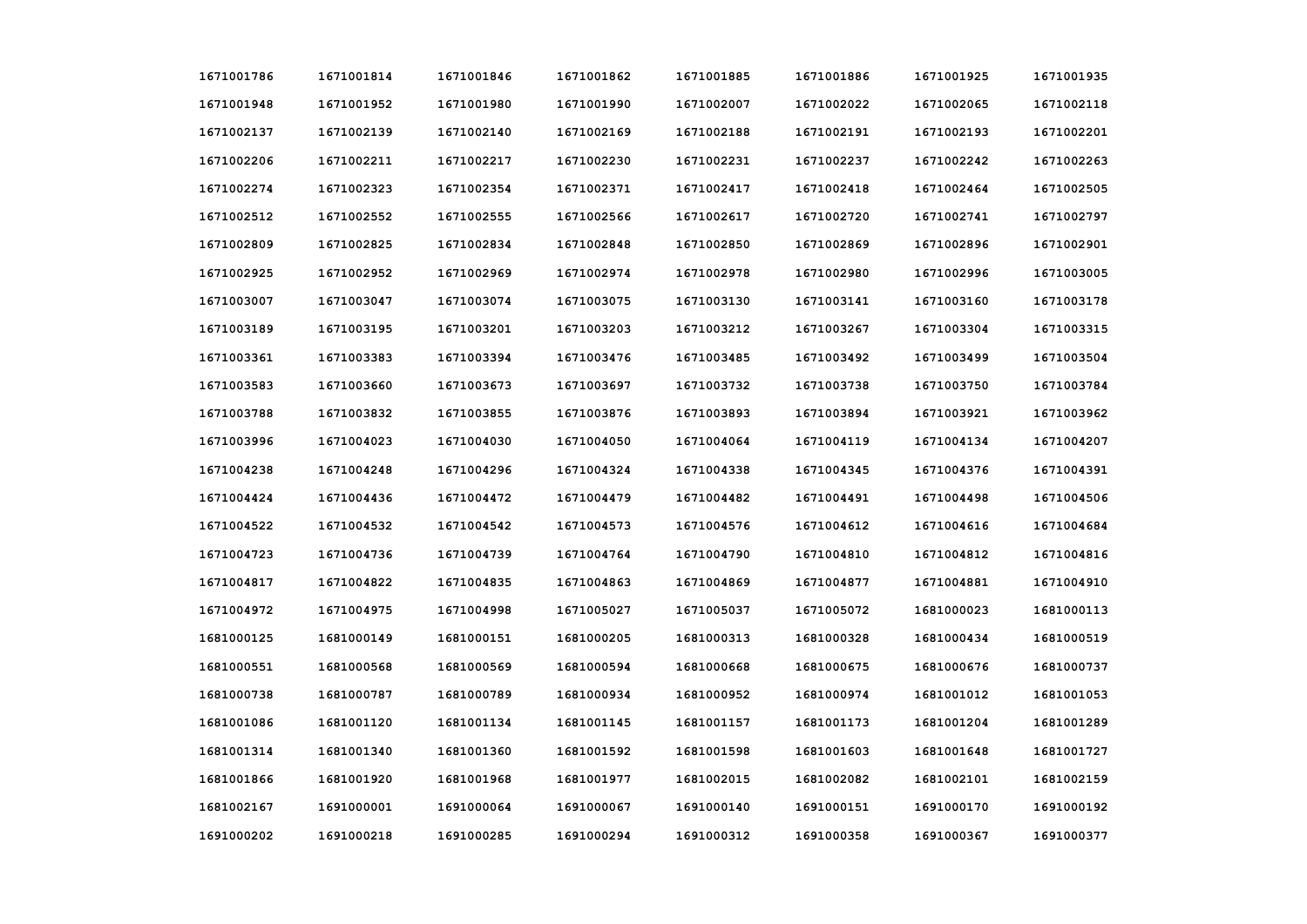| 1691000379 | 1691000415 | 1691000422 | 1691000428 | 1691000451 | 1691000466 | 1691000472 | 1691000484 |
|------------|------------|------------|------------|------------|------------|------------|------------|
| 1691000513 | 1691000562 | 1691000567 | 1691000569 | 1691000586 | 1691000592 | 1691000611 | 1691000616 |
| 1691000631 | 1691000640 | 1691000734 | 1691000771 | 1691000811 | 1691000813 | 1691000863 | 1691000888 |
| 1691000904 | 1691000917 | 1691000934 | 1691000941 | 1691000969 | 1691001031 | 1691001061 | 1691001064 |
| 1691001113 | 1691001116 | 1691001131 | 1691001138 | 1691001157 | 1691001168 | 1691001170 | 1691001172 |
| 1691001174 | 1721000053 | 1721000055 | 1721000070 | 1721000071 | 1721000079 | 1721000108 | 1721000122 |
| 1721000132 | 1721000173 | 1721000184 | 1721000188 | 1721000189 | 1731000006 | 1731000142 | 1731000165 |
| 1731000186 | 1731000228 | 1731000261 | 1731000265 | 1731000304 | 1731000322 | 1731000336 | 1731000344 |
| 1731000356 | 1731000379 | 1731000389 | 1731000411 | 1731000414 | 1731000479 | 1731000492 | 1731000503 |
| 1741000062 | 1741000129 | 1741000161 | 1741000196 | 1741000218 | 1741000226 | 1741000299 | 1741000321 |
| 1741000322 | 1741000357 | 1741000373 | 1741000433 | 1741000451 | 1741000453 | 1741000459 | 1741000507 |
| 1741000520 | 1741000564 | 1741000606 | 1741000612 | 1741000618 | 1741000632 | 1741000664 | 1741000778 |
| 1751000001 | 1751000011 | 1751000020 | 1751000025 | 1751000137 | 1751000155 | 1761000068 | 1761000074 |
| 1761000078 | 1761000147 | 1761000155 | 1761000176 | 1761000278 | 1761000295 | 1771000055 | 1771000128 |
| 1771000144 | 1771000150 | 1771000184 | 1771000194 | 1771000201 | 1771000208 | 1771000270 | 1771000308 |
| 1771000313 | 1771000341 | 1771000344 | 1771000364 | 1771000402 | 1771000409 | 1771000419 | 1771000422 |
| 1771000465 | 1771000476 | 1771000556 | 1771000566 | 1771000578 | 1781000018 | 1781000114 | 1781000146 |
| 1781000177 | 1781000194 | 1781000203 | 1781000216 | 1781000228 | 1781000331 | 1781000342 | 1781000394 |
| 1781000396 | 1781000408 | 1781000427 | 1781000431 | 1781000460 | 1781000468 | 1781000498 | 1791000002 |
| 1791000006 | 1791000019 | 1791000029 | 1791000059 | 1791000100 | 1791000148 | 1791000247 | 1791000276 |
| 1791000282 | 1791000308 | 1791000330 | 1801000036 | 1801000228 | 1801000236 | 1801000332 | 1801000349 |
| 1801000355 | 1801000381 | 1801000396 | 1801000404 | 1801000429 | 1801000451 | 1801000459 | 1801000463 |
| 1801000478 | 1801000486 | 1801000496 | 1801000552 | 1801000574 | 1801000618 | 1801000620 | 1801000625 |
| 1801000633 | 1801000639 | 1801000667 | 1801000707 | 1801000779 | 1801000781 | 1801000830 | 1801000862 |
| 1801000892 | 1801000898 | 1801000916 | 1801000930 | 1811000015 | 1811000020 | 1811000051 | 1811000061 |
| 1811000179 | 1811000245 | 1821000011 | 1821000195 | 1831000004 | 1831000017 | 1831000098 | 1831000126 |
| 1831000182 | 1831000201 | 1831000241 | 1831000271 | 1831000290 | 1831000384 | 1831000407 | 1831000418 |
| 1831000489 | 1831000496 | 1831000508 | 1831000522 | 1831000531 | 1831000532 | 1831000693 | 1831000695 |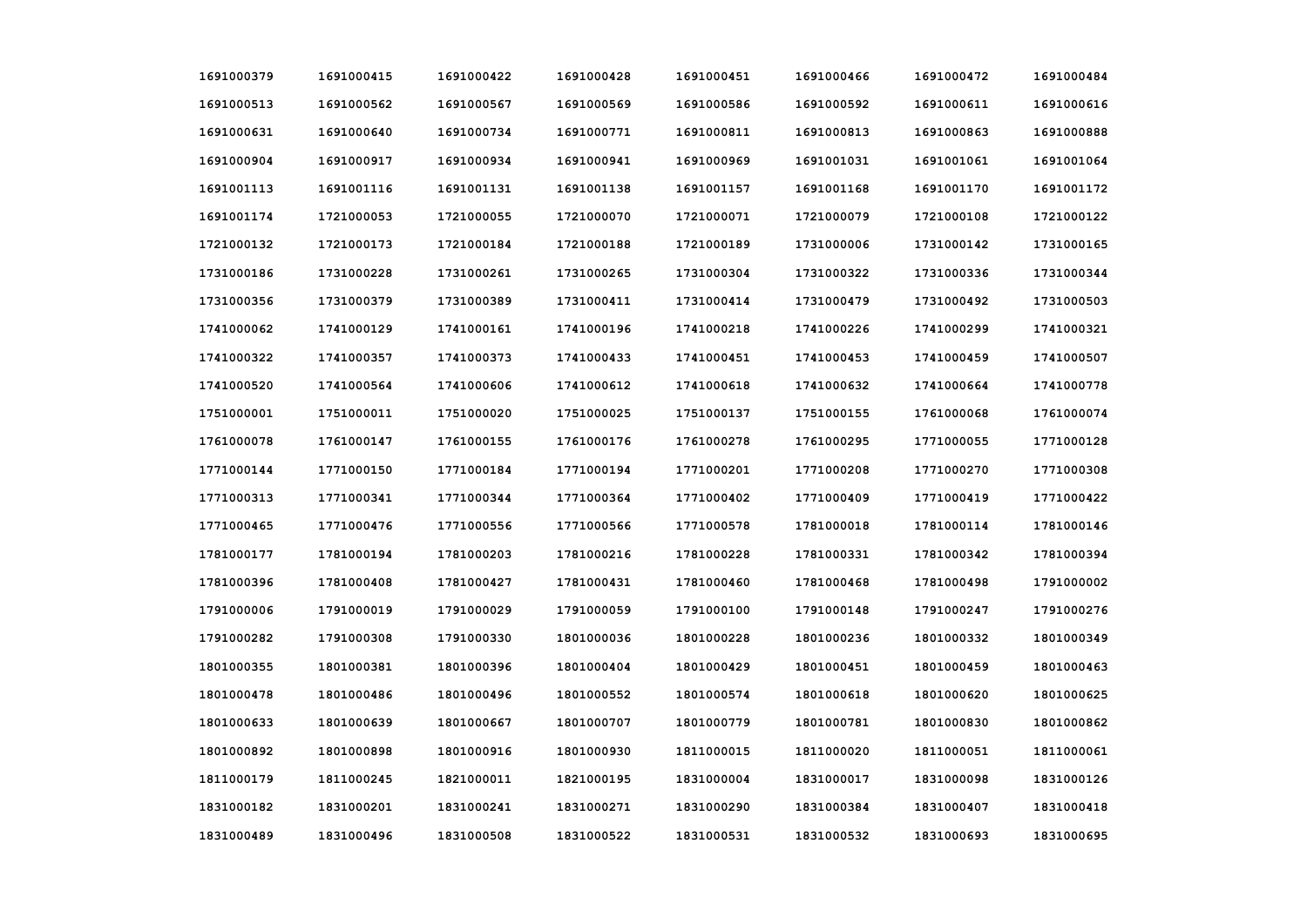| 1831000709 | 1831000710 | 1831000743 | 1831000751 | 1831000753 | 1831000755 | 1831000766 | 1831000775 |
|------------|------------|------------|------------|------------|------------|------------|------------|
| 1831000782 | 1831000803 | 1831000818 | 1831000819 | 1831000832 | 1831000878 | 1831000889 | 1831000891 |
| 1831000916 | 1831000946 | 1831000964 | 1831000986 | 1831001005 | 1831001025 | 1831001029 | 1831001034 |
| 1831001073 | 1831001079 | 1831001081 | 1831001104 | 1841000063 | 1841000082 | 1841000126 | 1841000144 |
| 1841000196 | 1841000254 | 1841000265 | 1841000275 | 1841000365 | 1841000404 | 1841000415 | 1841000499 |
| 1841000534 | 1841000683 | 1841000694 | 1841000723 | 1841000731 | 1841000758 | 1841000761 | 1841000818 |
| 1841000852 | 1841000899 | 1841000925 | 1841000933 | 1841000947 | 1841000980 | 1841000986 | 1841000994 |
| 1841001011 | 1841001075 | 1841001126 | 1841001148 | 1841001163 | 1841001187 | 1841001189 | 1841001228 |
| 1841001244 | 1841001277 | 1841001381 | 1841001399 | 1841001400 | 1841001477 | 1841001492 | 1841001519 |
| 1841001552 | 1851000012 | 1851000056 | 1851000223 | 1851000239 | 1851000241 | 1851000262 | 1851000264 |
| 1851000267 | 1851000268 | 1851000278 | 1851000293 | 1851000297 | 1851000336 | 1851000366 | 1851000409 |
| 1851000433 | 1851000439 | 1851000481 | 1851000514 | 1851000522 | 1861000001 | 1861000048 | 1861000053 |
| 1861000082 | 1861000202 | 1861000225 | 1861000261 | 1861000268 | 1861000285 | 1861000294 | 1861000353 |
| 1861000358 | 1861000387 | 1861000426 | 1861000455 | 1861000509 | 1861000558 | 1861000572 | 1861000585 |
| 1861000618 | 1861000640 | 1861000667 | 1861000675 | 1861000686 | 1861000723 | 1861000730 | 1861000731 |
| 1861000774 | 1861000866 | 1861000929 | 1861000995 | 1861001094 | 1861001118 | 1861001137 | 1861001205 |
| 1861001212 | 1861001242 | 1861001417 | 1861001452 | 1861001478 | 1861001494 | 1871000053 | 1871000083 |
| 1871000127 | 1871000151 | 1871000155 | 1871000156 | 1871000277 | 1871000337 | 1871000340 | 1871000362 |
| 1871000373 | 1871000472 | 1871000509 | 1871000522 | 1871000573 | 1871000618 | 1871000708 | 1871000728 |
| 1871000806 | 1871000825 | 1871000881 | 1871000974 | 1871001084 | 1871001171 | 1871001179 | 1871001201 |
| 1871001208 | 1871001223 | 1871001225 | 1871001235 | 1871001266 | 1871001274 | 1871001301 | 1871001333 |
| 1871001352 | 1871001369 | 1871001505 | 1871001517 | 1871001581 | 1871001583 | 1871001683 | 1871001697 |
| 1871001700 | 1871001847 | 1871001875 | 1871001913 | 1871001945 | 1871001953 | 1871001981 | 1871001984 |
| 1871002025 | 1871002098 | 1871002143 | 1871002161 | 1871002195 | 1871002198 | 1871002213 | 1871002241 |
| 1871002284 | 1871002348 | 1871002384 | 1871002418 | 1871002481 | 1871002520 | 1871002538 | 1871002544 |
| 1871002612 | 1871002804 | 1871002807 | 1871002860 | 1871002870 | 1871002875 | 1871002946 | 1871002947 |
| 1871002959 | 1871003071 | 1871003088 | 1871003098 | 1871003177 | 1871003201 | 1871003258 | 1871003272 |
| 1871003361 | 1871003398 | 1871003409 | 1871003412 | 1871003416 | 1871003467 | 1871003471 | 1871003517 |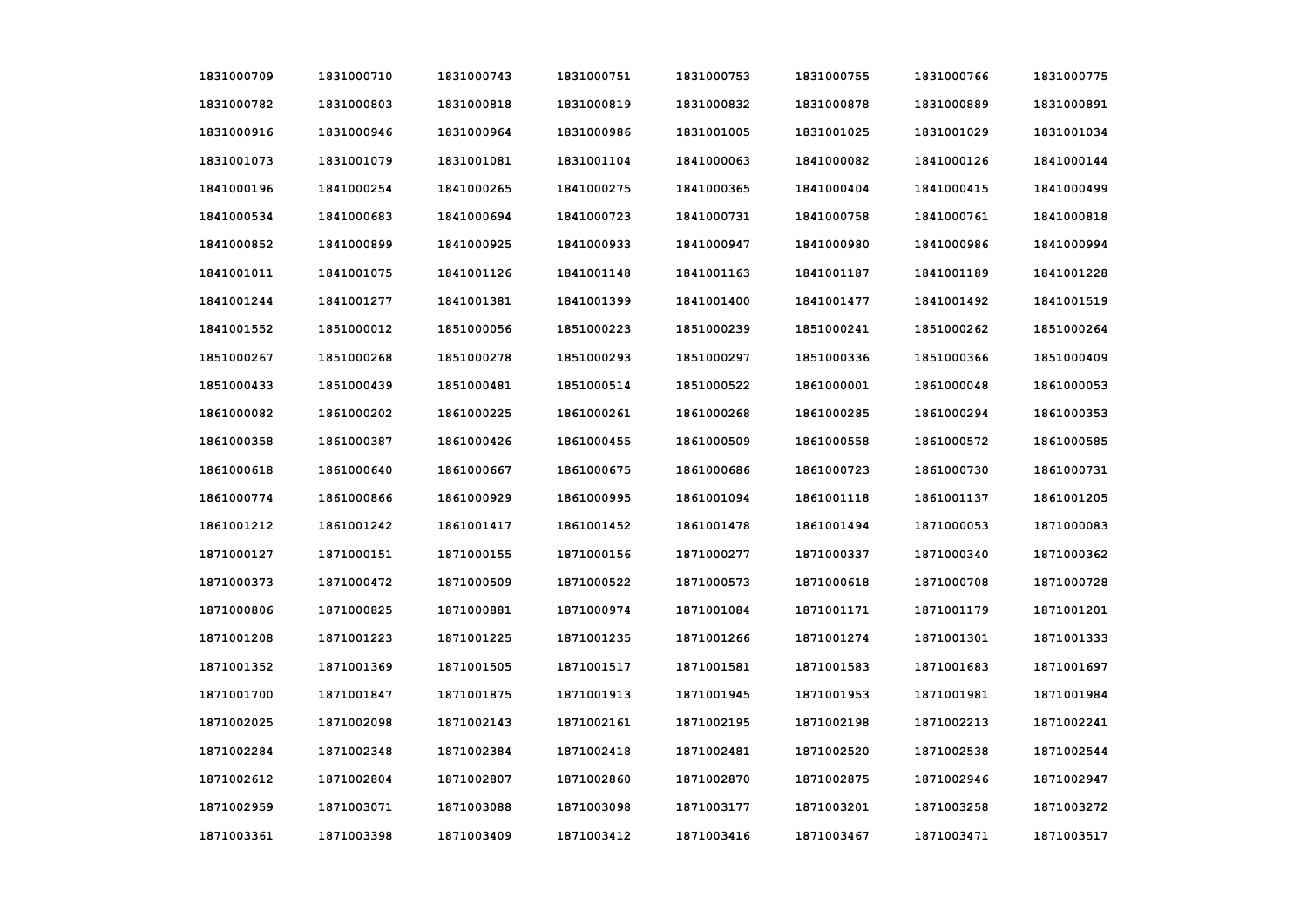| 1871003564 | 1871003573 | 1871003588 | 1871003646 | 1871003658 | 1871003745 | 1871003771 | 1871003796 |
|------------|------------|------------|------------|------------|------------|------------|------------|
| 1871003825 | 1881000023 | 1881000224 | 1881000301 | 1881000465 | 1881000640 | 1881000970 | 1881001047 |
| 1881001133 | 1881001205 | 1881001363 | 1891000112 | 1891000121 | 1891000208 | 1891000294 | 1891000371 |
| 1891000712 | 1891000847 | 1891001086 | 1891001526 | 1891001572 | 1891001594 | 1891001679 | 1891001745 |
| 1891001758 | 1891001817 | 1891001832 | 1891001989 | 1891001994 | 1891002158 | 1891002209 | 1891002236 |
| 1891002496 | 1891002654 | 1891002833 | 1891002838 | 1891002844 | 1891002940 | 1891002950 | 1891002959 |
| 1891003020 | 1891003084 | 1891003171 | 1891003210 | 1891003364 | 1891003389 | 1891003415 | 1891003446 |
| 1891003499 | 1891003548 | 1891003671 | 1891003731 | 1891003951 | 1891004100 | 1891004116 | 1891004371 |
| 1891004396 | 1891004830 | 1891004963 | 1891005189 | 1891005211 | 1891005338 | 1891005364 | 1891005379 |
| 1891005413 | 1891005480 | 1891005603 | 1891005805 | 1891006091 | 1891006796 | 1891006964 | 1891006992 |
| 1891006998 | 1891007009 | 1891007022 | 1891007056 | 1891007058 | 1891007066 | 1891007085 | 1891007094 |
| 1891007121 | 1891007132 | 1891007256 | 1891007724 | 1891008041 | 1891008074 | 1891008280 | 1891008313 |
| 1891008434 | 1891008477 | 1891008574 | 1891008626 | 1891008682 | 1891008801 | 1891009050 | 1891009099 |
| 1891009107 | 1891009152 | 1901000020 | 1901000064 | 1901000163 | 1901000174 | 1901000188 | 1901000271 |
| 1901000282 | 1911000156 | 1911000452 | 1911000456 | 1911000619 | 1911000704 | 1911000901 | 1911001106 |
| 1911001121 | 1921000075 | 1921000334 | 1921000368 | 1921000747 | 1921001073 | 1921001114 | 1921001200 |
| 1921001206 | 1921001222 | 1921001546 | 1931000139 | 1931000321 | 1931000665 | 1931000842 | 1931000860 |
| 1931001115 | 1931001324 | 1931001475 | 1931001520 | 1931001711 | 1941000052 | 1941000195 | 1951000152 |
| 1951000198 | 1951000314 | 1951000380 | 1951000534 | 1951000626 | 1951000659 | 1951000802 | 1951000878 |
| 1951000938 | 1951001135 | 1951001166 | 1951001227 | 1951001400 | 1951001609 | 1951001837 | 1951001931 |
| 1951002047 | 1951002092 | 1951002100 | 1951002117 | 1951002121 | 1951002254 | 1951002348 | 1951002435 |
| 1951002468 | 1951002503 | 1951002537 | 1951002921 | 1951002929 | 1961000007 | 1961000131 | 1971000376 |
| 1971000681 | 1971000785 | 1971000855 | 1981000149 | 1981000426 | 1981000479 | 1981000501 | 1981000675 |
| 1981000939 | 1981000991 | 1981001155 | 1981001267 | 1981001302 | 1981001333 | 1981001494 | 1981001498 |
| 1991000003 | 1991000249 | 1991000618 | 1991000756 | 1991000905 | 2001000045 | 2001000327 | 2001000331 |
| 2001000399 | 2011000021 | 2011000040 | 2011000059 | 2011000186 | 2011000199 | 2011000236 | 2011000240 |
| 2011000246 | 2011000285 | 2011000356 | 2011000404 | 2011000425 | 2011000458 | 2011000466 | 2011000480 |
| 2011000481 | 2011000632 | 2011000669 | 2011000737 | 2011000750 | 2011000758 | 2011000768 | 2011000801 |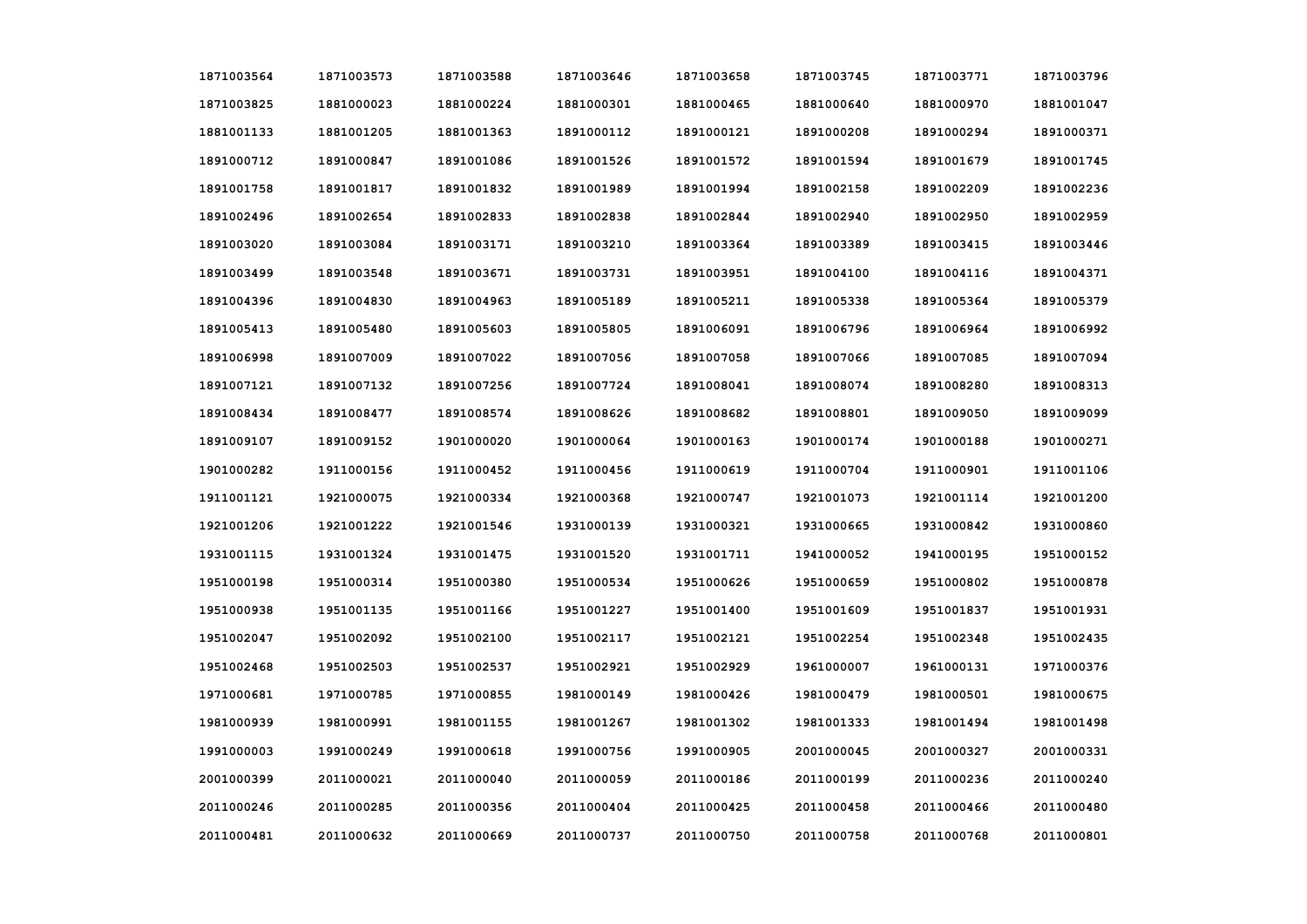| 2011000806 | 2011000873 | 2011000937 | 2011000962 | 2011000963 | 2011000970 | 2011000994 | 2021000008 |
|------------|------------|------------|------------|------------|------------|------------|------------|
| 2021000085 | 2021000132 | 2021000213 | 2021000337 | 2021000348 | 2021000371 | 2021000401 | 2021000429 |
| 2021000440 | 2021000526 | 2021000562 | 2021000688 | 2021000721 | 2021000775 | 2021000807 | 2021000819 |
| 2021000860 | 2021000871 | 2021000873 | 2021000879 | 2021000925 | 2021000933 | 2021000967 | 2021001067 |
| 2021001089 | 2021001112 | 2021001141 | 2021001153 | 2021001215 | 2021001288 | 2021001307 | 2021001337 |
| 2021001436 | 2021001439 | 2021001443 | 2021001458 | 2021001569 | 2021001606 | 2021001809 | 2021001827 |
| 2021001928 | 2021001935 | 2021001965 | 2021001970 | 2021001975 | 2021002036 | 2021002066 | 2021002083 |
| 2021002116 | 2021002143 | 2021002149 | 2021002166 | 2021002178 | 2021002261 | 2021002287 | 2021002410 |
| 2021002478 | 2021002516 | 2021002519 | 2031000016 | 2031000111 | 2031000174 | 2031000207 | 2031000210 |
| 2031000219 | 2031000260 | 2031000266 | 2031000267 | 2031000299 | 2031000313 | 2031000327 | 2031000335 |
| 2031000345 | 2031000383 | 2031000396 | 2031000401 | 2031000403 | 2031000434 | 2031000449 | 2031000499 |
| 2031000602 | 2031000623 | 2031000657 | 2031000665 | 2031000702 | 2031000705 | 2031000715 | 2031000723 |
| 2031000726 | 2031000733 | 2031000801 | 2031000881 | 2031000888 | 2031000986 | 2031001012 | 2031001022 |
| 2031001053 | 2031001059 | 2031001069 | 2031001079 | 2031001120 | 2031001132 | 2031001165 | 2031001210 |
| 2031001213 | 2031001223 | 2041000009 | 2041000031 | 2041000066 | 2041000117 | 2041000126 | 2041000147 |
| 2041000167 | 2041000176 | 2041000178 | 2041000206 | 2041000227 | 2041000229 | 2041000250 | 2041000258 |
| 2041000301 | 2041000308 | 2041000315 | 2041000345 | 2041000354 | 2041000369 | 2041000374 | 2041000380 |
| 2041000401 | 2041000413 | 2041000442 | 2041000444 | 2041000452 | 2041000476 | 2041000487 | 2041000540 |
| 2041000552 | 2041000598 | 2041000639 | 2041000641 | 2041000648 | 2041000722 | 2041000735 | 2041000766 |
| 2041000767 | 2041000774 | 2041000799 | 2041000831 | 2041000874 | 2041000970 | 2041001000 | 2041001022 |
| 2041001072 | 2041001097 | 2041001148 | 2041001162 | 2041001201 | 2041001252 | 2041001262 | 2041001276 |
| 2041001300 | 2041001309 | 2041001311 | 2041001318 | 2041001374 | 2041001410 | 2041001469 | 2041001507 |
| 2041001519 | 2041001558 | 2041001589 | 2041001697 | 2041001757 | 2041001790 | 2041001880 | 2041002004 |
| 2041002061 | 2041002168 | 2041002188 | 2041002237 | 2041002240 | 2041002330 | 2041002365 | 2041002368 |
| 2041002373 | 2041002412 | 2041002443 | 2041002645 | 2041002668 | 2041002674 | 2041002676 | 2041002753 |
| 2051000038 | 2051000067 | 2051000133 | 2051000200 | 2051000242 | 2051000271 | 2051000273 | 2051000305 |
| 2051000325 | 2051000373 | 2051000377 | 2051000381 | 2051000385 | 2051000392 | 2051000405 | 2051000421 |
| 2051000450 | 2051000470 | 2051000488 | 2051000497 | 2051000501 | 2051000510 | 2051000535 | 2051000638 |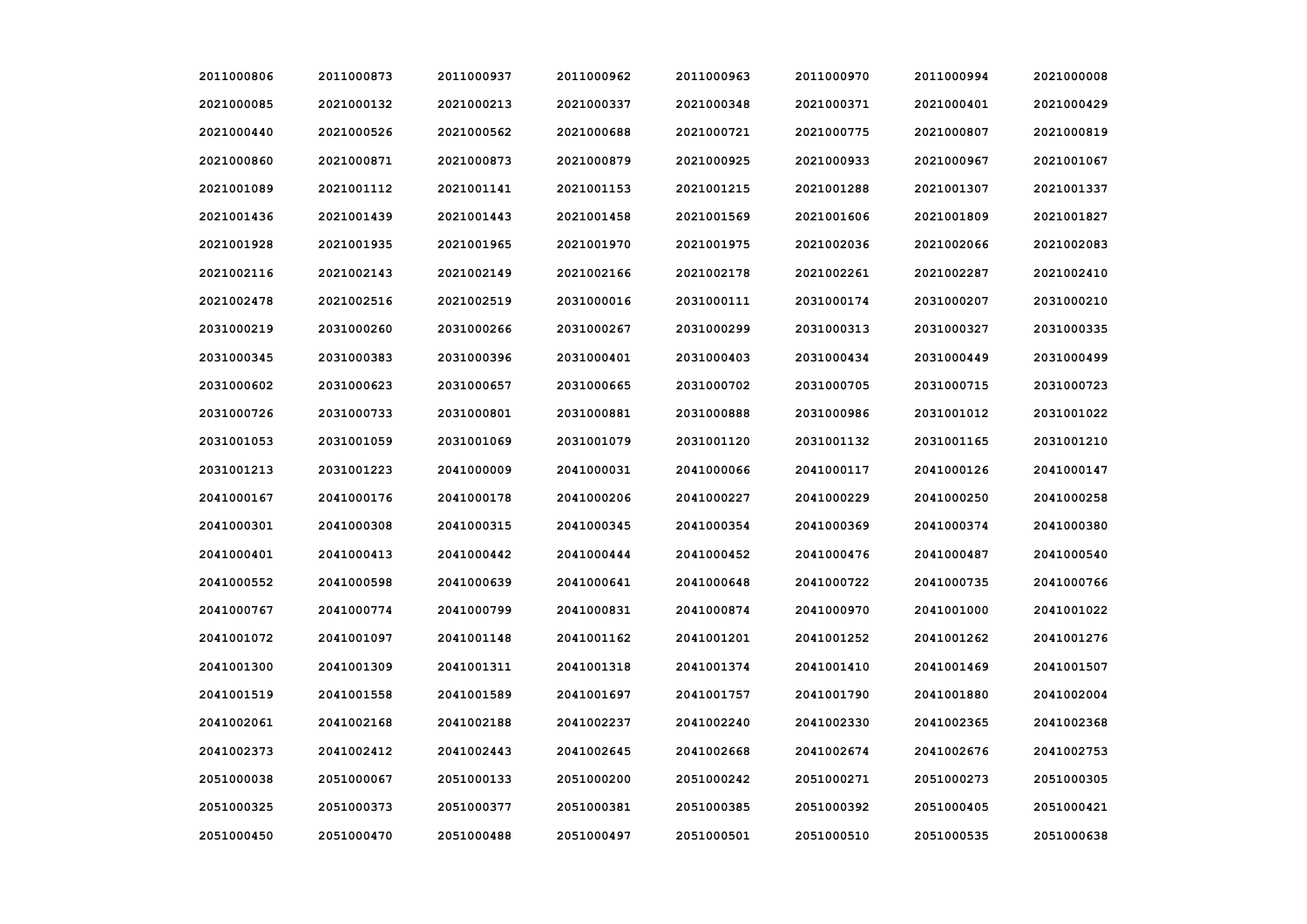| 2051000659 | 2051000726 | 2051000767 | 2051000769 | 2051000816 | 2051000837 | 2051000839 | 2051000841 |
|------------|------------|------------|------------|------------|------------|------------|------------|
| 2051000844 | 2051000862 | 2051000939 | 2051000970 | 2051000972 | 2051000995 | 2051001007 | 2051001026 |
| 2051001079 | 2051001126 | 2051001129 | 2051001180 | 2051001219 | 2051001259 | 2051001276 | 2051001281 |
| 2051001327 | 2051001341 | 2051001351 | 2051001400 | 2051001411 | 2051001433 | 2051001439 | 2051001476 |
| 2051001496 | 2061000017 | 2061000039 | 2061000054 | 2061000072 | 2061000083 | 2061000092 | 2061000111 |
| 2061000122 | 2061000148 | 2061000193 | 2061000211 | 2061000287 | 2061000363 | 2061000373 | 2061000389 |
| 2061000410 | 2061000436 | 2061000493 | 2061000495 | 2061000506 | 2061000542 | 2061000591 | 2061000598 |
| 2061000621 | 2061000641 | 2061000650 | 2061000655 | 2061000689 | 2061000819 | 2061000825 | 2061000849 |
| 2061000856 | 2061000875 | 2061000920 | 2061000953 | 2061000974 | 2061000986 | 2061001055 | 2061001167 |
| 2061001205 | 2061001346 | 2061001387 | 2061001394 | 2061001460 | 2061001539 | 2061001543 | 2061001566 |
| 2061001589 | 2061001639 | 2061001641 | 2061001885 | 2071000033 | 2071000069 | 2071000072 | 2071000096 |
| 2071000192 | 2071000249 | 2071000255 | 2071000261 | 2071000292 | 2071000353 | 2081000006 | 2081000038 |
| 2081000054 | 2081000059 | 2081000069 | 2081000169 | 2081000188 | 2081000212 | 2081000231 | 2081000265 |
| 2081000271 | 2081000293 | 2081000319 | 2081000337 | 2081000341 | 2081000390 | 2081000391 | 2081000407 |
| 2081000499 | 2081000500 | 2081000532 | 2081000556 | 2081000581 | 2081000582 | 2081000607 | 2081000647 |
| 2081000683 | 2081000690 | 2081000819 | 2081000854 | 2081000885 | 2081000968 | 2081001014 | 2081001067 |
| 2081001202 | 2081001236 | 2081001258 | 2081001295 | 2081001327 | 2081001395 | 2091000084 | 2091000194 |
| 2091000199 | 2091000251 | 2091000275 | 2091000321 | 2091000397 | 2091000486 | 2091000536 | 2091000557 |
| 2091000581 | 2091000683 | 2091000736 | 2091000805 | 2091000816 | 2091000823 | 2091000875 | 2091000952 |
| 2091000962 | 2091000973 | 2091000990 | 2091000998 | 2091001018 | 2091001066 | 2091001082 | 2091001120 |
| 2091001209 | 2091001316 | 2091001355 | 2091001386 | 2091001396 | 2091001482 | 2091001655 | 2091001749 |
| 2101000020 | 2101000058 | 2101000085 | 2101000178 | 2101000236 | 2101000283 | 2101000297 | 2101000302 |
| 2101000325 | 2101000376 | 2101000412 | 2101000414 | 2101000451 | 2101000466 | 2101000471 | 2101000530 |
| 2101000571 | 2101000605 | 2101000618 | 2101000648 | 2101000673 | 2101000729 | 2101000741 | 2101000749 |
| 2101000765 | 2101000836 | 2101000844 | 2101000883 | 2101000905 | 2101000973 | 2101000974 | 2101001073 |
| 2101001076 | 2101001096 | 2101001126 | 2101001144 | 2101001159 | 2101001224 | 2101001248 | 2101001250 |
| 2101001253 | 2101001274 | 2101001301 | 2101001340 | 2101001363 | 2101001392 | 2101001451 | 2101001458 |
| 2101001469 | 2101001470 | 2101001479 | 2101001511 | 2101001528 | 2101001557 | 2101001593 | 2101001606 |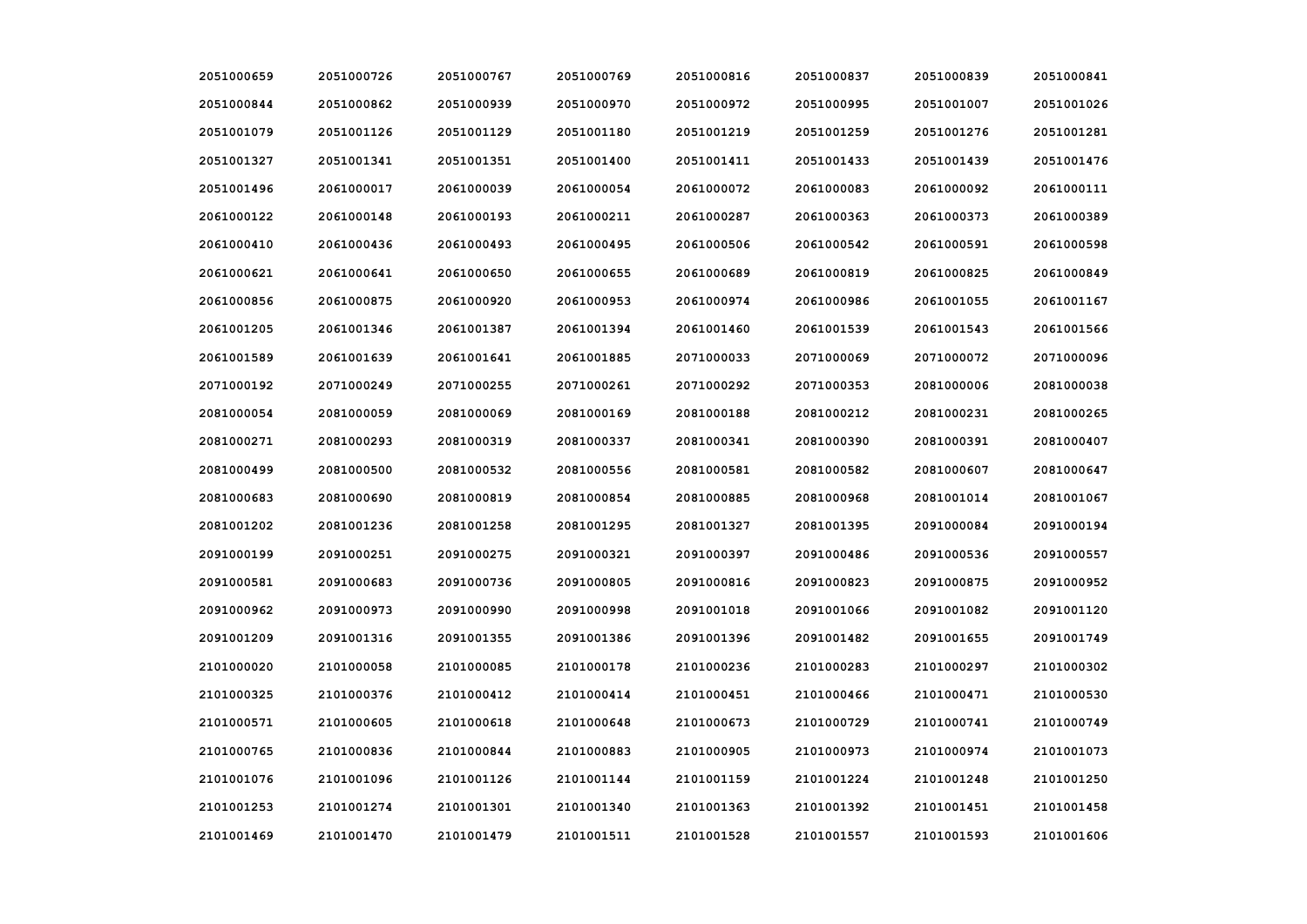| 2101001618 | 2101001624 | 2101001665 | 2101001698 | 2101001769 | 2101001854 | 2101001862 | 2101001868 |
|------------|------------|------------|------------|------------|------------|------------|------------|
| 2101001934 | 2101001991 | 2101002029 | 2101002070 | 2101002087 | 2101002166 | 2101002176 | 2101002193 |
| 2101002237 | 2101002381 | 2101002398 | 2101002401 | 2101002449 | 2101002644 | 2101002645 | 2101002730 |
| 2101002737 | 2101002743 | 2101002773 | 2101002795 | 2101002832 | 2101002868 | 2101002887 | 2101002941 |
| 2101002970 | 2101003005 | 2101003056 | 2101003057 | 2101003178 | 2101003185 | 2101003262 | 2101003271 |
| 2101003290 | 2101003330 | 2101003380 | 2101003395 | 2101003410 | 2101003436 | 2121000038 | 2121000043 |
| 2121000094 | 2121000101 | 2121000202 | 2121000234 | 2121000274 | 2121000305 | 2121000369 | 2121000402 |
| 2121000403 | 2121000413 | 2121000443 | 2121000454 | 2121000510 | 2121000551 | 2121000555 | 2121000565 |
| 2121000620 | 2121000633 | 2121000641 | 2121000691 | 2121000701 | 2121000806 | 2121000861 | 2121000924 |
| 2121000972 | 2121001087 | 2121001135 | 2121001205 | 2121001247 | 2121001289 | 2121001334 | 2121001340 |
| 2121001464 | 2121001477 | 2121001486 | 2121001542 | 2121001554 | 2121001558 | 2121001559 | 2121001565 |
| 2121001628 | 2121001688 | 2121001689 | 2121001722 | 2121001734 | 2121001775 | 2121001777 | 2121001816 |
| 2121001854 | 2121001880 | 2121001888 | 2121002053 | 2121002154 | 2121002183 | 2121002186 | 2121002205 |
| 2121002256 | 2121002325 | 2121002337 | 2121002360 | 2121002390 | 2121002396 | 2121002407 | 2121002432 |
| 2121002495 | 2121002511 | 2121002546 | 2121002638 | 2121002741 | 2121002761 | 2121002808 | 2121002832 |
| 2121002898 | 2121002907 | 2121002910 | 2121002975 | 2121003038 | 2121003055 | 2121003068 | 2121003083 |
| 2121003108 | 2121003216 | 2121003235 | 2121003256 | 2121003291 | 2121003295 | 2121003316 | 2121003372 |
| 2121003379 | 2121003408 | 2121003549 | 2121003564 | 2121003571 | 2121003601 | 2121003618 | 2121003631 |
| 2121003658 | 2121003689 | 2121003744 | 2121003760 | 2121003764 | 2121003767 | 2121003781 | 2121003827 |
| 2121003830 | 2121003849 | 2121003851 | 2121003852 | 2121003878 | 2121003896 | 2121003908 | 2121003965 |
| 2121003987 | 2121004017 | 2121004103 | 2121004106 | 2121004167 | 2121004230 | 2121004277 | 2121004299 |
| 2121004352 | 2121004353 | 2121004461 | 2121004462 | 2121004469 | 2121004482 | 2121004512 | 2121004616 |
| 2121004673 | 2121004689 | 2121004691 | 2121004713 | 2131000011 | 2131000031 | 2131000056 | 2131000065 |
| 2131000087 | 2131000131 | 2131000147 | 2131000199 | 2131000231 | 2131000235 | 2131000335 | 2131000336 |
| 2131000419 | 2131000519 | 2131000549 | 2131000589 | 2131000619 | 2131000716 | 2131000735 | 2131000829 |
| 2131000839 | 2131000952 | 2131000995 | 2131001058 | 2131001092 | 2131001100 | 2131001106 | 2131001291 |
| 2131001322 | 2131001451 | 2131001464 | 2131001482 | 2131001501 | 2131001540 | 2131001560 | 2131001564 |
| 2131001589 | 2131001593 | 2131001647 | 2131001667 | 2131001721 | 2131001805 | 2131001810 | 2131001842 |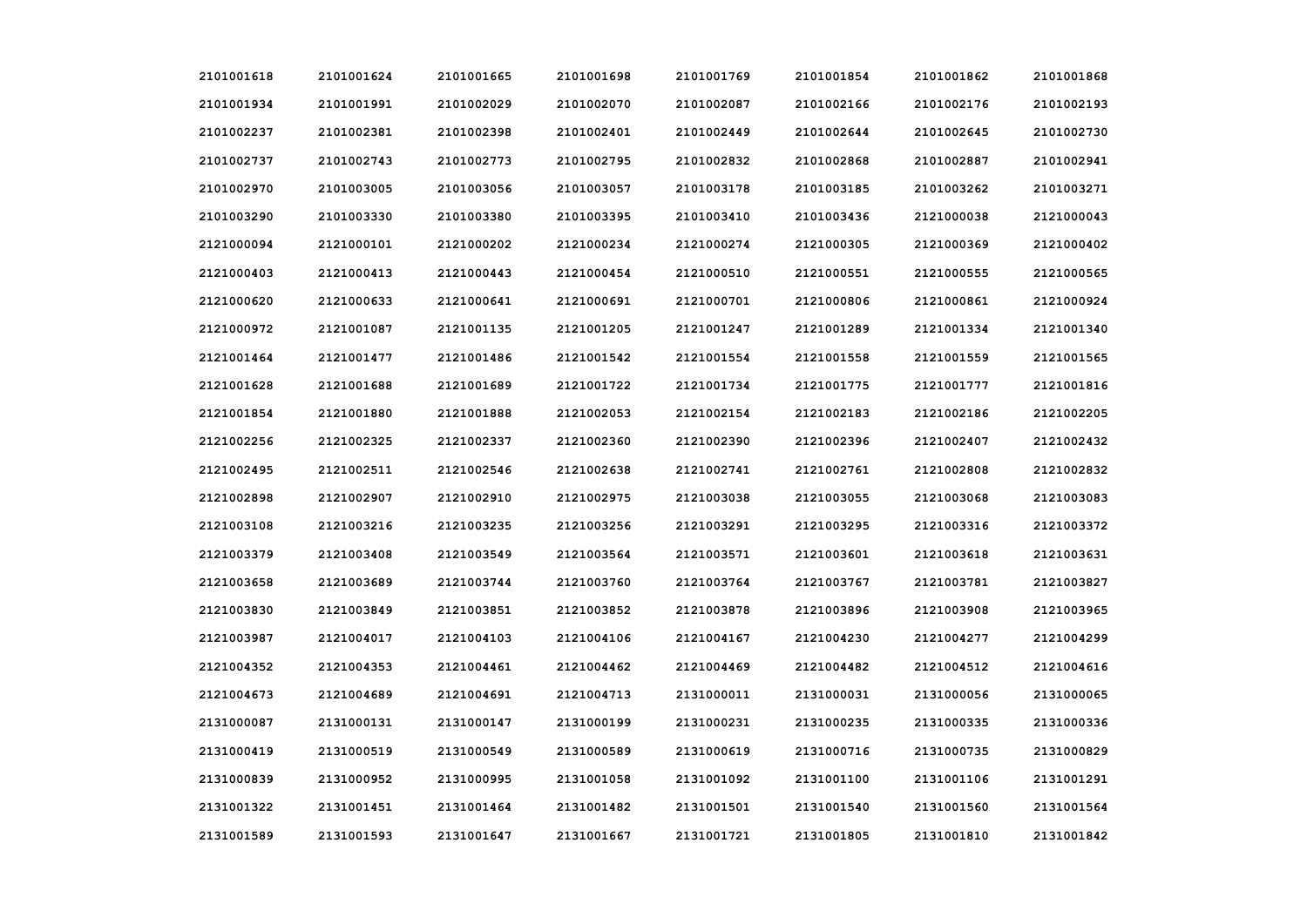| 2131001868 | 2131001969 | 2131001973 | 2141000001 | 2141000014 | 2141000104 | 2141000260 | 2141000281 |
|------------|------------|------------|------------|------------|------------|------------|------------|
| 2141000343 | 2141000353 | 2141000380 | 2141000428 | 2141000447 | 2141000535 | 2141000576 | 2141000627 |
| 2141000648 | 2141000714 | 2141000734 | 2141000739 | 2141000773 | 2141001106 | 2141001138 | 2141001214 |
| 2141001278 | 2141001488 | 2141001496 | 2141001638 | 2141001646 | 2141001647 | 2141001692 | 2141001861 |
| 2141001920 | 2141002016 | 2141002043 | 2141002069 | 2141002187 | 2141002225 | 2141002255 | 2141002280 |
| 2141002362 | 2141002370 | 2141002438 | 2141002450 | 2141002501 | 2141002503 | 2141002513 | 2141002533 |
| 2141002726 | 2141002798 | 2141002855 | 2141002931 | 2141003131 | 2141003143 | 2141003180 | 2141003225 |
| 2141003303 | 2141003324 | 2141003342 | 2141003351 | 2141003376 | 2141003487 | 2141003538 | 2141003590 |
| 2141003607 | 2141003617 | 2141003618 | 2141003620 | 2141003664 | 2141003695 | 2141003696 | 2141003719 |
| 2141003722 | 2141003800 | 2141003823 | 2141003965 | 2141004013 | 2141004039 | 2141004048 | 2141004111 |
| 2141004130 | 2141004140 | 2141004152 | 2141004198 | 2141004234 | 2141004238 | 2141004262 | 2141004268 |
| 2141004335 | 2141004471 | 2141004529 | 2141004530 | 2141004587 | 2141004662 | 2141004706 | 2151000001 |
| 2151000021 | 2151000052 | 2151000104 | 2151000300 | 2151000318 | 2151000417 | 2151000435 | 2151000446 |
| 2151000542 | 2151000552 | 2151000690 | 2151000921 | 2151000987 | 2151001137 | 2151001297 | 2151001313 |
| 2151001333 | 2151001335 | 2151001380 | 2151001393 | 2151001527 | 2151001531 | 2151001549 | 2151001552 |
| 2151001749 | 2151001870 | 2151001879 | 2151001886 | 2151001939 | 2151001980 | 2151001993 | 2151002084 |
| 2151002144 | 2151002299 | 2151002337 | 2151002435 | 2151002473 | 2161000068 | 2161000113 | 2161000168 |
| 2161000196 | 2161000207 | 2161000309 | 2161000319 | 2161000340 | 2161000345 | 2161000398 | 2161000409 |
| 2161000511 | 2161000528 | 2161000563 | 2161000586 | 2161000594 | 2171000031 | 2171000196 | 2171000297 |
| 2171000312 | 2171000369 | 2171000507 | 2171000550 | 2171000578 | 2171000607 | 2171000625 | 2171000638 |
| 2171000657 | 2181000035 | 2181000049 | 2181000103 | 2181000163 | 2181000170 | 2181000180 | 2181000181 |
| 2181000185 | 2181000250 | 2181000268 | 2181000279 | 2181000318 | 2181000328 | 2181000410 | 2181000430 |
| 2181000479 | 2181000499 | 2181000507 | 2181000540 | 2181000600 | 2181000707 | 2181000717 | 2181000724 |
| 2181000750 | 2181000760 | 2181000779 | 2181000836 | 2181000840 | 2181000850 | 2181000863 | 2191000114 |
| 2191000152 | 2191000193 | 2191000197 | 2191000308 | 2191000340 | 2191000347 | 2191000400 | 2191000531 |
| 2191000591 | 2191000667 | 2191000675 | 2191000693 | 2191000699 | 2191000730 | 2191000808 | 2191001134 |
| 2191001169 | 2191001352 | 2191001416 | 2191001480 | 2191001573 | 2191001576 | 2191001617 | 2191001642 |
| 2191001660 | 2191001748 | 2191001837 | 2191001854 | 2191001892 | 2191001980 | 2191001997 | 2191002009 |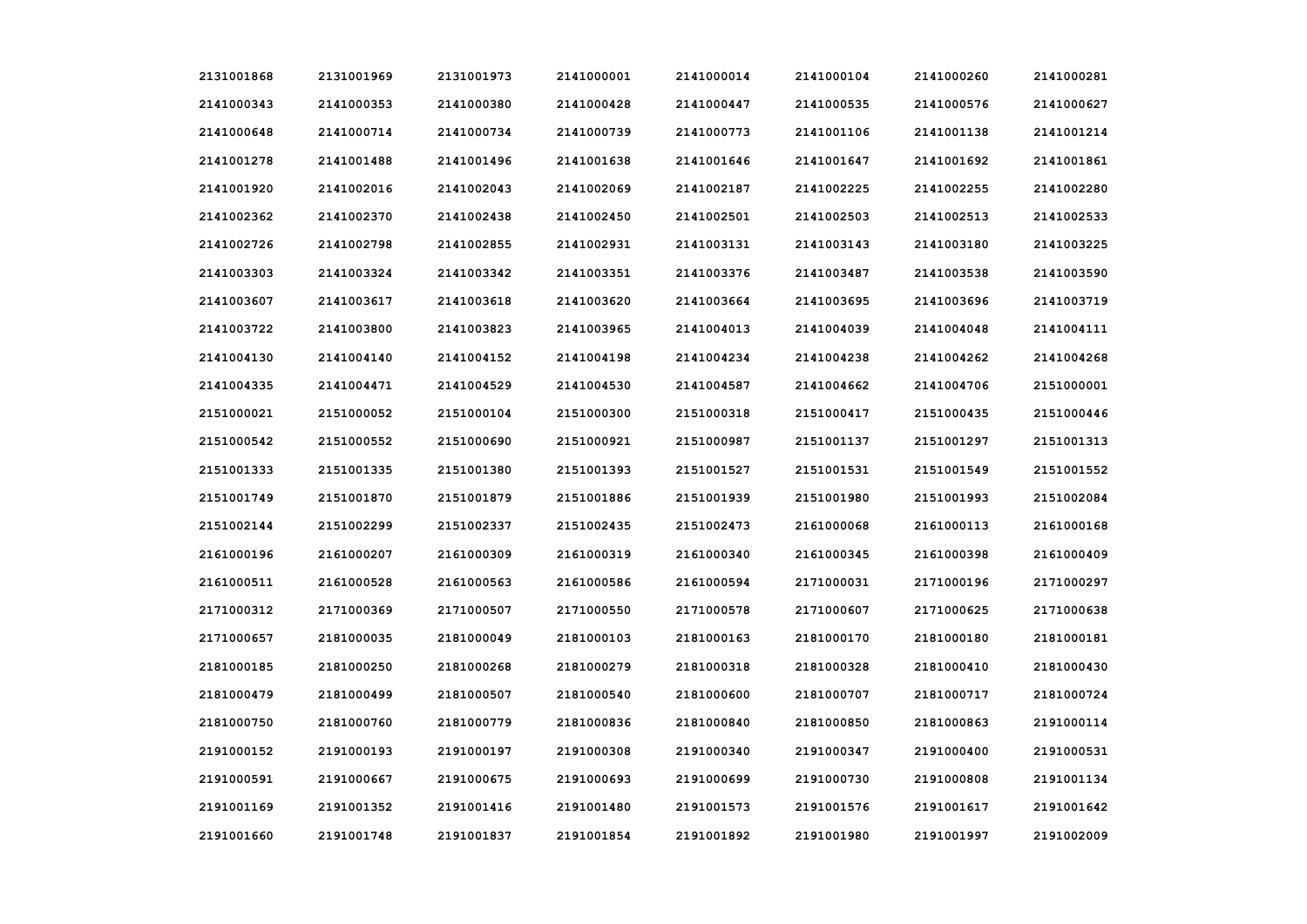| 2191002011 | 2191002046 | 2191002188 | 2191002502 | 2191002579 | 2191002915 | 2191002990 | 2191003074 |
|------------|------------|------------|------------|------------|------------|------------|------------|
| 2191003101 | 2191003160 | 2191003225 | 2191003264 | 2191003322 | 2191003342 | 2191003349 | 2191003455 |
| 2191003476 | 2191003484 | 2191003522 | 2191003619 | 2191003635 | 2191003694 | 2191003766 | 2191003796 |
| 2191003855 | 2191003862 | 2191003903 | 2191004021 | 2191004060 | 2191004073 | 2191004093 | 2191004102 |
| 2191004311 | 2191004317 | 2191004327 | 2191004329 | 2191004337 | 2191004343 | 2191004362 | 2191004379 |
| 2191004386 | 2191004387 | 2191004419 | 2191004469 | 2191004491 | 2191004507 | 2191004520 | 2191004567 |
| 2191004580 | 2191004623 | 2191004631 | 2191004632 | 2191004699 | 2191004784 | 2191004848 | 2191004870 |
| 2191004919 | 2191004991 | 2191004995 | 2191004996 | 2191005046 | 2191005079 | 2191005085 | 2191005095 |
| 2191005109 | 2191005179 | 2191005236 | 2191005242 | 2191005414 | 2191005628 | 2191005629 | 2191005693 |
| 2201000009 | 2201000010 | 2201000022 | 2201000039 | 2201000044 | 2201000077 | 2201000121 | 2201000146 |
| 2201000151 | 2201000179 | 2201000221 | 2201000279 | 2201000327 | 2201000375 | 2201000377 | 2201000424 |
| 2201000429 | 2201000482 | 2201000516 | 2201000532 | 2201000535 | 2201000593 | 2201000623 | 2201000650 |
| 2201000701 | 2201000785 | 2201000795 | 2201000815 | 2201000819 | 2201000823 | 2201000845 | 2201000869 |
| 2201000876 | 2201000886 | 2201000891 | 2201000960 | 2201000967 | 2201000979 | 2201000980 | 2201001008 |
| 2201001078 | 2201001099 | 2201001112 | 2201001144 | 2201001145 | 2201001202 | 2201001253 | 2201001330 |
| 2201001340 | 2201001405 | 2201001406 | 2201001450 | 2201001460 | 2201001474 | 2201001506 | 2201001516 |
| 2201001570 | 2201001579 | 2201001598 | 2201001625 | 2201001639 | 2201001648 | 2201001687 | 2201001747 |
| 2201001909 | 2201001910 | 2201001946 | 2201001955 | 2201001980 | 2201001985 | 2201002051 | 2201002158 |
| 2201002166 | 2201002198 | 2201002209 | 2201002229 | 2201002365 | 2201002390 | 2201002423 | 2201002432 |
| 2201002497 | 2201002538 | 2201002557 | 2201002573 | 2201002613 | 2201002619 | 2201002658 | 2201002727 |
| 2201002756 | 2201002887 | 2201002919 | 2201003028 | 2201003057 | 2201003137 | 2201003143 | 2201003181 |
| 2201003187 | 2201003188 | 2201003230 | 2201003246 | 2201003269 | 2201003275 | 2201003281 | 2201003362 |
| 2201003367 | 2201003406 | 2201003408 | 2201003418 | 2201003463 | 2201003471 | 2201003609 | 2201003704 |
| 2201003709 | 2201003735 | 2201003843 | 2201003875 | 2201003968 | 2201003983 | 2201004134 | 2201004138 |
| 2201004149 | 2201004192 | 2201004193 | 2201004204 | 2201004340 | 2201004354 | 2201004403 | 2201004453 |
| 2201004454 | 2201004498 | 2201004505 | 2201004581 | 2201004610 | 2201004641 | 2201004651 | 2201004661 |
| 2201004726 | 2201004738 | 2201004768 | 2201004784 | 2201004787 | 2201004804 | 2201004811 | 2201004819 |
| 2201004846 | 2201004850 | 2201004855 | 2201004856 | 2201004858 | 2201004889 | 2201004906 | 2201004912 |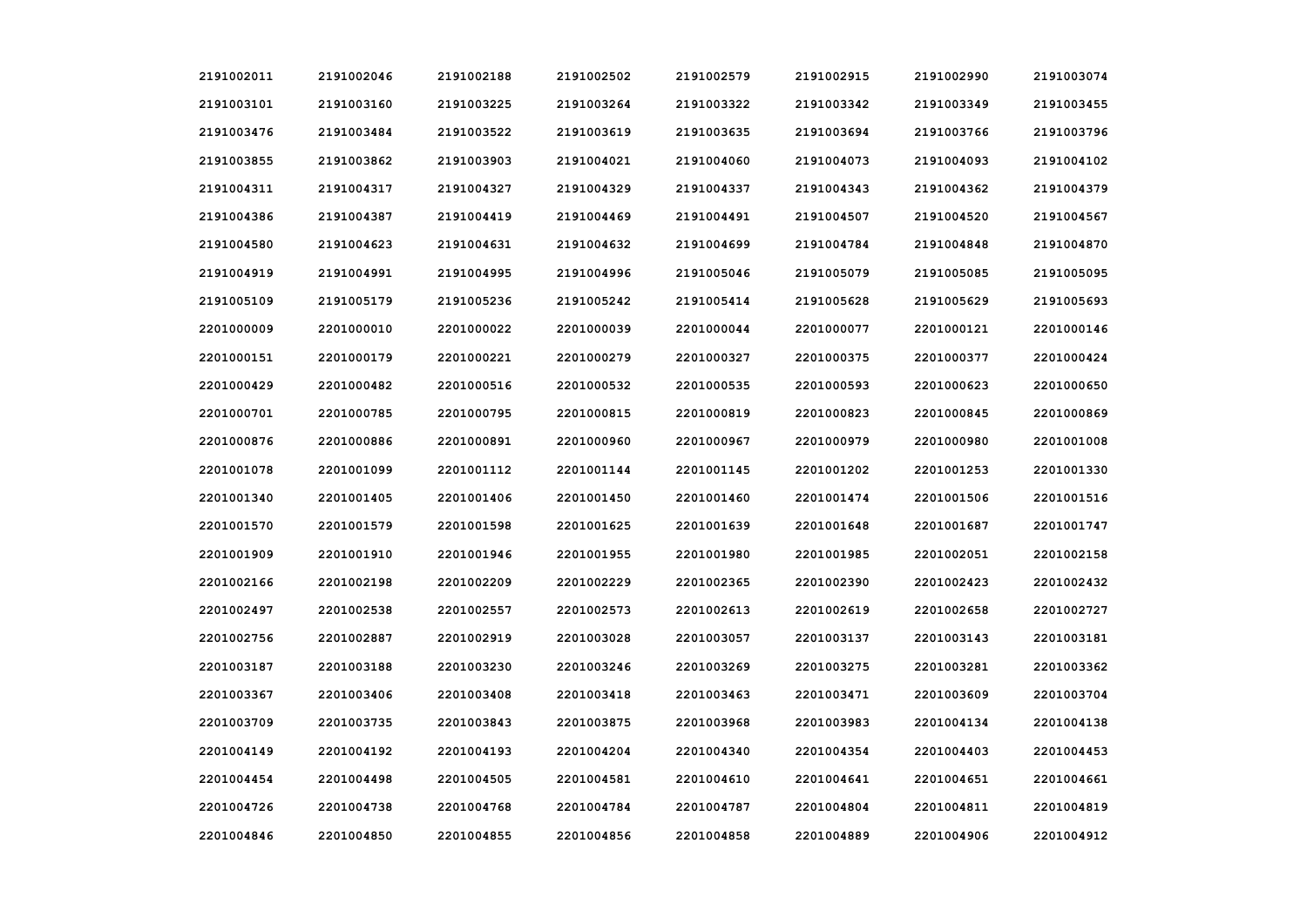| 2201004930 | 2201005026 | 2201005060 | 2201005076 | 2201005113 | 2201005115 | 2201005126 | 2201005138 |
|------------|------------|------------|------------|------------|------------|------------|------------|
| 2201005148 | 2201005150 | 2201005160 | 2201005181 | 2201005247 | 2201005253 | 2201005345 | 2201005353 |
| 2201005375 | 2201005385 | 2201005411 | 2201005422 | 2201005423 | 2201005523 | 2201005556 | 2201005601 |
| 2201005607 | 2201005613 | 2201005653 | 2201005697 | 2201005707 | 2201005749 | 2201005772 | 2201005777 |
| 2201005778 | 2201005792 | 2201005804 | 2201005822 | 2201005825 | 2201005839 | 2201005899 | 2201005959 |
| 2201005963 | 2201005964 | 2201005969 | 2201006004 | 2201006007 | 2201006020 | 2201006072 | 2201006083 |
| 2201006111 | 2201006154 | 2201006202 | 2201006208 | 2201006244 | 2201006257 | 2211000051 | 2211000220 |
| 2211000314 | 2211000323 | 2211000351 | 2211000412 | 2211000416 | 2211000423 | 2211000683 | 2211000713 |
| 2211000719 | 2211000744 | 2211000762 | 2211000831 | 2211000854 | 2211000949 | 2211000955 | 2211001036 |
| 2211001130 | 2211001221 | 2211001258 | 2211001278 | 2211001391 | 2221000145 | 2221000437 | 2221000440 |
| 2221000516 | 2221000578 | 2221000592 | 2231000053 | 2231000058 | 2231000067 | 2231000160 | 2231000185 |
| 2231000186 | 2231000214 | 2231000411 | 2231000614 | 2231000631 | 2231000678 | 2231000721 | 2231000726 |
| 2231000847 | 2231000862 | 2231000911 | 2231000918 | 2231001003 | 2241000002 | 2241000254 | 2241000266 |
| 2241000282 | 2241000285 | 2241000293 | 2241000308 | 2241000327 | 2241000376 | 2241000393 | 2241000415 |
| 2241000430 | 2241000456 | 2241000474 | 2241000475 | 2241000506 | 2241000570 | 2241000589 | 2241000608 |
| 2241000642 | 2241000670 | 2241000699 | 2241000782 | 2241000797 | 2241000888 | 2241000951 | 2241001042 |
| 2241001052 | 2241001149 | 2241001209 | 2241001234 | 2241001241 | 2241001314 | 2241001348 | 2241001384 |
| 2241001434 | 2241001461 | 2241001475 | 2241001490 | 2241001501 | 2241001502 | 2241001532 | 2241001545 |
| 2241001562 | 2241001586 | 2241001592 | 2241001741 | 2241001849 | 2241001867 | 2241001929 | 2241001966 |
| 2241001987 | 2241001992 | 2241002021 | 2241002062 | 2241002079 | 2241002118 | 2241002119 | 2241002129 |
| 2241002146 | 2241002152 | 2241002157 | 2241002159 | 2241002197 | 2241002266 | 2241002300 | 2241002310 |
| 2241002329 | 2241002340 | 2241002439 | 2241002467 | 2241002492 | 2241002519 | 2241002545 | 2241002564 |
| 2241002586 | 2241002634 | 2241002686 | 2241002694 | 2241002719 | 2241002787 | 2251000050 | 2251000105 |
| 2251000114 | 2251000160 | 2251000212 | 2251000226 | 2251000244 | 2251000276 | 2251000340 | 2251000428 |
| 2251000493 | 2251000652 | 2251000665 | 2251000737 | 2251000746 | 2251000762 | 2251000785 | 2251000819 |
| 2251000831 | 2251000890 | 2251000920 | 2251000942 | 2251000978 | 2261000584 | 2261000704 | 2261000868 |
| 2261001044 | 2261001177 | 2261001250 | 2261001408 | 2261001424 | 2261001456 | 2261001465 | 2261001512 |
| 2261001544 | 2261001553 | 2261001609 | 2261001634 | 2261001703 | 2261001723 | 2261001730 | 2261001852 |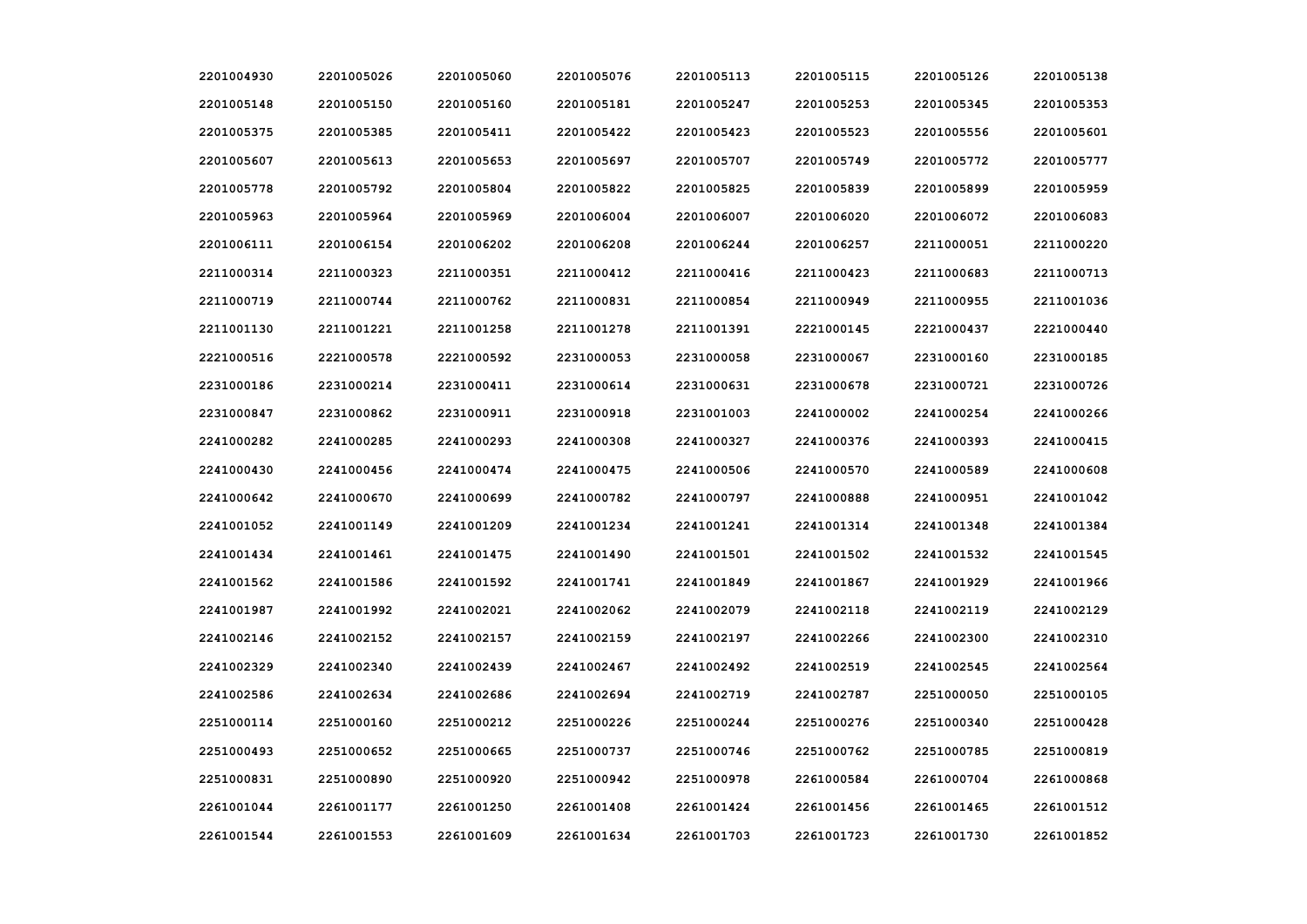| 2261001875 | 2261001933 | 2261001934 | 2261001945 | 2261001967 | 2261002005 | 2261002024 | 2261002118 |
|------------|------------|------------|------------|------------|------------|------------|------------|
| 2261002134 | 2261002286 | 2261002332 | 2261002402 | 2261002444 | 2261002477 | 2261002479 | 2261002516 |
| 2261002581 | 2261003048 | 2261003078 | 2261003102 | 2261003115 | 2261003138 | 2261003167 | 2261003667 |
| 2261003819 | 2261003826 | 2261003859 | 2261004015 | 2261004238 | 2261004566 | 2261004590 | 2261004598 |
| 2261004626 | 2261004767 | 2261004802 | 2261004848 | 2261004890 | 2261004896 | 2261004910 | 2261004932 |
| 2261004999 | 2261005069 | 2261005076 | 2261005088 | 2261005127 | 2261005135 | 2261005189 | 2261005283 |
| 2261005288 | 2261005399 | 2261005636 | 2261005741 | 2261005837 | 2261005858 | 2261005947 | 2261006017 |
| 2261006123 | 2261006161 | 2261006247 | 2261006250 | 2261006426 | 2261006565 | 2261006678 | 2261006680 |
| 2261006714 | 2261006860 | 2261007074 | 2261007211 | 2261007380 | 2261007450 | 2261007570 | 2261007676 |
| 2261007689 | 2261007699 | 2261007702 | 2261007807 | 2261007902 | 2261007949 | 2261007955 | 2261008028 |
| 2261008050 | 2261008055 | 2261008069 | 2261008175 | 2261008183 | 2261008209 | 2261008231 | 2261008249 |
| 2261008251 | 2261008319 | 2261008372 | 2261008432 | 2261008448 | 2261008701 | 2261008729 | 2261008775 |
| 2261008780 | 2261008803 | 2261008814 | 2261008822 | 2261008936 | 2261008968 | 2261009133 | 2261009153 |
| 2261009213 | 2261009278 | 2261009283 | 2261009287 | 2261009308 | 2261009404 | 2261009451 | 2261009480 |
| 2261009487 | 2261009490 | 2261009496 | 2261009502 | 2261009517 | 2261009525 | 2261009534 | 2261009536 |
| 2261009554 | 2261009588 | 2261009608 | 2261009657 | 2261009925 | 2261009946 | 2261010047 | 2261010103 |
| 2261010132 | 2261010633 | 2261010843 | 2261010919 | 2261010931 | 2261010934 | 2261011034 | 2261011053 |
| 2261011097 | 2261011099 | 2261011120 | 2261011156 | 2261011250 | 2261011367 | 2261011368 | 2261011402 |
| 2261011441 | 2261011467 | 2261011500 | 2261011516 | 2261011548 | 2261011562 | 2261011578 | 2261011580 |
| 2261011761 | 2261011841 | 2261011863 | 2261011930 | 2261012195 | 2261012358 | 2261012442 | 2261012538 |
| 2261012568 | 2271000049 | 2271000057 | 2271000069 | 2271000158 | 2271000170 | 2271000234 | 2271000245 |
| 2271000371 | 2271000416 | 2271000520 | 2271000524 | 2271000615 | 2271000623 | 2271000717 | 2271000759 |
| 2271000853 | 2271000881 | 2271000898 | 2271000927 | 2271000987 | 2271001023 | 2271001047 | 2271001092 |
| 2271001117 | 2271001252 | 2271001294 | 2271001323 | 2271001334 | 2271001470 | 2271001496 | 2271001557 |
| 2271001576 | 2271001578 | 2271001608 | 2271001684 | 2271001722 | 2271001724 | 2271001787 | 2271001819 |
| 2271001860 | 2271001864 | 2271001874 | 2271001921 | 2271001943 | 2271002061 | 2271002129 | 2271002329 |
| 2271002360 | 2271002362 | 2271002520 | 2271002585 | 2271002601 | 2271002628 | 2271002666 | 2271002739 |
| 2271002778 | 2271002783 | 2271002788 | 2271002998 | 2271003001 | 2271003030 | 2271003053 | 2271003124 |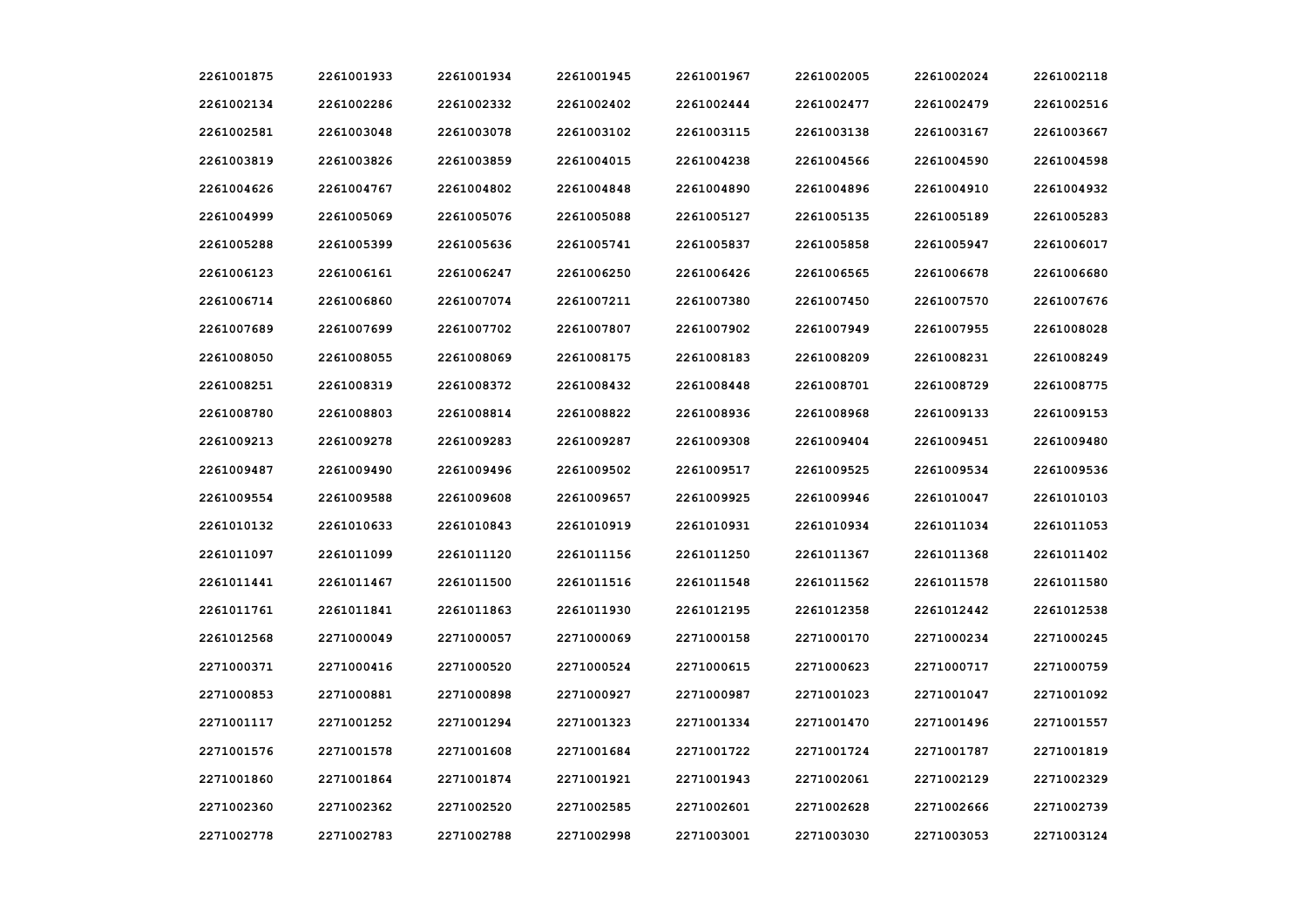| 2271003141 | 2271003194 | 2271003197 | 2271003231 | 2271003272 | 2271003313 | 2271003339 | 2271003370 |
|------------|------------|------------|------------|------------|------------|------------|------------|
| 2271003402 | 2271003409 | 2271003434 | 2271003532 | 2271003575 | 2271003596 | 2271003705 | 2271003766 |
| 2271003793 | 2271003826 | 2271004059 | 2271004109 | 2271004116 | 2271004206 | 2271004309 | 2271004365 |
| 2271004367 | 2271004392 | 2271004465 | 2271004581 | 2271004658 | 2271004697 | 2271004759 | 2271004771 |
| 2271004861 | 2271005001 | 2271005065 | 2271005116 | 2271005139 | 2271005145 | 2271005312 | 2271005321 |
| 2271005365 | 2271005427 | 2271005439 | 2271005509 | 2271005550 | 2271005615 | 2271005673 | 2271005698 |
| 2271005842 | 2271005906 | 2271005926 | 2271005940 | 2271006099 | 2271006134 | 2271006166 | 2271006171 |
| 2271006186 | 2271006194 | 2271006247 | 2271006280 | 2271006290 | 2271006354 | 2271006356 | 2271006384 |
| 2271006482 | 2271006525 | 2271006635 | 2271006818 | 2271006838 | 2271006893 | 2271006896 | 2271006966 |
| 2271007010 | 2271007021 | 2271007076 | 2271007077 | 2271007143 | 2271007230 | 2271007265 | 2271007330 |
| 2271007348 | 2271007350 | 2271007399 | 2271007466 | 2271007580 | 2271007586 | 2271007645 | 2271007656 |
| 2271007700 | 2271007716 | 2271007726 | 2271007772 | 2271007839 | 2271007918 | 2271007926 | 2271008018 |
| 2271008023 | 2271008059 | 2271008061 | 2271008066 | 2271008076 | 2271008088 | 2271008095 | 2271008100 |
| 2271008176 | 2271008187 | 2271008217 | 2271008251 | 2271008252 | 2271008332 | 2271008436 | 2271008463 |
| 2271008540 | 2271008554 | 2271008615 | 2271008766 | 2271008840 | 2271008859 | 2271008870 | 2271008911 |
| 2271008963 | 2271008984 | 2271009006 | 2271009023 | 2271009045 | 2271009355 | 2271009357 | 2271009360 |
| 2271009505 | 2271009549 | 2271009557 | 2271009609 | 2271009695 | 2271009727 | 2271009737 | 2271009781 |
| 2271009801 | 2271009837 | 2271009863 | 2271009911 | 2271009925 | 2271010072 | 2271010075 | 2271010196 |
| 2271010246 | 2271010300 | 2271010311 | 2271010366 | 2271010422 | 2271010488 | 2271010540 | 2271010556 |
| 2271010571 | 2281000013 | 2281000085 | 2281000099 | 2281000260 | 2281000348 | 2281000503 | 2281000513 |
| 2281000560 | 2281000778 | 2281000783 | 2281000803 | 2281000820 | 2281000837 | 2281000981 | 2281001099 |
| 2281001108 | 2281001150 | 2281001157 | 2281001171 | 2281001186 | 2281001197 | 2281001223 | 2281001237 |
| 2281001281 | 2281001293 | 2281001466 | 2281001492 | 2281001592 | 2281001679 | 2281001689 | 2281001706 |
| 2281001707 | 2281001754 | 2281001876 | 2281001894 | 2281002100 | 2281002115 | 2281002145 | 2281002154 |
| 2281002155 | 2281002195 | 2281002267 | 2291000017 | 2291000070 | 2291000160 | 2291000173 | 2291000207 |
| 2291000214 | 2291000269 | 2291000284 | 2291000287 | 2291000306 | 2291000319 | 2291000326 | 2291000370 |
| 2291000424 | 2291000515 | 2291000521 | 2291000576 | 2291000620 | 2291000683 | 2291000799 | 2291000801 |
| 2291000811 | 2291001083 | 2291001136 | 2291001198 | 2291001211 | 2291001251 | 2291001393 | 2291001397 |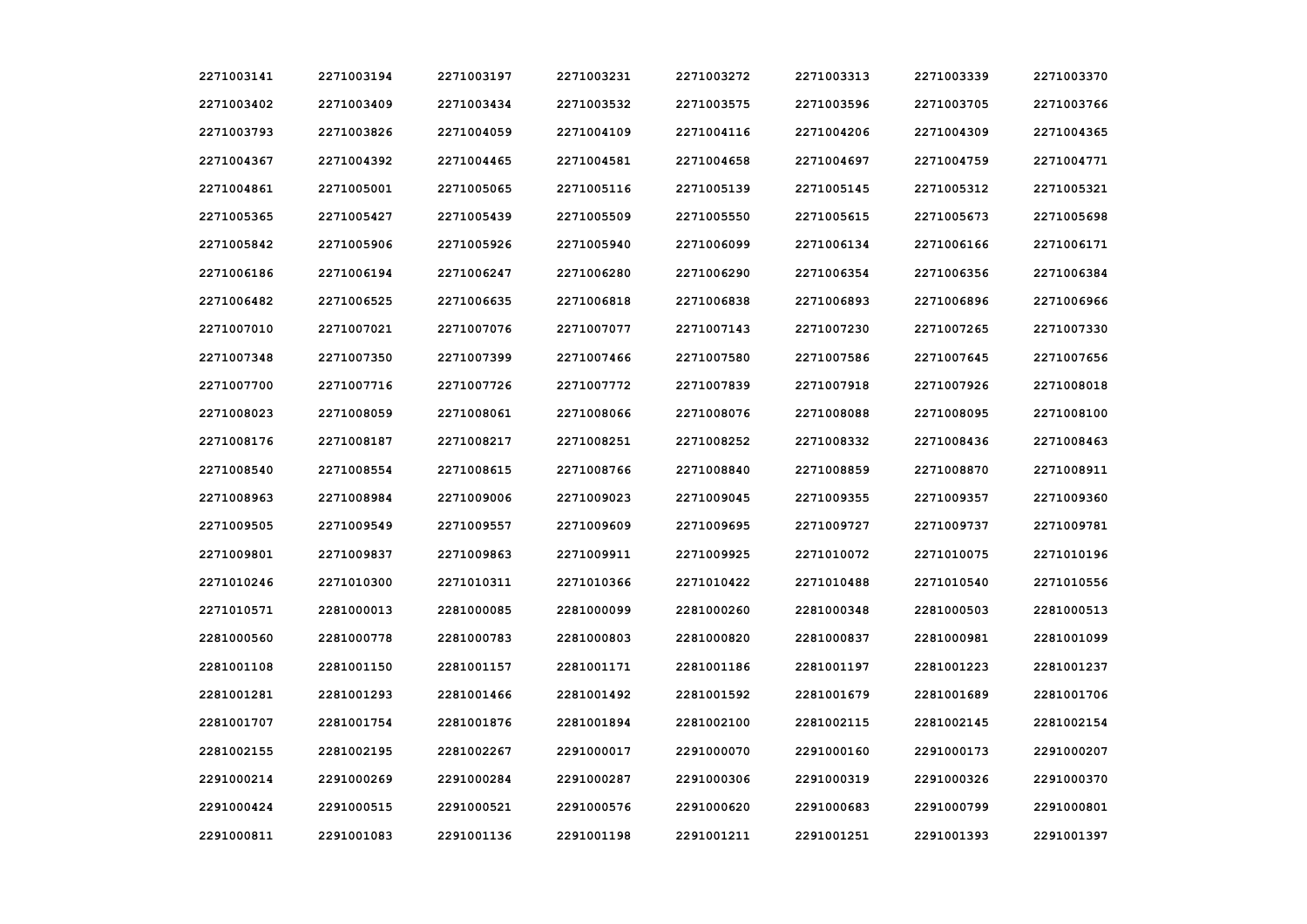| 2291001438 | 2291001504 | 2291001516 | 2291001536 | 2291001562 | 2291001627 | 2291001639 | 2291001649 |
|------------|------------|------------|------------|------------|------------|------------|------------|
| 2291001713 | 2291001760 | 2291001811 | 2291001871 | 2291001928 | 2291001989 | 2291001995 | 2291002012 |
| 2291002043 | 2291002072 | 2291002153 | 2291002213 | 2291002246 | 2291002288 | 2291002395 | 2291002414 |
| 2291002420 | 2291002436 | 2291002440 | 2291002451 | 2291002474 | 2291002541 | 2291002544 | 2291002574 |
| 2291002683 | 2291002705 | 2291002722 | 2291002743 | 2291002789 | 2291002806 | 2291002957 | 2291002965 |
| 2291002986 | 2291003006 | 2291003007 | 2291003109 | 2291003136 | 2291003143 | 2291003180 | 2301000012 |
| 2301000013 | 2301000096 | 2301000163 | 2301000267 | 2301000292 | 2301000327 | 2301000375 | 2301000388 |
| 2301000391 | 2301000427 | 2301000428 | 2301000474 | 2301000710 | 2301000876 | 2301000901 | 2301000936 |
| 2301000994 | 2301001097 | 2301001101 | 2301001147 | 2301001162 | 2301001190 | 2301001203 | 2301001279 |
| 2301001406 | 2301001408 | 2301001438 | 2301001453 | 2301001461 | 2301001567 | 2301001581 | 2301001659 |
| 2301001682 | 2301001683 | 2301001743 | 2301001787 | 2301001810 | 2301001897 | 2301002069 | 2301002094 |
| 2301002236 | 2301002266 | 2301002328 | 2301002340 | 2301002403 | 2301002473 | 2301002574 | 2301002585 |
| 2301002690 | 2301002708 | 2301002765 | 2301002853 | 2301002854 | 2301002891 | 2301003122 | 2301003169 |
| 2301003174 | 2301003205 | 2301003242 | 2301003274 | 2301003365 | 2301003392 | 2301003441 | 2301003488 |
| 2301003563 | 2301003615 | 2301003748 | 2301003756 | 2301003775 | 2301003781 | 2301003820 | 2301003839 |
| 2301003960 | 2301003999 | 2301004112 | 2301004167 | 2301004189 | 2301004202 | 2301004204 | 2301004215 |
| 2301004235 | 2301004255 | 2301004262 | 2301004297 | 2301004335 | 2301004475 | 2301004522 | 2301004559 |
| 2301004563 | 2301004617 | 2301004628 | 2301004681 | 2301004683 | 2301004792 | 2301004815 | 2301004834 |
| 2301004876 | 2301004921 | 2301005171 | 2301005201 | 2301005240 | 2301005249 | 2301005269 | 2301005319 |
| 2301005366 | 2301005479 | 2301005550 | 2301005679 | 2301005708 | 2301005725 | 2301005739 | 2301005755 |
| 2301005776 | 2301005889 | 2301006001 | 2301006042 | 2301006061 | 2301006069 | 2301006085 | 2301006090 |
| 2301006111 | 2301006123 | 2301006146 | 2301006150 | 2301006153 | 2301006177 | 2301006179 | 2301006182 |
| 2301006184 | 2301006218 | 2301006261 | 2301006265 | 2301006312 | 2301006320 | 2301006333 | 2301006344 |
| 2301006375 | 2301006382 | 2301006386 | 2301006394 | 2301006397 | 2301006409 | 2301006417 | 2301006493 |
| 2301006513 | 2301006557 | 2301006644 | 2301006661 | 2301006750 | 2301006791 | 2301006829 | 2301006869 |
| 2301006877 | 2301006940 | 2301006990 | 2301007004 | 2301007019 | 2301007067 | 2301007093 | 2301007119 |
| 2301007136 | 2301007139 | 2301007333 | 2301007466 | 2301007534 | 2301007538 | 2301007539 | 2301007584 |
| 2301007650 | 2301007674 | 2301007681 | 2301007715 | 2301007731 | 2301007733 | 2301007764 | 2301007770 |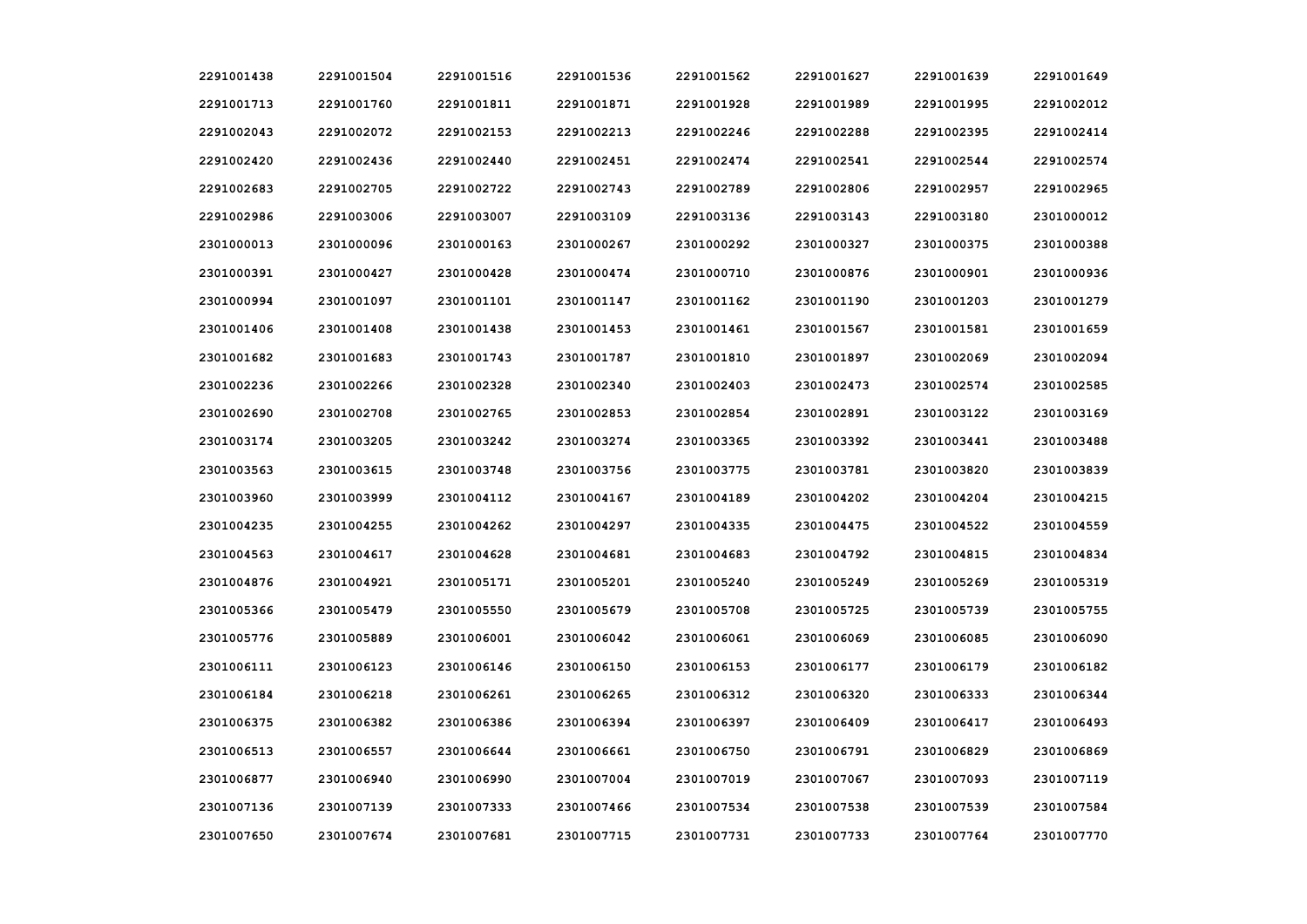| 2301007789 | 2301007825 | 2301007864 | 2301007887 | 2301007907 | 2301007933 | 2301007945 | 2301007975 |
|------------|------------|------------|------------|------------|------------|------------|------------|
| 2301007998 | 2301008002 | 2331000072 | 2331000126 | 2331000169 | 2331000170 | 2341000128 | 2351000004 |
| 2351000066 | 2351000069 | 2371000015 | 2371000032 | 2391000002 | 2391000007 | 2391000024 | 2391000033 |
| 2391000055 | 2391000075 | 2391000160 | 2391000229 | 2391000270 | 2391000279 | 2391000372 | 2391000555 |
| 2391000559 | 2391000595 | 2391000642 | 2391000655 | 2391000683 | 2391000772 | 2391000813 | 2391000815 |
| 2391000816 | 2391000882 | 2391000897 | 2391000946 | 2401000002 | 2401000042 | 2401000091 | 2401000166 |
| 2401000223 | 2401000242 | 2401000243 | 2401000264 | 2401000284 | 2401000374 | 2401000407 | 2401000448 |
| 2401000465 | 2401000572 | 2401000659 | 2401000784 | 2401000804 | 2401000820 | 2401000831 | 2401000870 |
| 2401000871 | 2401000899 | 2401000994 | 2401001001 | 2401001115 | 2401001137 | 2411000001 | 2411000042 |
| 2411000075 | 2411000143 | 2411000196 | 2411000197 | 2411000276 | 2411000278 | 2411000331 | 2411000349 |
| 2411000452 | 2411000488 | 2411000629 | 2411000667 | 2411000750 | 2411000770 | 2411000828 | 2411000878 |
| 2411000935 | 2411000957 | 2411001028 | 2411001131 | 2411001176 | 2411001187 | 2411001387 | 2411001503 |
| 2411001505 | 2411001538 | 2411001560 | 2411001579 | 2411001599 | 2411001625 | 2411001637 | 2411001671 |
| 2411001714 | 2411001776 | 2411001787 | 2411001798 | 2411001809 | 2411001819 | 2411001839 | 2411001891 |
| 2411001898 | 2411001909 | 2411001910 | 2411001931 | 2411001943 | 2411001945 | 2411002001 | 2411002004 |
| 2411002068 | 2411002073 | 2411002083 | 2411002092 | 2411002238 | 2411002264 | 2411002269 | 2411002275 |
| 2411002285 | 2411002329 | 2411002356 | 2411002403 | 2411002421 | 2411002510 | 2411002523 | 2411002542 |
| 2411002546 | 2411002549 | 2411002589 | 2411002593 | 2411002598 | 2411002651 | 2411002790 | 2411002799 |
| 2411002818 | 2411002820 | 2411002848 | 2411002868 | 2411003040 | 2411003057 | 2411003091 | 2411003105 |
| 2411003124 | 2411003129 | 2411003150 | 2411003172 | 2411003255 | 2411003277 | 2411003361 | 2411003379 |
| 2411003512 | 2411003591 | 2411003689 | 2411003724 | 2411003727 | 2411003810 | 2411003821 | 2411003828 |
| 2411003830 | 2411003892 | 2411003896 | 2411003903 | 2411003907 | 2411003919 | 2411003924 | 2411003928 |
| 2411003942 | 2411003943 | 2411003994 | 2411004008 | 2411004050 | 2411004105 | 2411004106 | 2411004157 |
| 2411004170 | 2411004189 | 2411004245 | 2411004301 | 2411004315 | 2411004411 | 2411004498 | 2411004548 |
| 2411004550 | 2411004559 | 2411004568 | 2411004600 | 2411004641 | 2411004646 | 2411004713 | 2411004724 |
| 2411004731 | 2411004775 | 2411004779 | 2411004780 | 2411004825 | 2411004868 | 2411004873 | 2411004940 |
| 2411004953 | 2411004966 | 2411005030 | 2411005048 | 2411005066 | 2411005091 | 2421000142 | 2421000192 |
| 2421000195 | 2421000215 | 2421000257 | 2421000262 | 2421000314 | 2421000351 | 2421000373 | 2421000472 |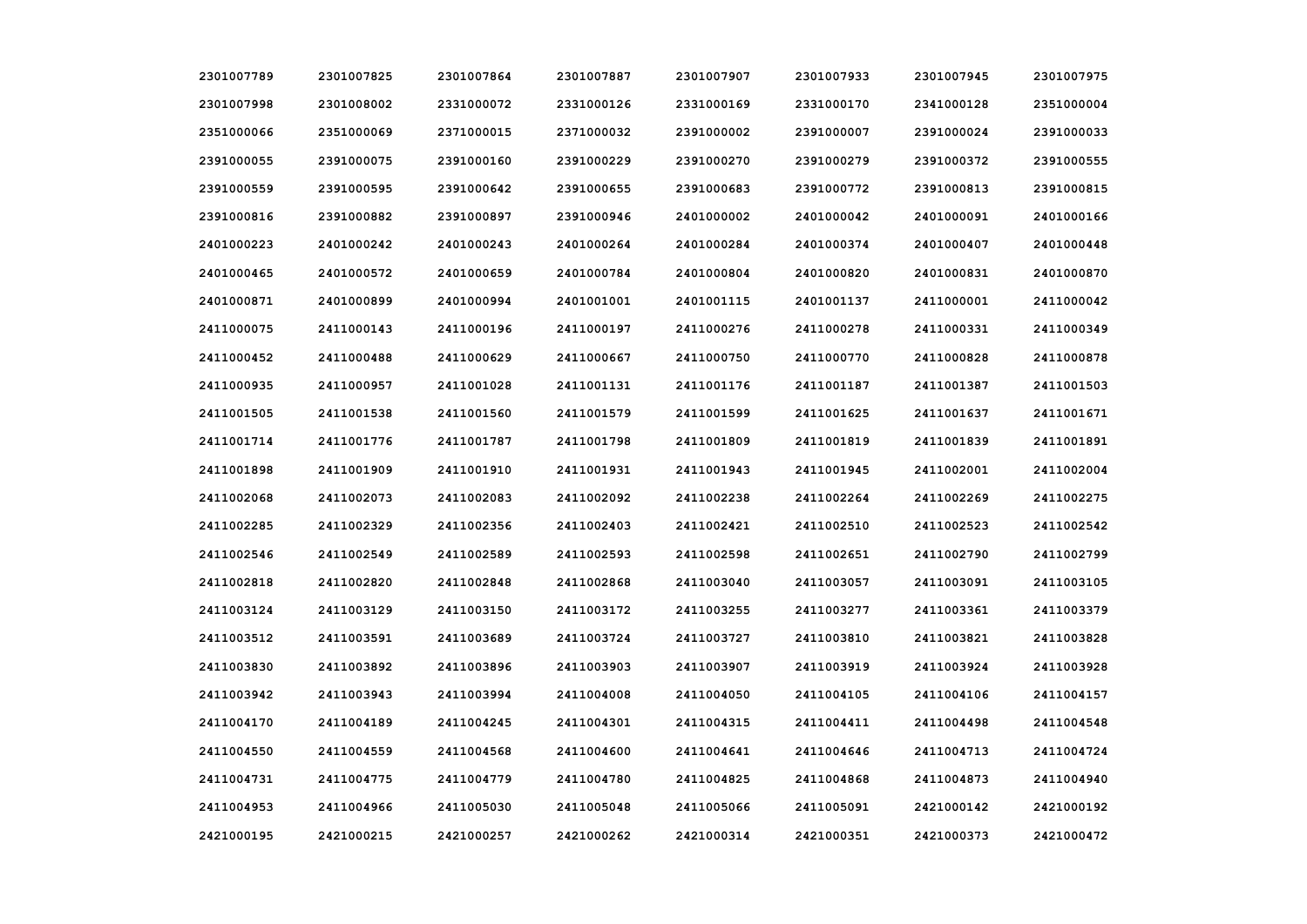| 2421000479 | 2421000625 | 2421000661 | 2421000751 | 2421000802 | 2421000809 | 2421000814 | 2421000881 |
|------------|------------|------------|------------|------------|------------|------------|------------|
| 2421000888 | 2421000918 | 2421000939 | 2421000968 | 2421001051 | 2421001085 | 2421001093 | 2421001106 |
| 2421001120 | 2421001135 | 2421001164 | 2421001175 | 2421001275 | 2421001313 | 2431000085 | 2431000124 |
| 2431000145 | 2431000213 | 2431000283 | 2431000335 | 2431000357 | 2441000007 | 2441000080 | 2441000145 |
| 2441000162 | 2441000191 | 2441000219 | 2441000227 | 2441000311 | 2441000366 | 2441000399 | 2441000406 |
| 2441000528 | 2441000616 | 2441000788 | 2441000842 | 2441000895 | 2441000994 | 2441001022 | 2441001050 |
| 2441001053 | 2451000020 | 2451000030 | 2451000099 | 2451000165 | 2451000227 | 2451000249 | 2451000254 |
| 2451000269 | 2451000287 | 2451000358 | 2451000384 | 2451000424 | 2451000433 | 2451000526 | 2451000527 |
| 2451000550 | 2451000578 | 2451000611 | 2451000636 | 2451000709 | 2451000710 | 2451000742 | 2451000752 |
| 2451000779 | 2451000789 | 2451000797 | 2451000823 | 2451000832 | 2451000911 | 2451000916 | 2451000933 |
| 2451000956 | 2451000965 | 2451000979 | 2451000999 | 2451001033 | 2451001105 | 2451001165 | 2451001166 |
| 2461000167 | 2461000681 | 2461000739 | 2461001011 | 2461001045 | 2461001215 | 2461001296 | 2461001448 |
| 2461001575 | 2461001649 | 2461001843 | 2461001845 | 2461001923 | 2461002153 | 2461002209 | 2461002241 |
| 2461002271 | 2461002274 | 2461002288 | 2461002294 | 2461002337 | 2461002371 | 2461002375 | 2461002416 |
| 2461002519 | 2461002527 | 2461002536 | 2461002705 | 2461002887 | 2461003023 | 2461003062 | 2461003139 |
| 2461003160 | 2461003312 | 2471000002 | 2471000058 | 2471000082 | 2471000169 | 2471000171 | 2471000189 |
| 2471000193 | 2471000248 | 2471000260 | 2471000352 | 2471000385 | 2471000386 | 2471000393 | 2471000400 |
| 2471000426 | 2471000481 | 2471000494 | 2471000525 | 2471000720 | 2471000763 | 2471000958 | 2481000013 |
| 2481000071 | 2481000091 | 2481000107 | 2481000110 | 2481000113 | 2481000116 | 2481000134 | 2481000142 |
| 2481000180 | 2481000183 | 2481000191 | 2481000209 | 2481000217 | 2481000222 | 2481000230 | 2481000238 |
| 2481000254 | 2481000255 | 2481000266 | 2481000283 | 2481000299 | 2481000309 | 2481000312 | 2481000314 |
| 2481000317 | 2481000362 | 2481000365 | 2481000390 | 2481000482 | 2481000494 | 2481000505 | 2481000513 |
| 2481000529 | 2481000537 | 2481000555 | 2481000569 | 2481000570 | 2481000571 | 2481000576 | 2481000580 |
| 2481000593 | 2481000597 | 2481000604 | 2481000624 | 2481000659 | 2481000698 | 2481000701 | 2481000711 |
| 2481000762 | 2481000791 | 2481000815 | 2481000816 | 2481000826 | 2481000828 | 2481000857 | 2481000869 |
| 2481000876 | 2481000899 | 2481000920 | 2481000925 | 2481000930 | 2481001018 | 2481001022 | 2481001034 |
| 2481001039 | 2481001051 | 2481001062 | 2481001079 | 2481001091 | 2481001103 | 2481001124 | 2481001152 |
| 2481001186 | 2481001198 | 2481001227 | 2481001229 | 2481001355 | 2481001358 | 2481001360 | 2481001389 |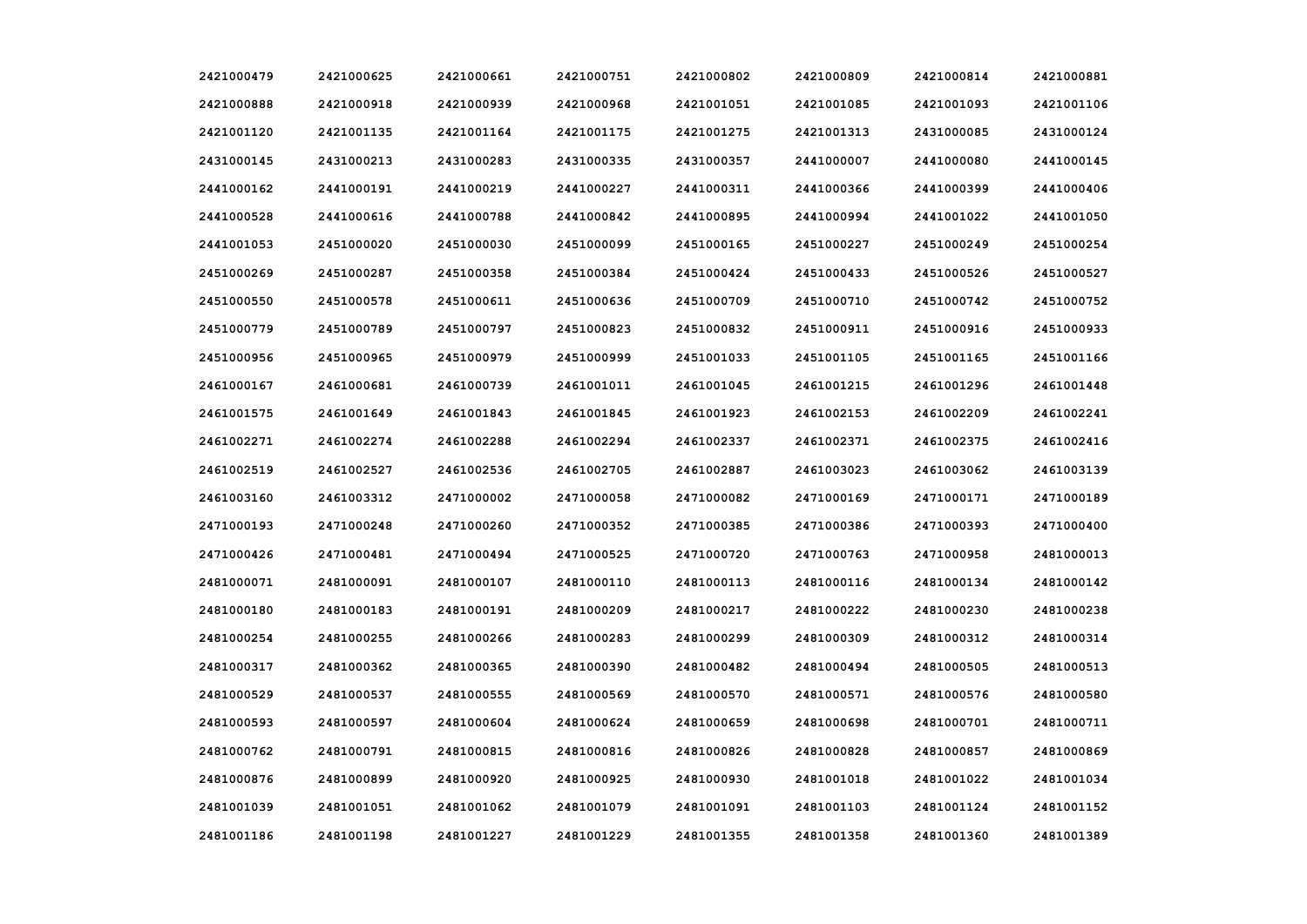| 2481001401 | 2481001416 | 2481001457 | 2481001483 | 2481001515 | 2481001524 | 2481001602 | 2481001620 |
|------------|------------|------------|------------|------------|------------|------------|------------|
| 2481001638 | 2481001641 | 2481001643 | 2481001710 | 2481001720 | 2481001748 | 2481001752 | 2481001753 |
| 2481001767 | 2481001793 | 2481001819 | 2481001857 | 2481001882 | 2481001983 | 2481002034 | 2481002048 |
| 2481002056 | 2481002071 | 2481002072 | 2481002087 | 2481002110 | 2481002124 | 2481002128 | 2481002138 |
| 2481002155 | 2481002189 | 2481002236 | 2481002243 | 2481002252 | 2481002292 | 2481002294 | 2481002323 |
| 2481002333 | 2481002343 | 2481002401 | 2481002429 | 2481002442 | 2481002463 | 2481002487 | 2481002512 |
| 2481002522 | 2481002531 | 2481002539 | 2481002583 | 2481002591 | 2481002594 | 2481002609 | 2481002642 |
| 2481002675 | 2481002681 | 2481002705 | 2481002715 | 2481002722 | 2481002728 | 2481002742 | 2481002745 |
| 2481002749 | 2481002758 | 2481002761 | 2481002764 | 2481002776 | 2481002799 | 2481002806 | 2481002828 |
| 2481002846 | 2481002887 | 2481002905 | 2481002929 | 2481002934 | 2481002962 | 2481002980 | 2481002992 |
| 2481003005 | 2481003009 | 2481003023 | 2481003094 | 2481003106 | 2481003109 | 2481003123 | 2481003128 |
| 2481003138 | 2481003165 | 2481003190 | 2481003193 | 2481003251 | 2481003296 | 2481003351 | 2481003355 |
| 2481003360 | 2481003393 | 2481003404 | 2481003414 | 2481003416 | 2481003442 | 2481003493 | 2481003508 |
| 2481003562 | 2481003601 | 2481003626 | 2481003665 | 2481003676 | 2481003687 | 2481003690 | 2481003691 |
| 2481003708 | 2481003716 | 2481003720 | 2481003725 | 2481003741 | 2481003769 | 2481003784 | 2481003810 |
| 2481003817 | 2481003818 | 2481003826 | 2481003828 | 2481003854 | 2481003879 | 2481003888 | 2481003900 |
| 2481003910 | 2481003911 | 2481003936 | 2481003946 | 2481003974 | 2481004001 | 2481004056 | 2481004066 |
| 2481004070 | 2481004104 | 2481004109 | 2481004110 | 2481004113 | 2481004139 | 2481004164 | 2481004173 |
| 2481004186 | 2481004188 | 2481004196 | 2481004215 | 2481004242 | 2481004258 | 2481004274 | 2481004296 |
| 2481004297 | 2481004306 | 2481004311 | 2481004349 | 2481004384 | 2481004394 | 2481004407 | 2481004438 |
| 2481004487 | 2481004488 | 2481004517 | 2481004525 | 2481004535 | 2481004540 | 2481004554 | 2481004558 |
| 2481004601 | 2481004604 | 2481004636 | 2481004650 | 2481004658 | 2481004681 | 2481004685 | 2481004699 |
| 2481004721 | 2481004739 | 2481004745 | 2481004752 | 2481004755 | 2481004770 | 2481004813 | 2481004831 |
| 2481004844 | 2481004856 | 2481004858 | 2481004872 | 2481004895 | 2481004910 | 2481004920 | 2481004939 |
| 2481004973 | 2481004994 | 2481005006 | 2481005071 | 2481005076 | 2481005119 | 2481005121 | 2481005142 |
| 2481005164 | 2481005190 | 2491000007 | 2501000013 | 2501000030 | 2501000045 | 2501000165 | 2501000210 |
| 2501000213 | 2501000225 | 2501000231 | 2501000255 | 2501000284 | 2501000338 | 2501000339 | 2501000341 |
| 2501000419 | 2501000428 | 2501000450 | 2501000512 | 2501000525 | 2501000528 | 2501000549 | 2501000555 |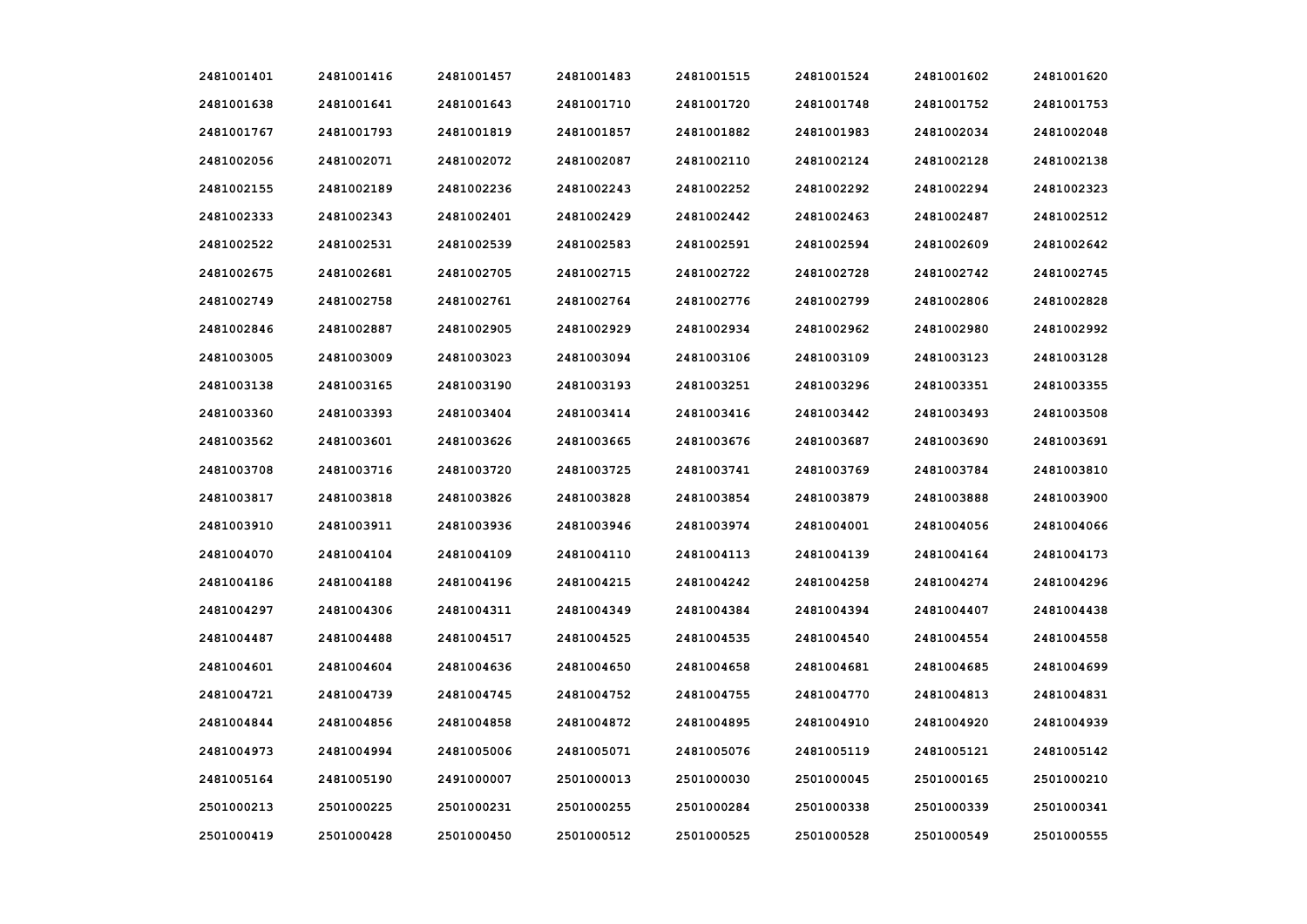| 2501000661 | 2501000663 | 2501000676 | 2501000771 | 2501000840 | 2501000930 | 2501000934 | 2501000988 |
|------------|------------|------------|------------|------------|------------|------------|------------|
| 2501001044 | 2501001048 | 2501001049 | 2501001163 | 2501001179 | 2501001234 | 2511000094 | 2511000266 |
| 2511000282 | 2511000290 | 2511000315 | 2511000334 | 2511000445 | 2511000456 | 2511000508 | 2511000533 |
| 2511000584 | 2511000620 | 2511000636 | 2511000650 | 2511000665 | 2511000682 | 2511000704 | 2511000738 |
| 2511000780 | 2511000863 | 2511000871 | 2511000888 | 2511000929 | 2511000953 | 2511000996 | 2511001096 |
| 2511001104 | 2511001208 | 2511001330 | 2511001377 | 2511001393 | 2511001402 | 2511001440 | 2521000070 |
| 2521000084 | 2521000129 | 2521000155 | 2521000242 | 2521000283 | 2521000387 | 2521000401 | 2521000403 |
| 2521000436 | 2521000457 | 2531000028 | 2531000045 | 2531000068 | 2531000069 | 2531000117 | 2531000129 |
| 2531000162 | 2531000253 | 2531000262 | 2531000264 | 2531000293 | 2531000320 | 2531000357 | 2531000425 |
| 2531000426 | 2531000489 | 2531000505 | 2531000512 | 2531000514 | 2531000519 | 2531000522 | 2531000524 |
| 2531000562 | 2541000012 | 2541000014 | 2541000035 | 2541000052 | 2541000064 | 2541000069 | 2541000140 |
| 2541000200 | 2541000282 | 2541000290 | 2541000308 | 2541000333 | 2541000335 | 2541000336 | 2541000345 |
| 2541000391 | 2541000452 | 2541000668 | 2541000687 | 2541000708 | 2541000728 | 2541000733 | 2541000771 |
| 2541000816 | 2541000835 | 2541000836 | 2541000850 | 2541000857 | 2541000957 | 2541001034 | 2541001087 |
| 2541001138 | 2541001148 | 2541001152 | 2541001162 | 2541001227 | 2541001245 | 2541001268 | 2541001283 |
| 2541001295 | 2541001307 | 2541001346 | 2541001365 | 2541001374 | 2541001414 | 2541001426 | 2541001430 |
| 2541001452 | 2561000013 | 2561000045 | 2561000082 | 2561000146 | 2561000255 | 2561000343 | 2561000368 |
| 2561000423 | 2561000453 | 2561000492 | 2561000585 | 2561000637 | 2561000658 | 2561000717 | 2561000801 |
| 2561000845 | 2561000953 | 2561000973 | 2561001010 | 2561001076 | 2561001101 | 2561001149 | 2561001169 |
| 2561001203 | 2561001238 | 2561001246 | 2561001264 | 2561001268 | 2561001303 | 2561001353 | 2571000013 |
| 2571000031 | 2571000035 | 2571000040 | 2571000043 | 2571000137 | 2571000204 | 2571000206 | 2571000308 |
| 2571000315 | 2571000341 | 2571000353 | 2571000357 | 2571000391 | 2571000413 | 2571000474 | 2571000487 |
| 2571000493 | 2571000552 | 2571000580 | 2571000695 | 2571000714 | 2571000840 | 2571000945 | 2571001035 |
| 2571001042 | 2571001169 | 2571001394 | 2571001421 | 2571001569 | 2571001582 | 2571001616 | 2571001679 |
| 2571001708 | 2571001720 | 2571001724 | 2571001744 | 2571001791 | 2571001803 | 2571001831 | 2571001835 |
| 2571001879 | 2571001907 | 2571001928 | 2571001969 | 2571001990 | 2571002008 | 2581000032 | 2581000062 |
| 2581000121 | 2581000173 | 2581000178 | 2581000201 | 2581000218 | 2581000222 | 2581000257 | 2581000265 |
| 2581000297 | 2581000328 | 2581000346 | 2581000422 | 2581000455 | 2581000481 | 2581000494 | 2581000525 |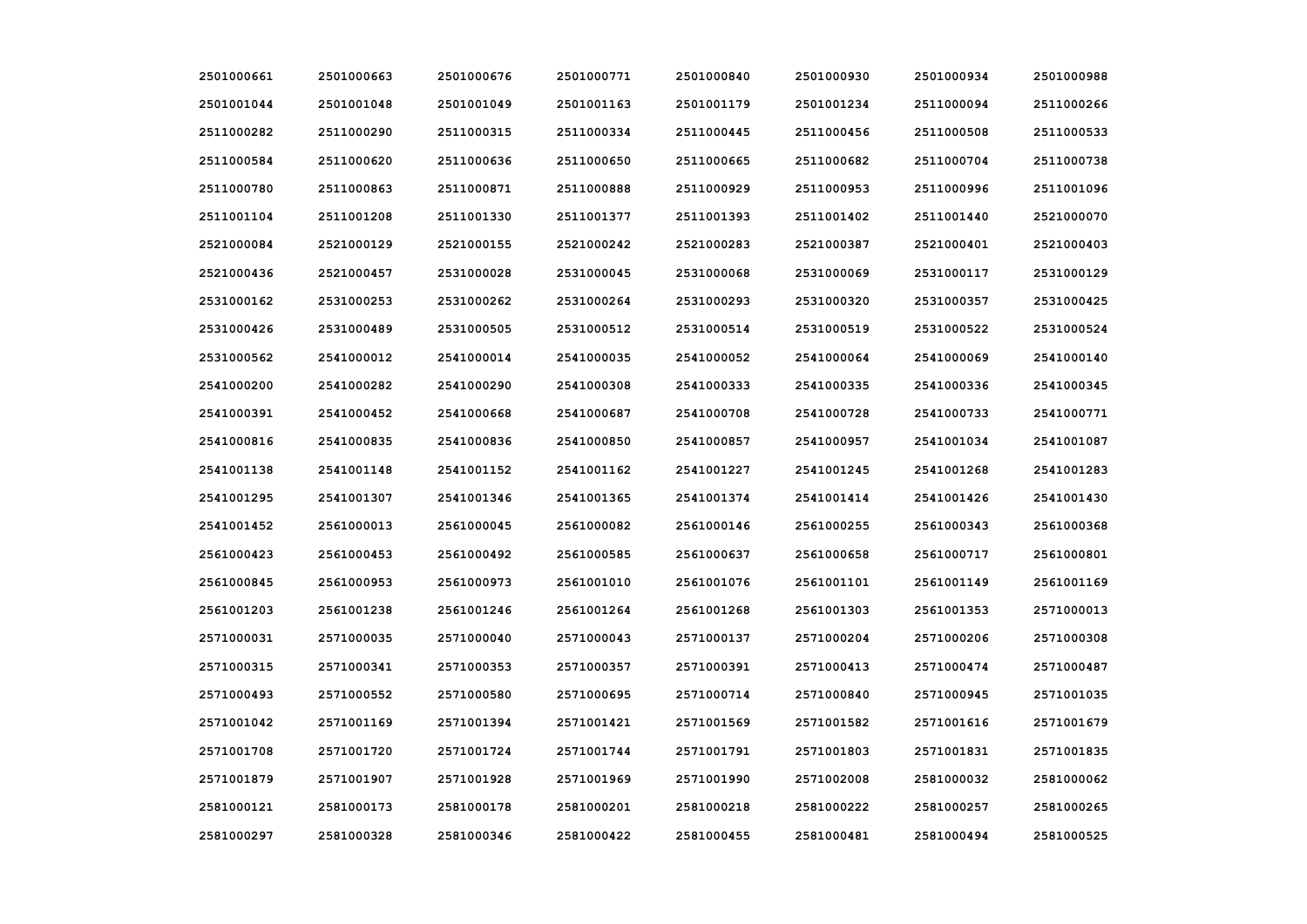| 2581000536 | 2581000564 | 2581000635 | 2581000693 | 2581000713 | 2581000734 | 2581000813 | 2581000829 |
|------------|------------|------------|------------|------------|------------|------------|------------|
| 2581000832 | 2581000852 | 2581000875 | 2581000886 | 2581000909 | 2581000931 | 2581000944 | 2581000961 |
| 2581000993 | 2581001001 | 2581001003 | 2581001008 | 2581001044 | 2581001060 | 2581001072 | 2581001097 |
| 2581001131 | 2581001138 | 2581001165 | 2581001173 | 2581001209 | 2581001331 | 2581001332 | 2581001379 |
| 2581001495 | 2581001546 | 2581001554 | 2581001601 | 2581001614 | 2581001647 | 2581001658 | 2581001713 |
| 2581001740 | 2581001799 | 2581001825 | 2581001850 | 2581001875 | 2581001880 | 2581001896 | 2581001963 |
| 2581002179 | 2581002182 | 2581002206 | 2581002229 | 2581002245 | 2581002268 | 2591000001 | 2591000095 |
| 2591000184 | 2591000247 | 2591000282 | 2591000364 | 2591000365 | 2591000446 | 2591000450 | 2591000516 |
| 2591000532 | 2591000747 | 2591000779 | 2591000787 | 2591000804 | 2591000829 | 2591000846 | 2591000961 |
| 2591000990 | 2591001062 | 2591001110 | 2591001140 | 2591001151 | 2591001197 | 2591001223 | 2591001280 |
| 2591001340 | 2591001487 | 2591001495 | 2591001546 | 2591001558 | 2591001597 | 2591001612 | 2591001615 |
| 2591001616 | 2591001622 | 2591001672 | 2591001756 | 2591001799 | 2591001819 | 2591001828 | 2591001876 |
| 2591001974 | 2591001984 | 2591002129 | 2591002133 | 2591002166 | 2591002172 | 2591002219 | 2591002226 |
| 2591002297 | 2591002355 | 2591002479 | 2591002572 | 2591002775 | 2591002791 | 2591002992 | 2591003263 |
| 2591003281 | 2591003483 | 2591003538 | 2591003588 | 2591003741 | 2591003747 | 2591003862 | 2591003870 |
| 2591003890 | 2591003893 | 2591003908 | 2591003918 | 2591003929 | 2591003994 | 2591004045 | 2591004066 |
| 2591004148 | 2591004198 | 2591004250 | 2591004268 | 2591004336 | 2591004344 | 2591004429 | 2591004444 |
| 2591004450 | 2591004477 | 2591004479 | 2591004484 | 2591004553 | 2591004589 | 2591004664 | 2591004672 |
| 2591004765 | 2591004831 | 2591004866 | 2591004869 | 2591004892 | 2591004898 | 2591004899 | 2591004943 |
| 2591004960 | 2591004966 | 2591004972 | 2591004980 | 2591004996 | 2591005028 | 2591005168 | 2591005191 |
| 2591005217 | 2591005219 | 2591005307 | 2591005322 | 2591005332 | 2591005344 | 2591005379 | 2591005398 |
| 2591005490 | 2591005510 | 2591005526 | 2591005543 | 2591005564 | 2591005640 | 2591005654 | 2591005694 |
| 2591005702 | 2591005721 | 2591005747 | 2591005811 | 2591005822 | 2591005823 | 2591005888 | 2591005892 |
| 2591005900 | 2591005928 | 2591005985 | 2591006002 | 2591006088 | 2591006123 | 2591006137 | 2591006179 |
| 2591006183 | 2591006246 | 2591006286 | 2591006350 | 2591006357 | 2591006375 | 2591006397 | 2591006474 |
| 2591006476 | 2591006493 | 2591006507 | 2591006508 | 2591006510 | 2591006601 | 2591006630 | 2591006643 |
| 2591006665 | 2591006794 | 2591006831 | 2591007117 | 2591007266 | 2591007367 | 2591007375 | 2591007475 |
| 2591007567 | 2591007574 | 2591007599 | 2591007651 | 2591007667 | 2591007814 | 2591007826 | 2591007835 |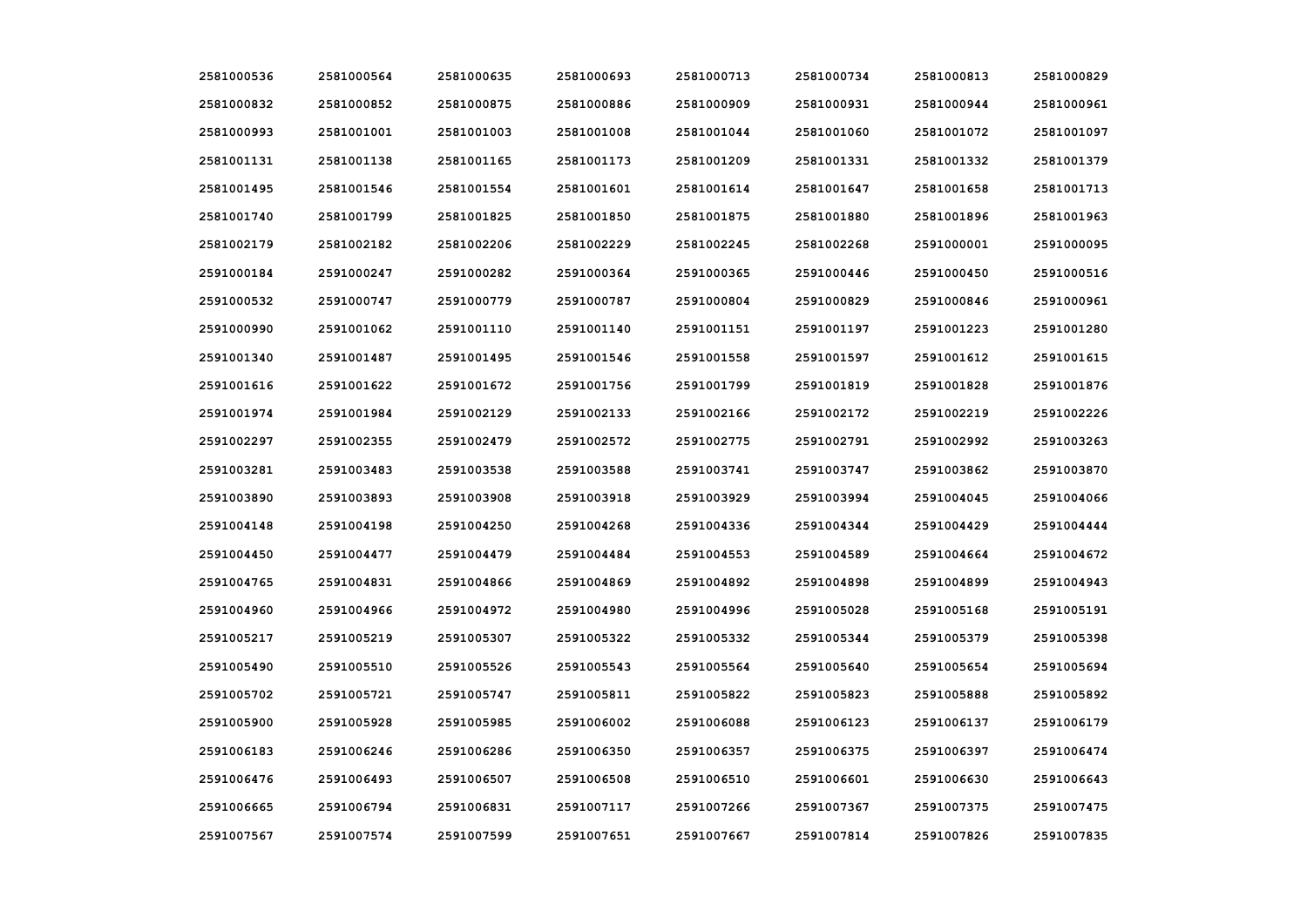| 2591007841 | 2591007881 | 2591008077 | 2591008109 | 2591008231 | 2591008245 | 2591008272 | 2591008284 |
|------------|------------|------------|------------|------------|------------|------------|------------|
| 2591008437 | 2591008444 | 2591008717 | 2591008735 | 2591008977 | 2591009014 | 2591009018 | 2591009059 |
| 2591009083 | 2591009086 | 2591009107 | 2591009227 | 2591009236 | 2591009256 | 2591009282 | 2591009364 |
| 2591009371 | 2591009405 | 2591009431 | 2591009497 | 2591009531 | 2591009612 | 2591009695 | 2591009737 |
| 2591009748 | 2591009783 | 2591009800 | 2591009864 | 2591009869 | 2591009882 | 2591009918 | 2591009937 |
| 2591009997 | 2591010025 | 2591010071 | 2591010094 | 2591010099 | 2591010225 | 2591010257 | 2591010267 |
| 2591010453 | 2591010533 | 2591010546 | 2591010555 | 2591010562 | 2591010621 | 2591010647 | 2591010695 |
| 2591010732 | 2591010792 | 2591010871 | 2591010873 | 2591010885 | 2591010888 | 2591010985 | 2591011065 |
| 2591011124 | 2591011126 | 2591011153 | 2591011175 | 2591011186 | 2591011205 | 2591011264 | 2591011277 |
| 2591011284 | 2591011304 | 2591011305 | 2591011310 | 2591011314 | 2591011326 | 2591011347 | 2591011369 |
| 2591011371 | 2591011400 | 2591011418 | 2591011465 | 2591011471 | 2591011510 | 2591011549 | 2591011573 |
| 2591011603 | 2591011609 | 2591011613 | 2591011647 | 2591011672 | 2591011738 | 2591011764 | 2591011817 |
| 2591011839 | 2591011897 | 2591011908 | 2591011937 | 2591011963 | 2591011982 | 2591012134 | 2591012146 |
| 2591012218 | 2591012225 | 2591012267 | 2591012272 | 2591012276 | 2591012352 | 2591012405 | 2591012425 |
| 2591012438 | 2591012645 | 2591012650 | 2591012652 | 2591012689 | 2591012728 | 2591012771 | 2591012776 |
| 2591012922 | 2591012923 | 2591012996 | 2591013004 | 2591013023 | 2591013040 | 2591013055 | 2591013068 |
| 2591013127 | 2591013179 | 2591013296 | 2591013340 | 2591013387 | 2591013397 | 2591013402 | 2591013484 |
| 2591013602 | 2591013636 | 2591013651 | 2591013703 | 2591013851 | 2591013872 | 2591013975 | 2591014035 |
| 2591014054 | 2591014081 | 2591014092 | 2591014108 | 2591014117 | 2591014145 | 2591014195 | 2591014206 |
| 2591014231 | 2591014263 | 2591014291 | 2591014361 | 2591014430 | 2591014444 | 2591014489 | 2591014566 |
| 2591014613 | 2591014637 | 2591014659 | 2591014661 | 2591014673 | 2591014698 | 2591014723 | 2591014753 |
| 2591014771 | 2591014773 | 2591014792 | 2591014907 | 2591014952 | 2591014983 | 2591015034 | 2601000027 |
| 2601000031 | 2601000034 | 2601000119 | 2601000130 | 2601000132 | 2601000153 | 2601000166 | 2601000167 |
| 2601000193 | 2601000234 | 2601000270 | 2601000271 | 2601000276 | 2601000284 | 2601000457 | 2601000560 |
| 2601000672 | 2601000682 | 2601000690 | 2601000702 | 2601000714 | 2601000768 | 2601000816 | 2601000833 |
| 2601000926 | 2601000934 | 2601000980 | 2601000989 | 2601001009 | 2601001095 | 2601001099 | 2601001159 |
| 2601001191 | 2601001201 | 2601001252 | 2601001268 | 2601001276 | 2601001384 | 2601001447 | 2601001490 |
| 2601001526 | 2601001538 | 2601001566 | 2601001583 | 2601001651 | 2601001652 | 2601001674 | 2601001684 |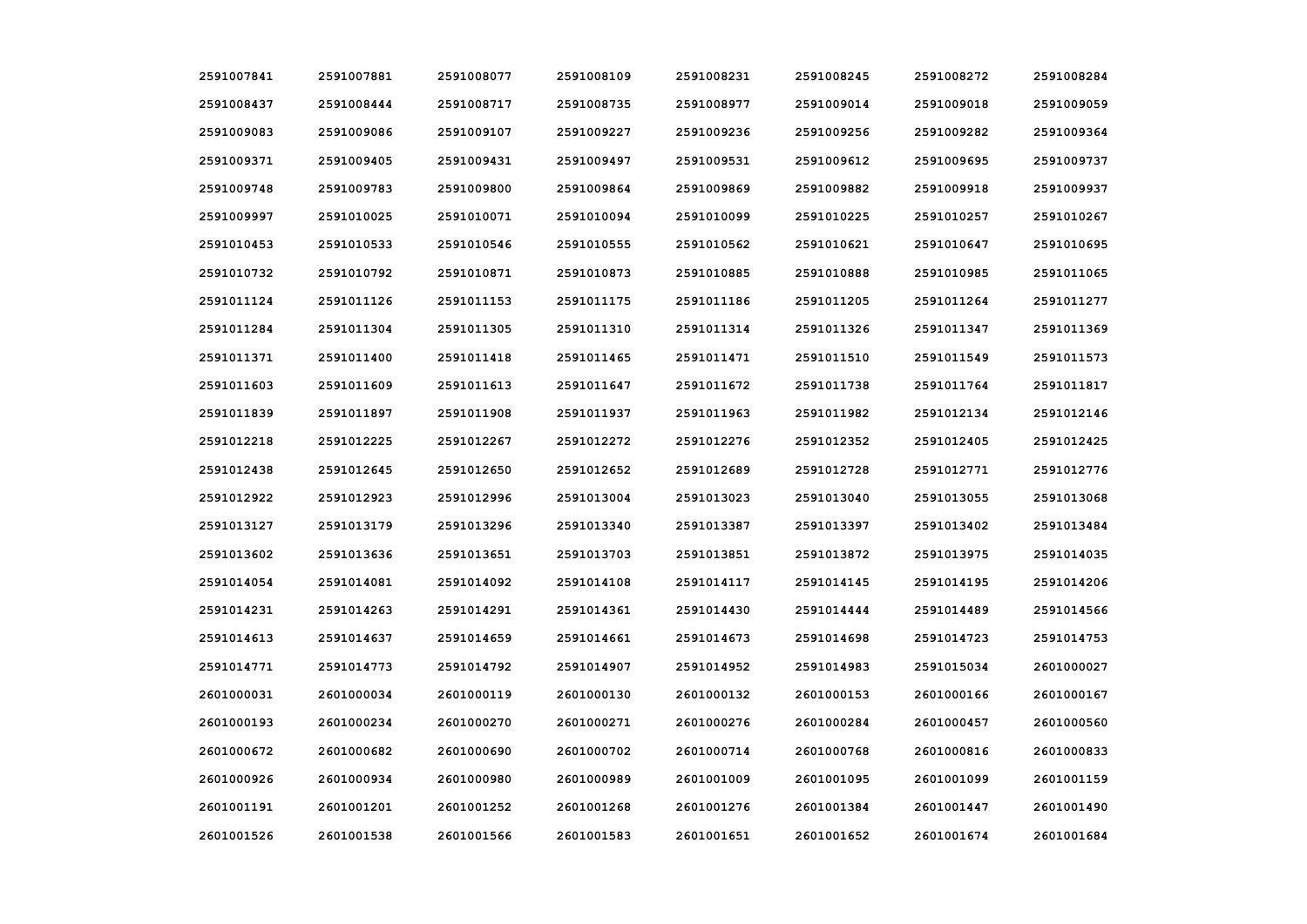| 2601001705 | 2601001715 | 2601001731 | 2601001801 | 2601001936 | 2601001938 | 2601001969 | 2601001970 |
|------------|------------|------------|------------|------------|------------|------------|------------|
| 2601002151 | 2601002201 | 2601002368 | 2601002459 | 2601002573 | 2601002656 | 2601002693 | 2601002701 |
| 2601002702 | 2601002722 | 2601002724 | 2601002744 | 2601002795 | 2601002813 | 2601002815 | 2601002834 |
| 2601002846 | 2601002851 | 2601002883 | 2601002888 | 2601002921 | 2601002975 | 2601003057 | 2601003069 |
| 2601003072 | 2611000020 | 2611000047 | 2611000055 | 2611000058 | 2611000121 | 2611000123 | 2611000158 |
| 2611000200 | 2611000248 | 2611000254 | 2611000393 | 2611000397 | 2611000413 | 2611000459 | 2611000510 |
| 2611000524 | 2611000591 | 2611000614 | 2611000680 | 2611000713 | 2611000773 | 2611000798 | 2611000810 |
| 2611000835 | 2611000844 | 2611000900 | 2611000927 | 2611000974 | 2611000982 | 2611001053 | 2611001091 |
| 2611001179 | 2611001222 | 2611001226 | 2611001398 | 2611001417 | 2611001438 | 2611001456 | 2611001478 |
| 2611001501 | 2611001574 | 2611001592 | 2611001599 | 2611001611 | 2621000031 | 2621000039 | 2621000055 |
| 2621000128 | 2621000130 | 2621000142 | 2621000205 | 2621000223 | 2621000275 | 2621000298 | 2621000331 |
| 2621000503 | 2621000559 | 2621000570 | 2621000640 | 2621000644 | 2621000651 | 2621000654 | 2621000685 |
| 2621000780 | 2621000799 | 2621000801 | 2621000819 | 2621000925 | 2621000979 | 2621001019 | 2621001036 |
| 2621001055 | 2621001114 | 2621001128 | 2621001144 | 2621001170 | 2621001174 | 2621001179 | 2621001198 |
| 2621001286 | 2621001331 | 2621001332 | 2621001350 | 2621001414 | 2621001439 | 2621001469 | 2621001478 |
| 2621001541 | 2621001558 | 2621001565 | 2621001576 | 2621001590 | 2621001603 | 2621001609 | 2621001652 |
| 2621001666 | 2621001681 | 2621001736 | 2621001789 | 2621001819 | 2621001907 | 2621001964 | 2621002063 |
| 2621002074 | 2621002122 | 2621002123 | 2621002142 | 2621002151 | 2621002166 | 2621002167 | 2621002173 |
| 2621002197 | 2621002203 | 2621002221 | 2621002251 | 2621002308 | 2621002342 | 2621002362 | 2621002465 |
| 2621002495 | 2621002512 | 2621002529 | 2621002540 | 2621002541 | 2621002550 | 2621002557 | 2621002589 |
| 2621002630 | 2621002656 | 2621002658 | 2621002668 | 2621002767 | 2621002818 | 2631000060 | 2631000172 |
| 2631000256 | 2631000306 | 2631000328 | 2631000361 | 2631000418 | 2631000447 | 2631000466 | 2631000495 |
| 2631000496 | 2631000547 | 2631000580 | 2631000583 | 2631000608 | 2631000684 | 2631000725 | 2631000736 |
| 2631000739 | 2631000746 | 2631000749 | 2631000797 | 2631000809 | 2631000837 | 2631000859 | 2631000894 |
| 2631000969 | 2631001115 | 2631001130 | 2641000050 | 2641000231 | 2641000760 | 2651000035 | 2651000364 |
| 2651000406 | 2651000444 | 2651000471 | 2651000641 | 2651000653 | 2651000699 | 2651000885 | 2651000902 |
| 2651001010 | 2651001057 | 2651001063 | 2651001088 | 2651001217 | 2651001223 | 2651001246 | 2651001259 |
| 2651001292 | 2651001305 | 2651001316 | 2651001321 | 2651001372 | 2651001470 | 2651001497 | 2651001595 |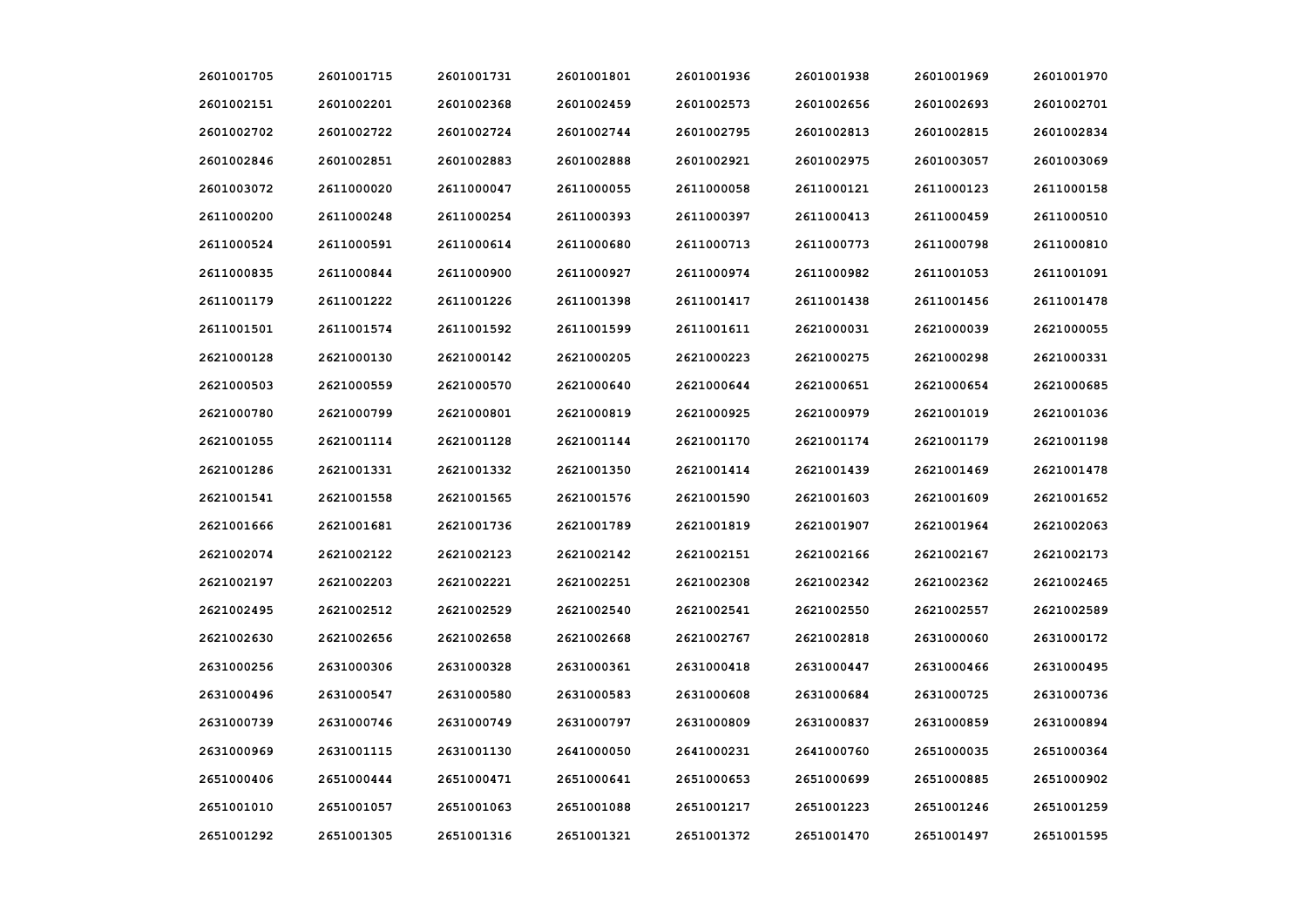| 2651001598 | 2651001609 | 2651001611 | 2651001703 | 2651001785 | 2651001846 | 2651001870 | 2651001893 |
|------------|------------|------------|------------|------------|------------|------------|------------|
| 2651001915 | 2651001935 | 2651001969 | 2651002006 | 2651002075 | 2651002147 | 2651002183 | 2651002219 |
| 2651002230 | 2651002248 | 2651002333 | 2651002336 | 2651002367 | 2651002387 | 2651002402 | 2651002407 |
| 2651002422 | 2651002445 | 2651002485 | 2651002519 | 2651002521 | 2651002689 | 2651002858 | 2651002887 |
| 2651002906 | 2651002908 | 2651003057 | 2651003110 | 2651003135 | 2651003177 | 2651003348 | 2651003351 |
| 2651003398 | 2651003511 | 2651003527 | 2651003630 | 2651003735 | 2651003780 | 2651003785 | 2651003877 |
| 2651003881 | 2651003959 | 2651004006 | 2651004052 | 2651004083 | 2651004095 | 2651004109 | 2651004199 |
| 2651004271 | 2651004417 | 2651004423 | 2651004465 | 2651004502 | 2651004528 | 2651004546 | 2651004598 |
| 2651004622 | 2651004663 | 2651004667 | 2651004751 | 2651004774 | 2651004823 | 2651004867 | 2651004879 |
| 2651004937 | 2651004974 | 2651005101 | 2651005104 | 2651005124 | 2651005152 | 2651005203 | 2651005216 |
| 2651005225 | 2651005332 | 2651005469 | 2651005488 | 2651005518 | 2651005634 | 2651005716 | 2651005745 |
| 2651005853 | 2651005875 | 2651005936 | 2651005940 | 2651005951 | 2651005995 | 2651006016 | 2651006034 |
| 2651006110 | 2651006168 | 2651006395 | 2651006439 | 2651006456 | 2651006475 | 2651006477 | 2651006490 |
| 2651006513 | 2651006541 | 2651006545 | 2651006561 | 2651006602 | 2651006647 | 2651006655 | 2651006694 |
| 2651006918 | 2651007045 | 2651007090 | 2651007118 | 2651007130 | 2651007166 | 2651007179 | 2651007184 |
| 2651007229 | 2651007241 | 2651007269 | 2651007301 | 2651007410 | 2651007434 | 2651007442 | 2651007554 |
| 2651007770 | 2651007892 | 2651007959 | 2651008008 | 2651008018 | 2651008025 | 2651008073 | 2651008078 |
| 2651008121 | 2651008197 | 2651008240 | 2651008254 | 2651008257 | 2651008283 | 2651008318 | 2651008409 |
| 2661000015 | 2661000061 | 2661000386 | 2661000537 | 2661000563 | 2661000574 | 2661000599 | 2661000701 |
| 2661000736 | 2661000747 | 2661000768 | 2661000769 | 2661000813 | 2661000845 | 2661000899 | 2661001068 |
| 2661001074 | 2661001087 | 2661001136 | 2661001166 | 2661001260 | 2661001309 | 2661001329 | 2661001359 |
| 2661001380 | 2661001416 | 2661001427 | 2661001432 | 2661001436 | 2661001466 | 2661001470 | 2661001503 |
| 2661001566 | 2661001581 | 2661001583 | 2661001610 | 2661001612 | 2661001653 | 2661001806 | 2661001815 |
| 2661001874 | 2661001956 | 2661002011 | 2661002077 | 2661002129 | 2661002186 | 2661002305 | 2661002370 |
| 2661002372 | 2661002377 | 2661002463 | 2661002559 | 2661002566 | 2661002567 | 2661002756 | 2661002757 |
| 2661003013 | 2661003054 | 2661003121 | 2661003125 | 2661003153 | 2671000029 | 2671000047 | 2671000053 |
| 2671000143 | 2671000278 | 2671000409 | 2671000413 | 2671000506 | 2681000001 | 2681000018 | 2681000032 |
| 2681000143 | 2681000224 | 2681000312 | 2681000524 | 2681000556 | 2681000613 | 2681000657 | 2681000687 |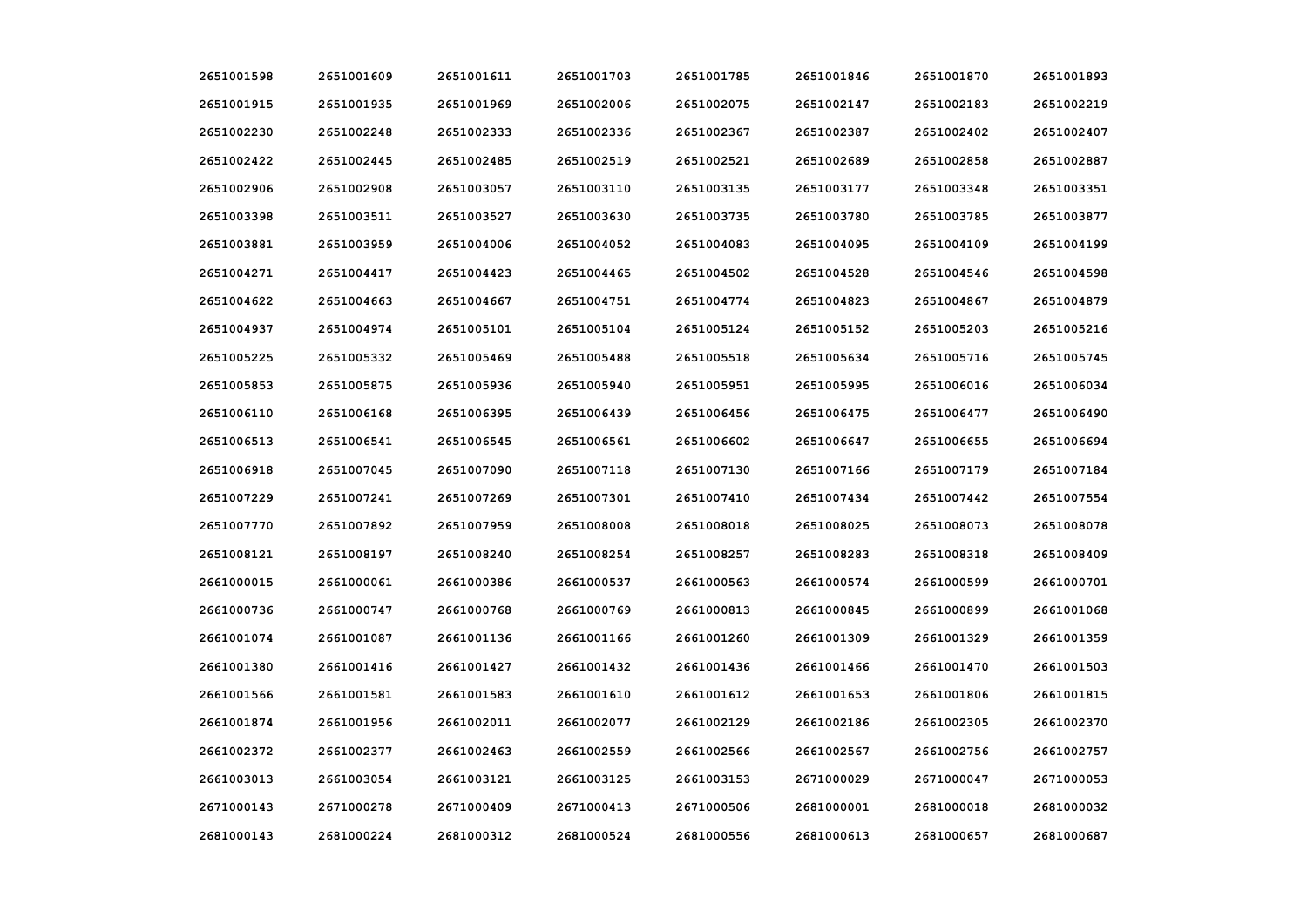| 2681000693 | 2681000790 | 2681000874 | 2681000988 | 2691000121 | 2691000282 | 2691000372 | 2691000388 |
|------------|------------|------------|------------|------------|------------|------------|------------|
| 2691000403 | 2691000459 | 2691000531 | 2691000537 | 2691000561 | 2691000585 | 2691000806 | 2691000858 |
| 2691000868 | 2691000886 | 2691000896 | 2691001042 | 2691001062 | 2691001094 | 2691001130 | 2691001141 |
| 2691001142 | 2691001143 | 2691001156 | 2691001209 | 2691001282 | 2691001359 | 2691001421 | 2691001483 |
| 2691001509 | 2691001539 | 2691001595 | 2691001649 | 2691001650 | 2691001659 | 2691001673 | 2691001808 |
| 2691001823 | 2691001851 | 2691001871 | 2691001881 | 2691001908 | 2691001913 | 2691002053 | 2691002087 |
| 2691002125 | 2691002215 | 2691002370 | 2691002412 | 2691002486 | 2691002514 | 2691002603 | 2691002634 |
| 2691002702 | 2691002744 | 2691002754 | 2691002771 | 2691002788 | 2691002802 | 2691002809 | 2691002892 |
| 2691002964 | 2691003009 | 2691003013 | 2691003055 | 2691003098 | 2691003195 | 2691003254 | 2691003280 |
| 2691003345 | 2691003354 | 2691003369 | 2691003394 | 2691003396 | 2691003415 | 2691003424 | 2691003430 |
| 2691003434 | 2691003454 | 2691003477 | 2691003499 | 2691003520 | 2691003551 | 2691003554 | 2691003771 |
| 2691003822 | 2691003905 | 2691003917 | 2691003918 | 2691004002 | 2691004098 | 2691004186 | 2691004201 |
| 2691004214 | 2691004231 | 2691004254 | 2691004280 | 2691004378 | 2691004386 | 2691004410 | 2701000100 |
| 2701000122 | 2701000158 | 2701000176 | 2701000178 | 2701000205 | 2701000382 | 2701000395 | 2701000396 |
| 2701000405 | 2701000437 | 2701000450 | 2701000509 | 2701000544 | 2701000550 | 2701000564 | 2701000596 |
| 2701000801 | 2701000903 | 2701000909 | 2701000911 | 2701001067 | 2701001216 | 2701001276 | 2701001337 |
| 2701001389 | 2701001449 | 2701001516 | 2701001550 | 2711000016 | 2711000082 | 2711000138 | 2711000173 |
| 2711000222 | 2711000242 | 2711000265 | 2711000300 | 2711000377 | 2711000387 | 2711000422 | 2711000531 |
| 2711000565 | 2711000639 | 2711000785 | 2711000814 | 2711000864 | 2711000898 | 2711000905 | 2711000965 |
| 2711000987 | 2711000990 | 2711001034 | 2711001036 | 2711001062 | 2711001083 | 2711001087 | 2711001100 |
| 2711001221 | 2711001301 | 2711001342 | 2711001376 | 2711001583 | 2711001702 | 2711001751 | 2711001767 |
| 2711001790 | 2711001865 | 2711001932 | 2711001945 | 2711002085 | 2711002160 | 2711002161 | 2711002221 |
| 2711002244 | 2711002254 | 2711002305 | 2711002314 | 2711002316 | 2711002456 | 2711002467 | 2711002474 |
| 2711002614 | 2711002625 | 2721000042 | 2721000044 | 2721000068 | 2721000207 | 2721000228 | 2721000329 |
| 2721000379 | 2721000517 | 2721000674 | 2721000688 | 2721000739 | 2721000757 | 2721000765 | 2721000774 |
| 2721000786 | 2721000798 | 2721000851 | 2721001035 | 2721001116 | 2731000040 | 2731000061 | 2731000094 |
| 2731000156 | 2731000240 | 2731000336 | 2731000456 | 2731000468 | 2731000473 | 2731000483 | 2731000500 |
| 2731000544 | 2731000545 | 2731000548 | 2731000554 | 2731000590 | 2731000602 | 2731000652 | 2731000660 |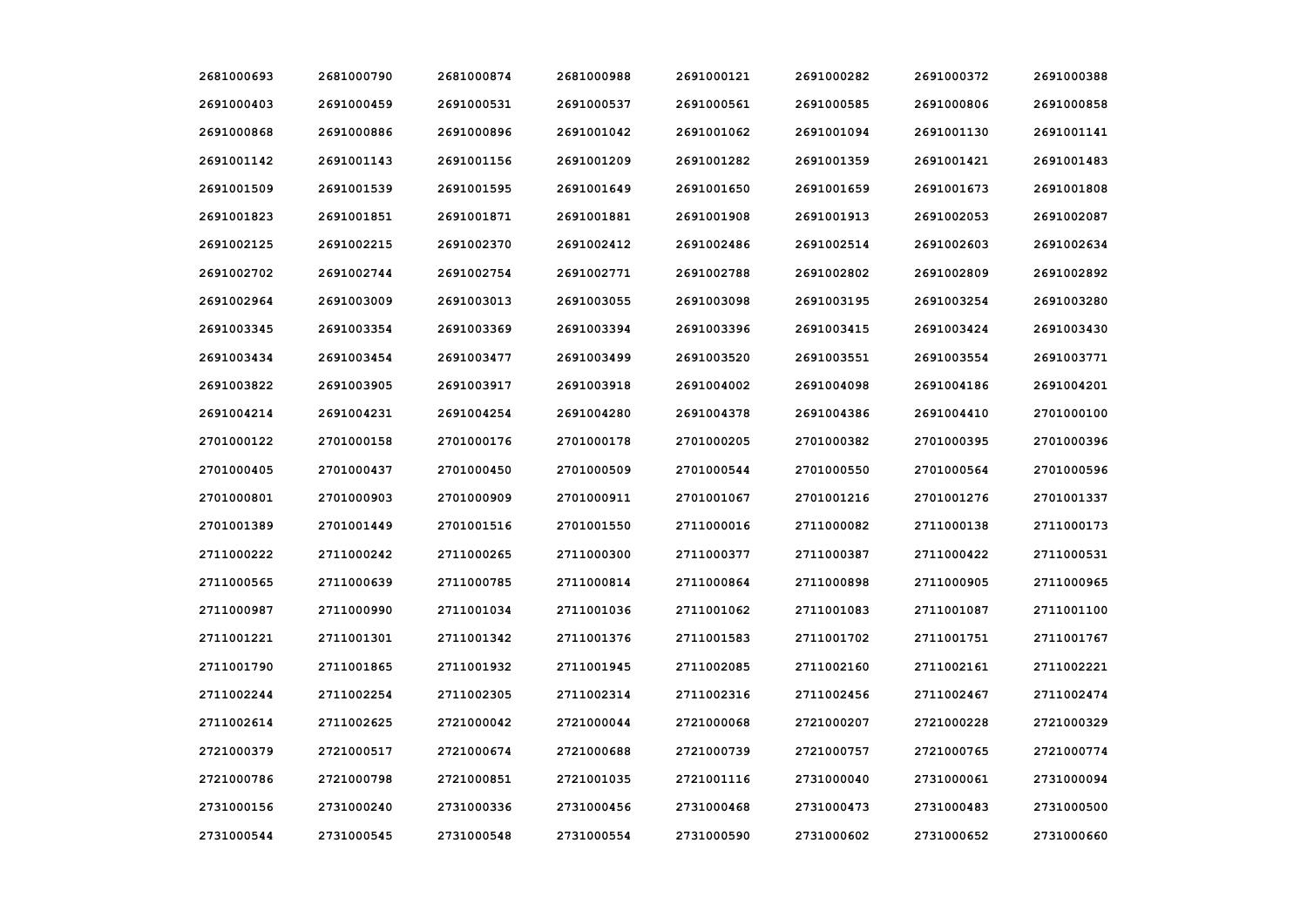| 2731000747 | 2731000818 | 2731000827 | 2731000936 | 2731000939 | 2731001016 | 2731001089 | 2731001177 |
|------------|------------|------------|------------|------------|------------|------------|------------|
| 2731001240 | 2731001245 | 2731001268 | 2731001299 | 2731001485 | 2731001490 | 2731001498 | 2731001549 |
| 2731001570 | 2731001588 | 2731001604 | 2731001645 | 2731001646 | 2731001649 | 2731001813 | 2731001828 |
| 2731001841 | 2731001884 | 2731001886 | 2731001912 | 2731001920 | 2731001933 | 2731001938 | 2731001944 |
| 2731001947 | 2731002034 | 2731002063 | 2731002075 | 2731002107 | 2731002157 | 2731002351 | 2731002480 |
| 2731002515 | 2731002517 | 2741000074 | 2741000101 | 2741000138 | 2741000173 | 2741000202 | 2741000256 |
| 2741000301 | 2741000419 | 2741000423 | 2741000496 | 2741000509 | 2741000571 | 2741000585 | 2741000592 |
| 2741000610 | 2741000640 | 2741000652 | 2741000696 | 2741000735 | 2741000749 | 2741000765 | 2741000878 |
| 2741000910 | 2741000980 | 2741001030 | 2741001075 | 2741001199 | 2741001215 | 2741001303 | 2741001377 |
| 2741001392 | 2741001495 | 2741001518 | 2741001600 | 2741001604 | 2741001639 | 2741001640 | 2741001709 |
| 2741001742 | 2741001761 | 2741001781 | 2741001890 | 2741001914 | 2741002031 | 2741002037 | 2741002072 |
| 2741002089 | 2741002099 | 2741002101 | 2741002212 | 2741002269 | 2741002333 | 2741002389 | 2741002407 |
| 2741002426 | 2741002429 | 2741002453 | 2741002457 | 2741002524 | 2741002602 | 2741002609 | 2741002612 |
| 2741002634 | 2741002651 | 2741002672 | 2741002684 | 2741002758 | 2741002779 | 2741002793 | 2741002847 |
| 2741002865 | 2741002978 | 2741002995 | 2741003031 | 2741003085 | 2741003146 | 2741003170 | 2741003190 |
| 2741003206 | 2741003288 | 2741003325 | 2741003345 | 2741003355 | 2741003363 | 2741003383 | 2741003478 |
| 2741003534 | 2741003601 | 2741003631 | 2741003665 | 2741003822 | 2741003887 | 2741004052 | 2741004057 |
| 2741004081 | 2741004098 | 2751000008 | 2751000019 | 2751000028 | 2751000038 | 2751000099 | 2751000129 |
| 2751000219 | 2751000297 | 2751000328 | 2751000355 | 2751000453 | 2751000463 | 2751000578 | 2751000615 |
| 2751000631 | 2751000667 | 2751000687 | 2751000726 | 2751000739 | 2751000774 | 2751000784 | 2751000944 |
| 2751001026 | 2751001033 | 2751001056 | 2751001057 | 2751001103 | 2751001118 | 2751001177 | 2751001259 |
| 2761000130 | 2761000172 | 2761000193 | 2761000214 | 2761000227 | 2761000230 | 2761000242 | 2761000300 |
| 2761000353 | 2761000449 | 2761000510 | 2761000563 | 2761000567 | 2761000570 | 2761000585 | 2761000601 |
| 2761000661 | 2761000672 | 2761000713 | 2761000773 | 2761000790 | 2771000001 | 2771000011 | 2771000026 |
| 2771000030 | 2771000047 | 2771000052 | 2771000056 | 2771000075 | 2771000079 | 2771000113 | 2771000135 |
| 2771000222 | 2771000230 | 2771000235 | 2771000267 | 2771000272 | 2771000280 | 2771000348 | 2771000396 |
| 2771000459 | 2771000487 | 2771000488 | 2771000509 | 2771000658 | 2771000671 | 2771000709 | 2771000711 |
| 2771000731 | 2771000782 | 2771000800 | 2771000816 | 2771000860 | 2771000869 | 2771000913 | 2771000950 |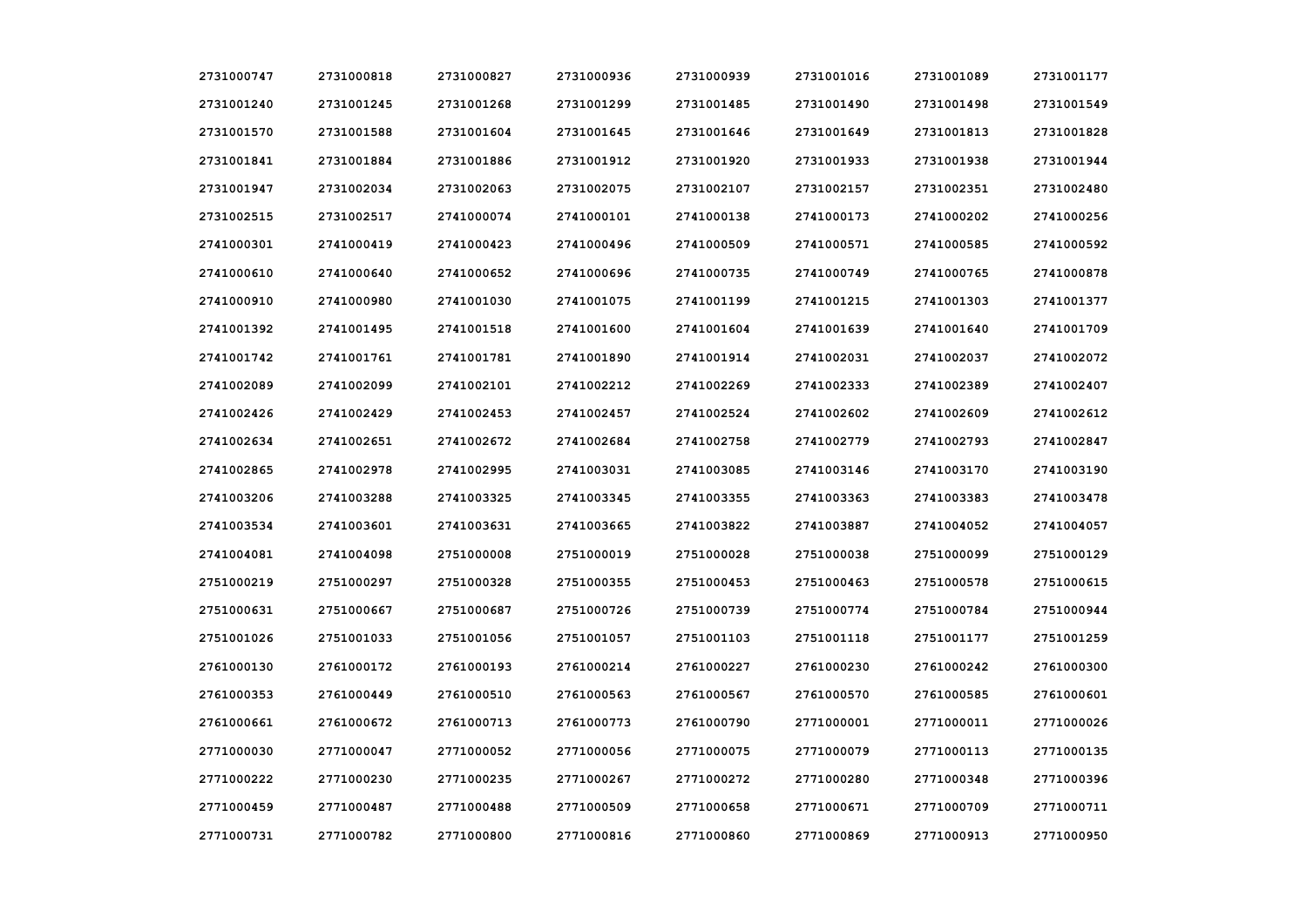| 2771000992 | 2771001019 | 2771001079 | 2771001216 | 2771001220 | 2771001235 | 2771001242 | 2771001263 |
|------------|------------|------------|------------|------------|------------|------------|------------|
| 2771001512 | 2771001591 | 2771001600 | 2771001623 | 2771001628 | 2771001673 | 2771001678 | 2771001691 |
| 2771001698 | 2771001746 | 2771001760 | 2771001820 | 2771001828 | 2771001909 | 2771001986 | 2771002055 |
| 2771002115 | 2771002129 | 2771002143 | 2771002180 | 2771002294 | 2771002342 | 2771002358 | 2771002391 |
| 2771002396 | 2771002453 | 2771002475 | 2771002485 | 2771002492 | 2771002528 | 2771002562 | 2771002768 |
| 2771002868 | 2771002876 | 2771002905 | 2771002910 | 2771002920 | 2771002967 | 2771003028 | 2771003031 |
| 2771003084 | 2771003135 | 2771003139 | 2771003186 | 2771003196 | 2771003208 | 2771003280 | 2771003285 |
| 2771003290 | 2771003294 | 2771003335 | 2771003380 | 2771003454 | 2771003524 | 2771003539 | 2771003561 |
| 2771003582 | 2771003611 | 2771003689 | 2771003695 | 2771003703 | 2771003774 | 2771003784 | 2771003806 |
| 2771003869 | 2771004001 | 2771004003 | 2771004114 | 2771004142 | 2771004151 | 2771004159 | 2771004160 |
| 2771004215 | 2771004245 | 2771004281 | 2771004285 | 2771004397 | 2771004417 | 2771004422 | 2771004439 |
| 2771004445 | 2771004514 | 2771004534 | 2771004549 | 2771004561 | 2771004635 | 2771004638 | 2771004641 |
| 2771004682 | 2771004696 | 2771004737 | 2771004781 | 2771004835 | 2771004856 | 2771004899 | 2771004900 |
| 2771004904 | 2771004942 | 2771004944 | 2771004971 | 2771005059 | 2771005064 | 2771005068 | 2771005095 |
| 2771005123 | 2771005261 | 2771005283 | 2771005327 | 2771005335 | 2771005347 | 2771005444 | 2771005478 |
| 2771005490 | 2771005545 | 2771005659 | 2771005690 | 2771005713 | 2771005765 | 2771005956 | 2771005965 |
| 2771006131 | 2771006132 | 2771006147 | 2771006150 | 2771006210 | 2771006270 | 2771006283 | 2771006292 |
| 2771006304 | 2771006427 | 2771006458 | 2771006518 | 2771006546 | 2771006565 | 2771006709 | 2771006717 |
| 2771006799 | 2771006836 | 2771006857 | 2771006874 | 2771006892 | 2771006910 | 2771006914 | 2771006918 |
| 2771006963 | 2771006996 | 2771007003 | 2771007045 | 2771007078 | 2771007109 | 2771007174 | 2771007270 |
| 2771007277 | 2771007289 | 2771007326 | 2771007347 | 2771007394 | 2771007427 | 2771007503 | 2771007535 |
| 2771007567 | 2771007568 | 2771007600 | 2771007617 | 2771007631 | 2771007649 | 2771007744 | 2771007758 |
| 2771007760 | 2771007837 | 2771007838 | 2771007853 | 2771007914 | 2771007929 | 2771007942 | 2771008001 |
| 2771008023 | 2771008024 | 2771008028 | 2771008034 | 2771008037 | 2771008043 | 2771008047 | 2771008048 |
| 2771008093 | 2771008101 | 2771008103 | 2771008148 | 2771008271 | 2771008276 | 2771008294 | 2771008315 |
| 2771008474 | 2771008536 | 2771008556 | 2771008569 | 2771008571 | 2771008646 | 2771008699 | 2771008704 |
| 2771008720 | 2771008734 | 2771008781 | 2771008799 | 2771008850 | 2771008890 | 2771008902 | 2771008993 |
| 2771009013 | 2771009045 | 2771009047 | 2771009066 | 2771009106 | 2771009139 | 2771009142 | 2771009151 |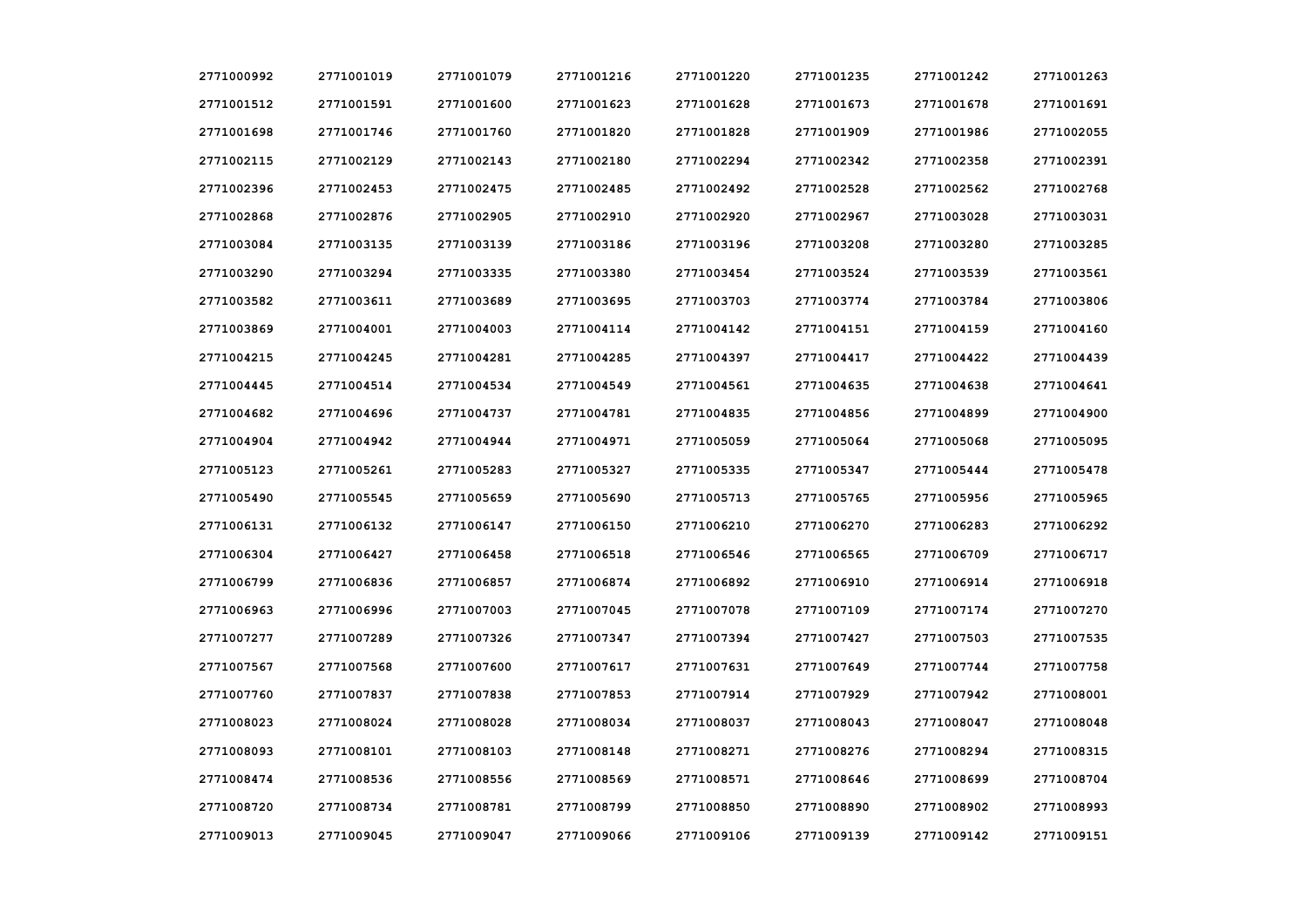| 2771009162 | 2771009171 | 2771009190 | 2771009201 | 2771009217 | 2771009244 | 2771009266 | 2771009318 |
|------------|------------|------------|------------|------------|------------|------------|------------|
| 2771009353 | 2771009354 | 2771009416 | 2771009443 | 2771009446 | 2771009497 | 2771009568 | 2771009594 |
| 2771009656 | 2771009675 | 2771009783 | 2771009797 | 2771009907 | 2771010014 | 2771010133 | 2771010200 |
| 2771010205 | 2771010242 | 2771010296 | 2771010377 | 2771010530 | 2771010587 | 2771010673 | 2771010703 |
| 2771010750 | 2771010816 | 2771010969 | 2771010981 | 2771011031 | 2771011037 | 2771011062 | 2771011083 |
| 2771011097 | 2771011099 | 2771011138 | 2771011139 | 2771011162 | 2771011209 | 2771011264 | 2771011289 |
| 2771011327 | 2771011332 | 2771011338 | 2771011401 | 2771011406 | 2781000001 | 2781000008 | 2781000048 |
| 2781000100 | 2781000181 | 2781000228 | 2781000385 | 2781000468 | 2781000538 | 2781000543 | 2781000557 |
| 2781000563 | 2781000564 | 2781000598 | 2781000601 | 2781000610 | 2781000616 | 2781000636 | 2781000642 |
| 2781000685 | 2781000697 | 2781000716 | 2781000754 | 2781000776 | 2781000786 | 2781000797 | 2781000818 |
| 2781000823 | 2781000866 | 2781000914 | 2781000966 | 2781000992 | 2781001006 | 2781001027 | 2791000011 |
| 2791000053 | 2791000275 | 2791000333 | 2791000417 | 2791000418 | 2791000463 | 2791000485 | 2791000538 |
| 2791000557 | 2791000560 | 2791000567 | 2791000594 | 2791000603 | 2791000631 | 2791000663 | 2791000665 |
| 2791000714 | 2801000028 | 2801000080 | 2801000100 | 2801000162 | 2801000186 | 2801000263 | 2801000627 |
| 2801000655 | 2801000875 | 2801000887 | 2801000893 | 2801000945 | 2801000963 | 2801000995 | 2811000079 |
| 2811000094 | 2811000165 | 2811000189 | 2811000195 | 2821000036 | 2821000042 | 2821000057 | 2821000067 |
| 2821000073 | 2821000098 | 2821000208 | 2821000210 | 2821000223 | 2821000270 | 2821000280 | 2821000286 |
| 2821000305 | 2821000354 | 2821000387 | 2821000389 | 2821000408 | 2821000466 | 2821000484 | 2821000486 |
| 2821000507 | 2821000521 | 2821000532 | 2821000548 | 2821000552 | 2821000557 | 2821000641 | 2821000651 |
| 2821000663 | 2821000667 | 2821000702 | 2821000725 | 2821000748 | 2821000807 | 2821000820 | 2821000843 |
| 2821000858 | 2821000862 | 2821000899 | 2821000903 | 2821000911 | 2821000918 | 2821000920 | 2821000934 |
| 2821000975 | 2821001024 | 2821001044 | 2821001048 | 2821001057 | 2821001086 | 2821001100 | 2821001220 |
| 2821001236 | 2821001309 | 2821001334 | 2821001336 | 2821001356 | 2821001359 | 2821001371 | 2821001422 |
| 2821001444 | 2821001470 | 2821001474 | 2821001490 | 2821001516 | 2821001590 | 2821001591 | 2821001595 |
| 2821001596 | 2821001612 | 2821001636 | 2821001692 | 2821001719 | 2821001722 | 2821001822 | 2821001825 |
| 2821001963 | 2821001980 | 2821002067 | 2821002068 | 2821002078 | 2821002082 | 2821002083 | 2821002089 |
| 2821002119 | 2821002173 | 2821002188 | 2821002204 | 2821002214 | 2821002280 | 2821002334 | 2821002345 |
| 2821002347 | 2821002412 | 2821002453 | 2821002466 | 2821002468 | 2821002474 | 2821002475 | 2821002535 |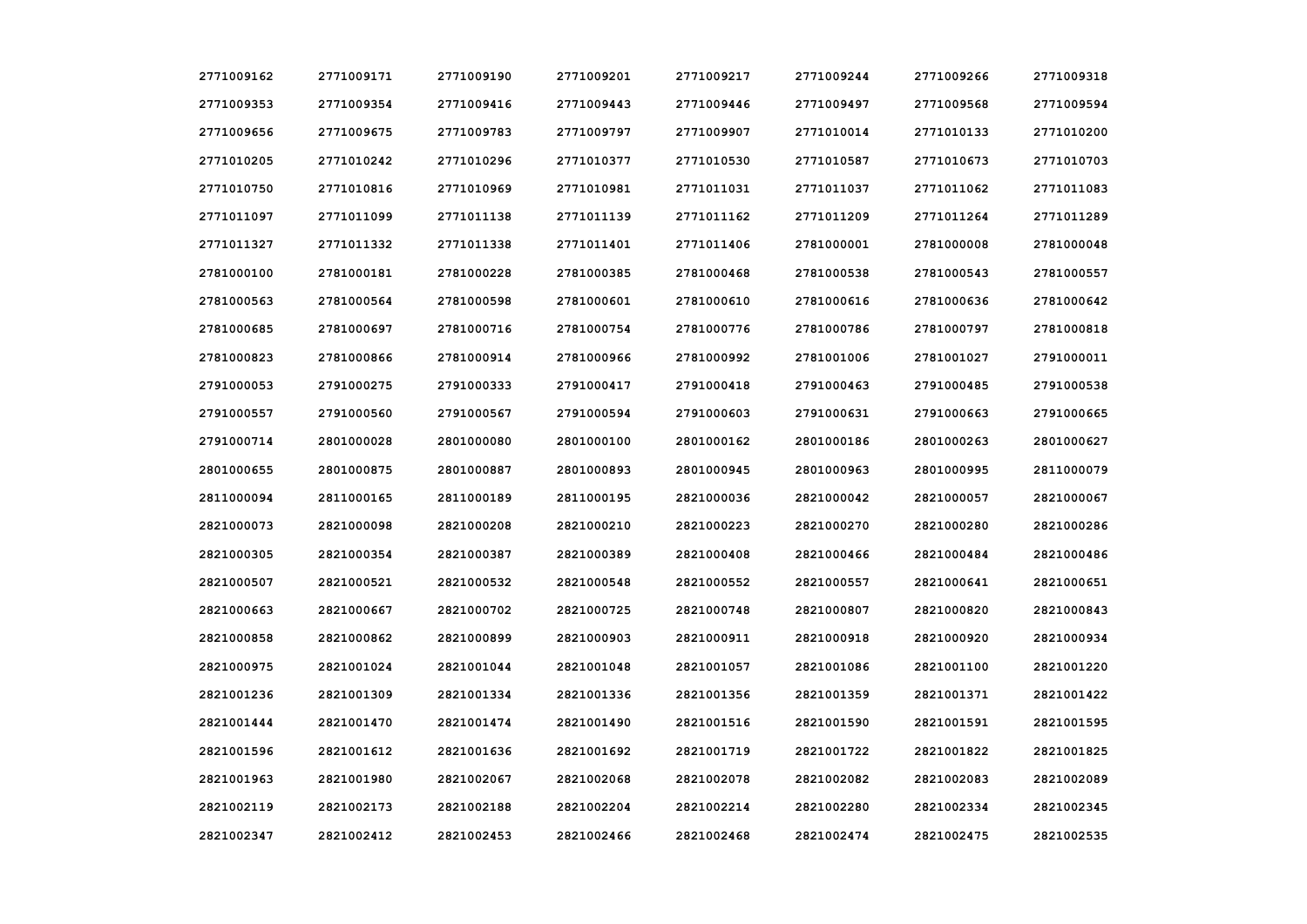| 2821002579 | 2821002601 | 2821002642 | 2821002660 | 2821002693 | 2821002703 | 2821002705 | 2821002716 |
|------------|------------|------------|------------|------------|------------|------------|------------|
| 2821002809 | 2831000030 | 2831000042 | 2831000058 | 2831000072 | 2831000078 | 2831000119 | 2831000140 |
| 2831000155 | 2831000176 | 2831000182 | 2831000189 | 2831000229 | 2831000236 | 2831000256 | 2831000269 |
| 2831000284 | 2831000342 | 2831000366 | 2831000392 | 2831000404 | 2831000423 | 2831000445 | 2831000484 |
| 2831000493 | 2831000575 | 2831000660 | 2831000686 | 2831000707 | 2831000737 | 2831000874 | 2831000884 |
| 2831000898 | 2831000921 | 2831000925 | 2831000931 | 2831000941 | 2831000956 | 2831000957 | 2831000961 |
| 2831000993 | 2831000997 | 2831001009 | 2831001020 | 2831001052 | 2831001066 | 2831001076 | 2831001085 |
| 2831001093 | 2831001096 | 2831001098 | 2831001115 | 2831001139 | 2831001149 | 2831001160 | 2831001171 |
| 2831001181 | 2831001196 | 2831001284 | 2831001285 | 2831001299 | 2831001322 | 2831001326 | 2831001392 |
| 2831001428 | 2831001478 | 2831001504 | 2841000032 | 2841000063 | 2841000145 | 2841000191 | 2841000198 |
| 2841000232 | 2841000236 | 2841000255 | 2841000302 | 2841000321 | 2841000369 | 2841000370 | 2841000405 |
| 2841000416 | 2841000547 | 2841000603 | 2841000605 | 2841000614 | 2841000617 | 2841000656 | 2841000728 |
| 2841000781 | 2841000793 | 2841000897 | 2841000922 | 2841000945 | 2841000965 | 2841000972 | 2841001056 |
| 2841001078 | 2841001170 | 2841001182 | 2841001220 | 2851000039 | 2851000046 | 2851000055 | 2851000064 |
| 2851000138 | 2851000213 | 2851000232 | 2851000247 | 2851000309 | 2851000430 | 2851000438 | 2851000462 |
| 2851000521 | 2851000533 | 2851000534 | 2851000612 | 2851000748 | 2851001005 | 2851001035 | 2851001082 |
| 2851001098 | 2851001232 | 2851001378 | 2851001421 | 2851001438 | 2851001476 | 2851001561 | 2851001573 |
| 2851001646 | 2851001655 | 2851001765 | 2851001770 | 2851001866 | 2851001953 | 2851001959 | 2851001968 |
| 2851002002 | 2851002007 | 2851002102 | 2851002126 | 2851002179 | 2851002189 | 2851002248 | 2851002280 |
| 2851002410 | 2851002450 | 2861000001 | 2861000017 | 2861000358 | 2861000376 | 2861000433 | 2861000479 |
| 2861000705 | 2861000784 | 2861000858 | 2861000865 | 2861000906 | 2861000937 | 2871000025 | 2871000059 |
| 2881000110 | 2881000190 | 2881000212 | 2881000347 | 2881000498 | 2881000573 | 2881000581 | 2881000633 |
| 2881000682 | 2881000704 | 2881000752 | 2881000920 | 2881000999 | 2881001011 | 2881001046 | 2881001047 |
| 2881001050 | 2881001056 | 2881001145 | 2881001218 | 2881001230 | 2881001272 | 2881001282 | 2881001313 |
| 2881001325 | 2881001348 | 2881001350 | 2891000136 | 2891000350 | 2891000457 | 2891000543 | 2901000042 |
| 2901000130 | 2911000075 | 2911000086 | 2911000105 | 2911000180 | 2911000385 | 2911000394 | 2911000428 |
| 2911000521 | 2911000549 | 2911000601 | 2911000674 | 2911000766 | 2911000798 | 2911000815 | 2911000837 |
| 2911000877 | 2911000880 | 2911001059 | 2911001083 | 2911001315 | 2911001404 | 2911001427 | 2911001476 |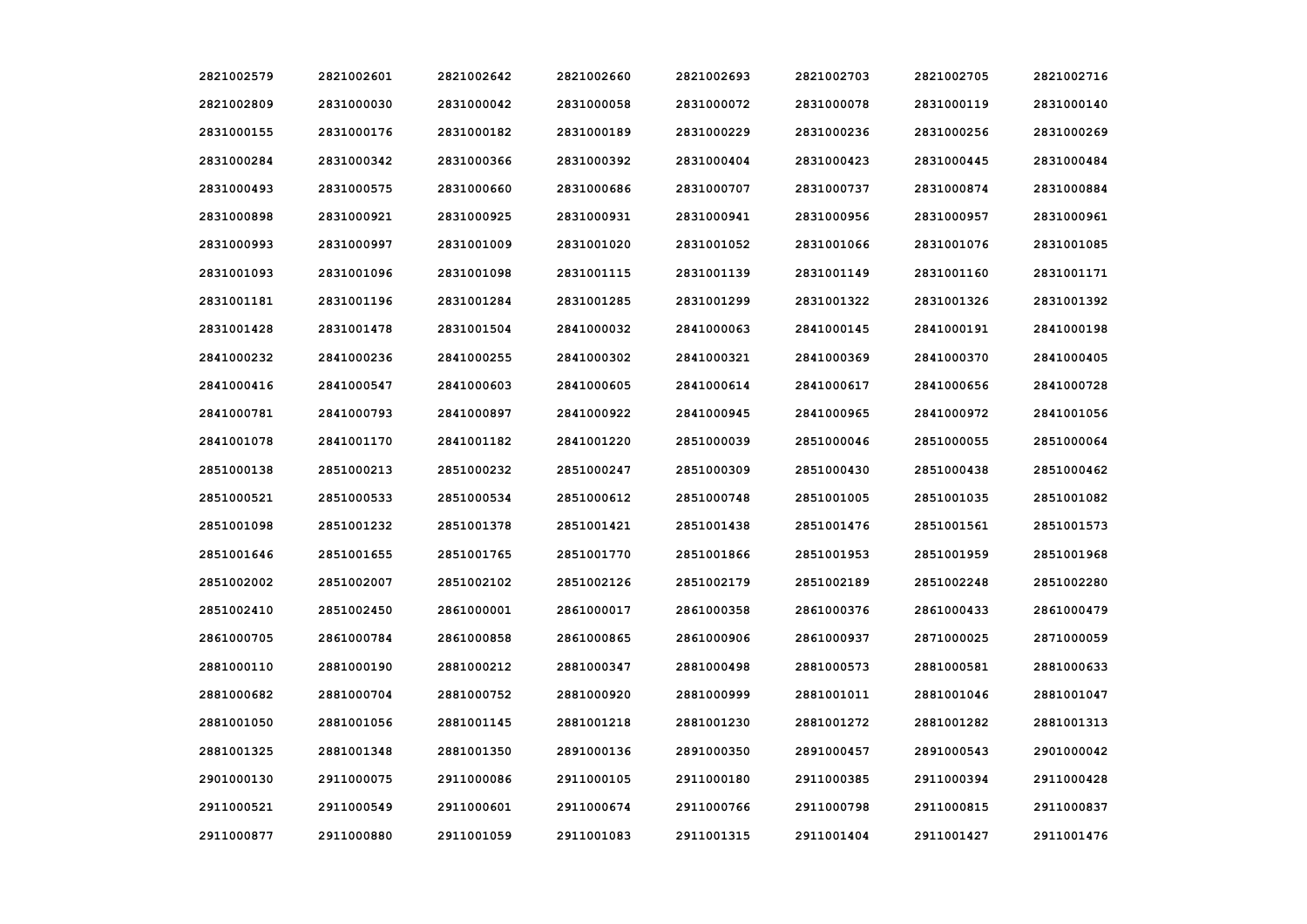| 2911001520 | 2911001538 | 2911001539 | 2911001618 | 2911001624 | 2911001686 | 2911001718 | 2911001778 |
|------------|------------|------------|------------|------------|------------|------------|------------|
| 2911001849 | 2911001974 | 2911001992 | 2911002021 | 2921000012 | 2921000113 | 2921000129 | 2921000144 |
| 2921000168 | 2921000323 | 2921000367 | 2921000415 | 2921000456 | 2921000467 | 2921000479 | 2921000568 |
| 2921000619 | 2921000659 | 2921000704 | 2921000758 | 2921000840 | 2921000848 | 2921000896 | 2921000973 |
| 2931000002 | 2931000003 | 2931000018 | 2931000062 | 2931000140 | 2931000150 | 2931000210 | 2931000287 |
| 2931000343 | 2931000364 | 2931000366 | 2931000385 | 2931000431 | 2931000446 | 2931000513 | 2931000529 |
| 2931000625 | 2931000697 | 2931000701 | 2931000879 | 2931000908 | 2931000977 | 2931001026 | 2931001066 |
| 2931001253 | 2931001363 | 2931001484 | 2931001522 | 2931001560 | 2931001586 | 2931001640 | 2931001694 |
| 2931001709 | 2931001730 | 2931001738 | 2931001741 | 2931001779 | 2931001822 | 2931001910 | 2931002035 |
| 2931002064 | 2931002083 | 2931002112 | 2931002197 | 2931002201 | 2931002220 | 2931002227 | 2931002269 |
| 2931002310 | 2931002324 | 2931002500 | 2931002556 | 2931002566 | 2931002596 | 2931002684 | 2931002756 |
| 2931002806 | 2931002834 | 2931002860 | 2931002991 | 2931003007 | 2931003031 | 2931003057 | 2931003077 |
| 2931003084 | 2931003086 | 2931003141 | 2931003174 | 2931003177 | 2931003185 | 2931003276 | 2931003336 |
| 2931003427 | 2931003533 | 2931003719 | 2931003752 | 2931003813 | 2931003825 | 2931003826 | 2931003828 |
| 2931003857 | 2931003878 | 2931003881 | 2931003952 | 2931004070 | 2931004116 | 2931004121 | 2931004130 |
| 2931004143 | 2931004238 | 2931004293 | 2931004333 | 2931004367 | 2931004413 | 2931004459 | 2931004477 |
| 2931004554 | 2931004567 | 2931004598 | 2931004640 | 2931004696 | 2931004697 | 2931004719 | 2931004723 |
| 2931004903 | 2931004909 | 2931004998 | 2941000042 | 2941000068 | 2941000074 | 2941000158 | 2941000231 |
| 2941000247 | 2941000266 | 2941000269 | 2941000284 | 2941000324 | 2941000472 | 2941000505 | 2941000590 |
| 2941000711 | 2941000735 | 2941000807 | 2941000808 | 2941000875 | 2941000962 | 2941000987 | 2941001022 |
| 2941001037 | 2941001113 | 2941001173 | 2941001291 | 2941001310 | 2941001357 | 2941001410 | 2941001414 |
| 2941001473 | 2941001521 | 2941001526 | 2941001618 | 2941001644 | 2941001692 | 2941001738 | 2941001770 |
| 2941001789 | 2941001799 | 2941001941 | 2941001972 | 2941002096 | 2941002101 | 2941002104 | 2941002157 |
| 2941002180 | 2941002191 | 2941002219 | 2941002241 | 2941002273 | 2941002276 | 2941002302 | 2941002323 |
| 2941002345 | 2941002388 | 2941002400 | 2941002413 | 2941002500 | 2941002533 | 2941002544 | 2941002556 |
| 2941002574 | 2941002664 | 2941002702 | 2941002722 | 2941002724 | 2941002743 | 2941002803 | 2941002848 |
| 2941002916 | 2941002930 | 2941002992 | 2941002998 | 2941003024 | 2941003038 | 2941003151 | 2941003170 |
| 2941003362 | 2941003396 | 2941003408 | 2941003547 | 2941003617 | 2941003678 | 2941003793 | 2941003840 |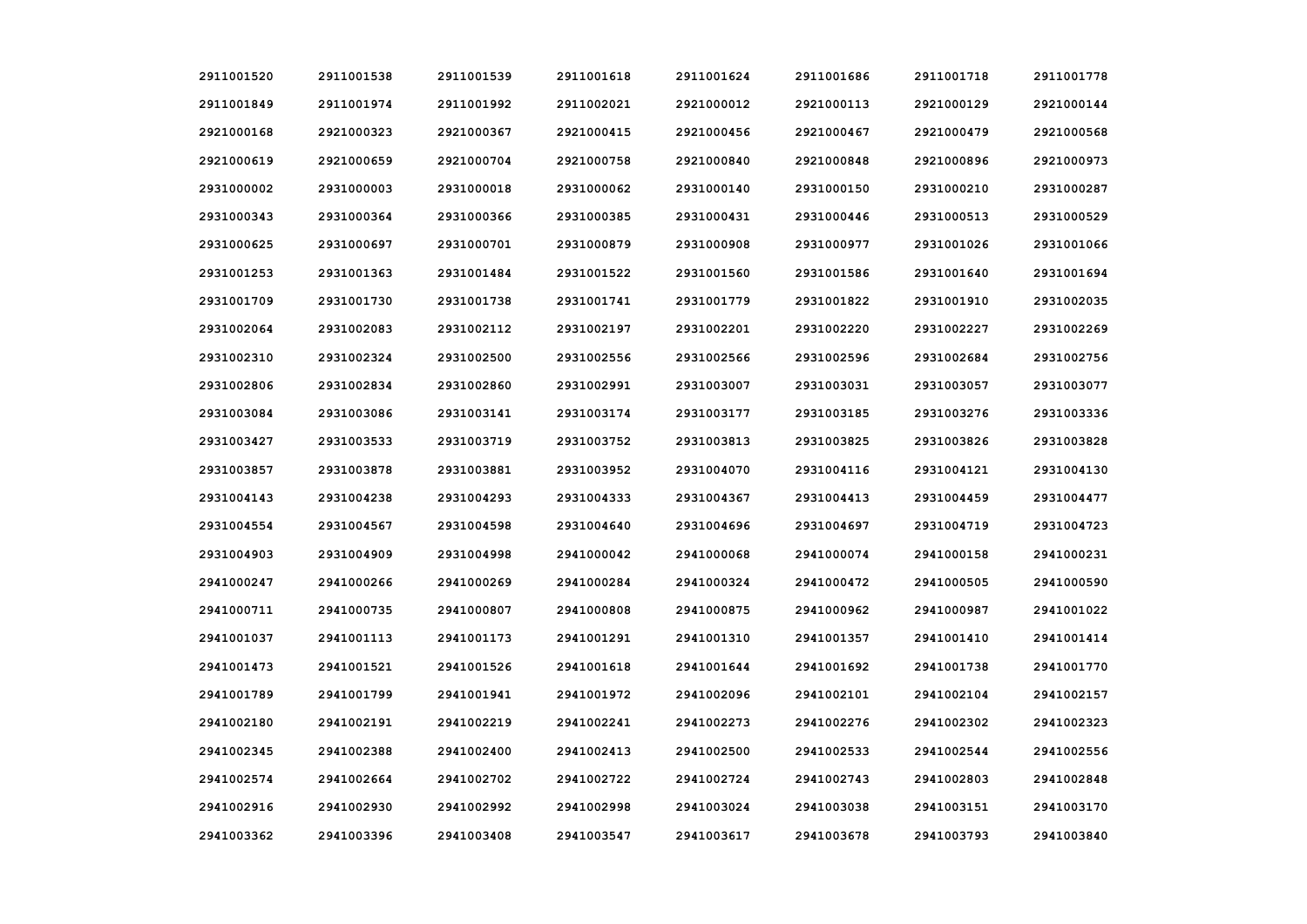| 2941003959 | 2941003970 | 2941003972 | 2941003999 | 2941004087 | 2941004088 | 2941004174 | 2941004179 |
|------------|------------|------------|------------|------------|------------|------------|------------|
| 2941004247 | 2941004428 | 2941004458 | 2941004498 | 2941004514 | 2941004534 | 2941004552 | 2941004561 |
| 2941004574 | 2941004577 | 2941004580 | 2941004630 | 2941004676 | 2941004693 | 2941004699 | 2941004719 |
| 2941004845 | 2941004896 | 2941004899 | 2941004961 | 2941004972 | 2941004973 | 2941004985 | 2941005006 |
| 2941005039 | 2941005049 | 2941005058 | 2941005059 | 2941005060 | 2941005070 | 2941005241 | 2941005302 |
| 2941005323 | 2941005367 | 2941005415 | 2941005507 | 2941005515 | 2941005542 | 2941005557 | 2941005565 |
| 2941005654 | 2941005681 | 2941005721 | 2941005781 | 2941005856 | 2941005921 | 2941005952 | 2941005990 |
| 2941006052 | 2941006114 | 2941006164 | 2941006165 | 2941006210 | 2941006281 | 2941006306 | 2941006316 |
| 2941006318 | 2941006360 | 2941006404 | 2941006442 | 2951000034 | 2951000061 | 2951000104 | 2951000162 |
| 2951000197 | 2951000345 | 2951000504 | 2951000511 | 2961000269 | 2961000332 | 2961000508 | 2961000636 |
| 2961000721 | 2961000741 | 2961000784 | 2961000851 | 2961000866 | 2961000949 | 2961000971 | 2961001027 |
| 2961001064 | 2961001080 | 2961001107 | 2961001156 | 2961001218 | 2961001264 | 2961001281 | 2961001417 |
| 2961001545 | 2961001560 | 2961001740 | 2961001783 | 2961001804 | 2961001813 | 2961001917 | 2961001918 |
| 2961002080 | 2961002159 | 2961002210 | 2961002257 | 2961002356 | 2961002386 | 2971000049 | 2971000186 |
| 2971000233 | 2971000263 | 2971000521 | 2971000553 | 2971000639 | 2971000660 | 2971000725 | 2971000737 |
| 2971000747 | 2971000819 | 2971000926 | 2971000974 | 2971001008 | 2971001050 | 2971001083 | 2981000071 |
| 2981000144 | 2981000148 | 2981000156 | 2981000352 | 2981000424 | 2981000467 | 2981000551 | 2981000568 |
| 2981000596 | 2981000617 | 2981000694 | 2981000729 | 2981000740 | 2991000023 | 2991000147 | 2991000162 |
| 2991000301 | 2991000358 | 2991000411 | 2991000415 | 2991000490 | 2991000491 | 2991000532 | 2991000534 |
| 2991000659 | 2991000836 | 2991000860 | 2991000913 | 2991000919 | 2991000964 | 2991001040 | 2991001056 |
| 2991001150 | 2991001153 | 2991001163 | 2991001177 | 2991001183 | 2991001272 | 2991001336 | 2991001368 |
| 2991001527 | 2991001535 | 2991001846 | 2991001927 | 2991002335 | 2991002400 | 2991002401 | 2991002461 |
| 2991002523 | 2991002537 | 2991002618 | 2991002689 | 2991002700 | 2991002739 | 2991002761 | 2991002856 |
| 2991002889 | 2991002895 | 2991002913 | 2991003017 | 2991003018 | 2991003048 | 2991003052 | 2991003091 |
| 2991003169 | 2991003171 | 2991003173 | 2991003194 | 3001000111 | 3001000151 | 3001000173 | 3001000221 |
| 3001000228 | 3001000229 | 3011000006 | 3011000021 | 3011000036 | 3011000208 | 3011000277 | 3011000382 |
| 3011000535 | 3011000539 | 3011000634 | 3011000659 | 3011000679 | 3011000833 | 3011001022 | 3011001092 |
| 3011001445 | 3011001471 | 3011001700 | 3011001822 | 3011001875 | 3011001895 | 3011001896 | 3011001902 |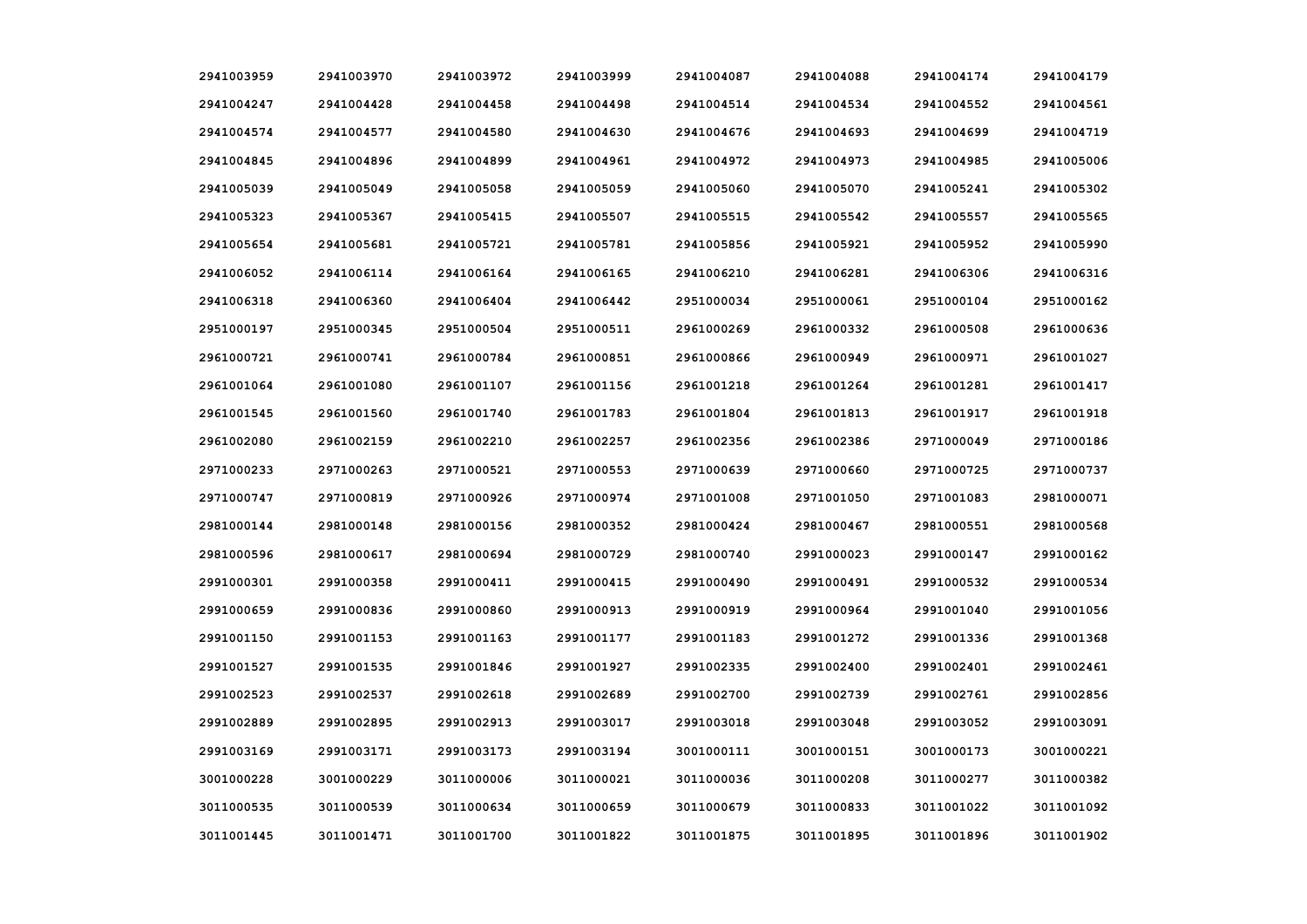| 3011001909 | 3011002059 | 3011002080 | 3011002081 | 3011002105 | 3011002126 | 3011002162 | 3011002175 |
|------------|------------|------------|------------|------------|------------|------------|------------|
| 3011002355 | 3011002372 | 3011002411 | 3011002469 | 3011002571 | 3011002629 | 3011002717 | 3011002821 |
| 3011002964 | 3011003076 | 3011003221 | 3011003266 | 3011003283 | 3011003355 | 3011003422 | 3011003436 |
| 3011003450 | 3011003492 | 3011003523 | 3011003533 | 3011003631 | 3011003683 | 3031000001 | 3031000102 |
| 3031000210 | 3031000218 | 3031000285 | 3031000307 | 3031000319 | 3031000397 | 3031000410 | 3031000467 |
| 3031000477 | 3031000533 | 3031000558 | 3031000577 | 3031000633 | 3031000718 | 3031000809 | 3031000817 |
| 3031000860 | 3031000870 | 3031000919 | 3031000941 | 3031000943 | 3031000980 | 3031001052 | 3031001058 |
| 3031001097 | 3031001122 | 3031001133 | 3031001187 | 3031001284 | 3031001291 | 3031001365 | 3031001395 |
| 3031001480 | 3031001487 | 3031001520 | 3031001560 | 3031001602 | 3031001661 | 3031001687 | 3031001700 |
| 3031001742 | 3031001746 | 3031001816 | 3031001823 | 3031001835 | 3031001837 | 3031001928 | 3031001961 |
| 3041000062 | 3041000101 | 3041000225 | 3041000347 | 3041000392 | 3041000455 | 3041000497 | 3041000546 |
| 3041000612 | 3041000641 | 3041000717 | 3041000823 | 3041000848 | 3041000918 | 3041001001 | 3041001180 |
| 3041001206 | 3041001214 | 3041001294 | 3041001396 | 3041001406 | 3041001528 | 3041001594 | 3051000002 |
| 3051000131 | 3051000240 | 3051000285 | 3051000294 | 3051000475 | 3051000544 | 3051000545 | 3051000547 |
| 3051000592 | 3051000648 | 3051000712 | 3051000765 | 3051000778 | 3051000789 | 3051000796 | 3051000838 |
| 3051000874 | 3051000938 | 3051000953 | 3051000997 | 3051000998 | 3051001020 | 3051001033 | 3051001059 |
| 3051001217 | 3051001337 | 3051001361 | 3051001513 | 3051001533 | 3061000044 | 3061000094 | 3061000128 |
| 3061000233 | 3061000264 | 3061000277 | 3061000288 | 3061000307 | 3061000347 | 3061000363 | 3061000373 |
| 3061000375 | 3061000393 | 3061000438 | 3061000439 | 3061000495 | 3061000580 | 3061000583 | 3061000687 |
| 3061000695 | 3061000705 | 3061000711 | 3061000722 | 3061000780 | 3061000789 | 3061000854 | 3061000939 |
| 3061000945 | 3061000965 | 3061000977 | 3061001229 | 3061001430 | 3061001568 | 3061001642 | 3061001689 |
| 3061001734 | 3061001738 | 3061001744 | 3061001983 | 3061002034 | 3061002121 | 3061002139 | 3061002167 |
| 3061002219 | 3061002276 | 3071000013 | 3071000083 | 3071000216 | 3071000245 | 3071000293 | 3071000369 |
| 3071000392 | 3071000432 | 3071000440 | 3071000591 | 3071000661 | 3071000737 | 3071000959 | 3071000964 |
| 3071001016 | 3071001095 | 3071001166 | 3071001169 | 3071001348 | 3071001384 | 3071001419 | 3071001447 |
| 3071001461 | 3071001462 | 3071001482 | 3071001494 | 3071001495 | 3071001496 | 3071001510 | 3071001536 |
| 3071001539 | 3071001542 | 3071001544 | 3071001571 | 3071001626 | 3071001657 | 3071001769 | 3071001781 |
| 3071001893 | 3071001897 | 3071001900 | 3071001957 | 3071002032 | 3071002120 | 3071002136 | 3071002229 |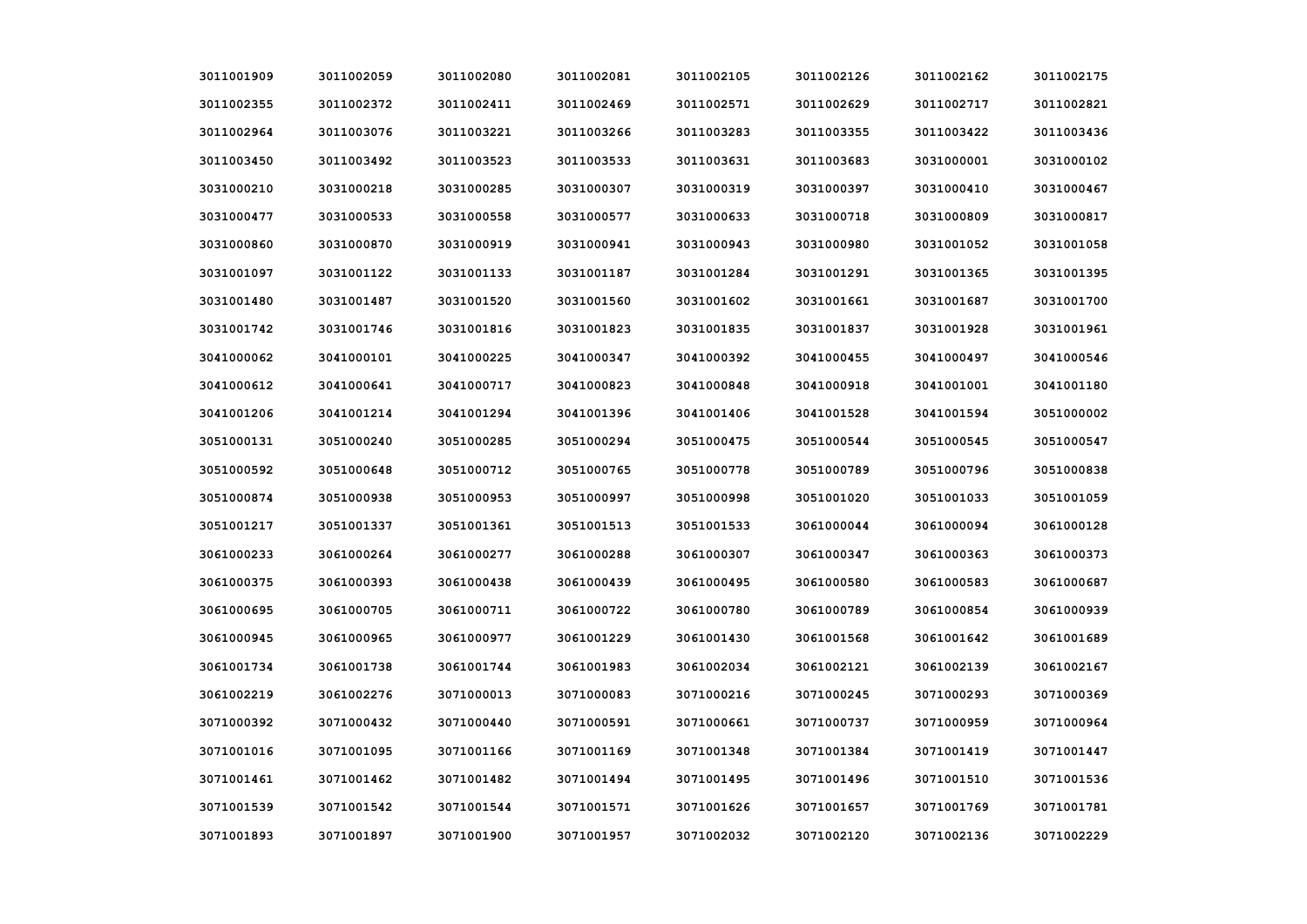| 3071002230 | 3071002298 | 3071002330 | 3071002470 | 3071002489 | 3071002561 | 3071002562 | 3071002716 |
|------------|------------|------------|------------|------------|------------|------------|------------|
| 3071002748 | 3071002853 | 3071002992 | 3071003159 | 3071003192 | 3071003211 | 3071003215 | 3071003246 |
| 3071003255 | 3071003261 | 3071003428 | 3071003432 | 3071003446 | 3071003455 | 3071003476 | 3071003591 |
| 3071003616 | 3071003641 | 3071003659 | 3081000006 | 3081000010 | 3081000025 | 3081000111 | 3081000134 |
| 3081000148 | 3081000217 | 3081000240 | 3081000255 | 3081000262 | 3081000305 | 3081000410 | 3081000489 |
| 3081000561 | 3081000578 | 3081000609 | 3081000739 | 3081000820 | 3081000879 | 3081000884 | 3081000905 |
| 3081001008 | 3081001132 | 3081001204 | 3081001277 | 3081001349 | 3081001431 | 3081001443 | 3081001486 |
| 3081001532 | 3081001610 | 3081001614 | 3081001618 | 3081001684 | 3081001731 | 3081001764 | 3081001776 |
| 3081001792 | 3081001800 | 3081001889 | 3081002091 | 3081002163 | 3081002164 | 3081002232 | 3081002284 |
| 3081002286 | 3081002292 | 3081002325 | 3081002352 | 3081002392 | 3081002401 | 3081002439 | 3081002598 |
| 3081002623 | 3081002677 | 3081002695 | 3081002746 | 3081002780 | 3081002841 | 3081002868 | 3081002905 |
| 3081003023 | 3081003072 | 3081003097 | 3081003194 | 3081003213 | 3081003236 | 3081003285 | 3081003358 |
| 3081003483 | 3081003490 | 3081003565 | 3081003617 | 3081003624 | 3081003664 | 3081003686 | 3081003720 |
| 3081003729 | 3081003738 | 3081003822 | 3081003834 | 3081003852 | 3081003876 | 3081003889 | 3081003895 |
| 3081003918 | 3081004000 | 3081004049 | 3081004076 | 3081004162 | 3081004173 | 3081004176 | 3081004178 |
| 3081004186 | 3081004207 | 3081004236 | 3081004243 | 3081004247 | 3081004263 | 3081004289 | 3081004312 |
| 3081004317 | 3081004327 | 3081004328 | 3081004357 | 3081004381 | 3081004423 | 3081004445 | 3081004466 |
| 3081004532 | 3081004580 | 3081004649 | 3081004667 | 3081004677 | 3081004696 | 3081004786 | 3081004788 |
| 3081004797 | 3081004906 | 3081004910 | 3081004981 | 3081005026 | 3081005050 | 3081005052 | 3081005085 |
| 3081005295 | 3081005300 | 3081005305 | 3081005352 | 3081005353 | 3081005600 | 3081005834 | 3081005905 |
| 3081005977 | 3081006093 | 3081006116 | 3081006156 | 3081006185 | 3081006191 | 3081006213 | 3081006300 |
| 3081006374 | 3081006426 | 3081006441 | 3081006454 | 3081006547 | 3081006562 | 3081006573 | 3081006580 |
| 3081006637 | 3081006639 | 3081006642 | 3081006650 | 3081006654 | 3081006743 | 3081006781 | 3081006809 |
| 3081006927 | 3081007130 | 3081007227 | 3081007327 | 3081007339 | 3081007399 | 3081007423 | 3081007424 |
| 3081007551 | 3081007575 | 3081007618 | 3081007656 | 3081007716 | 3081007765 | 3081007770 | 3081007774 |
| 3081007776 | 3081007825 | 3081007918 | 3081007987 | 3081008024 | 3081008034 | 3081008061 | 3081008140 |
| 3081008213 | 3081008251 | 3081008283 | 3081008389 | 3081008464 | 3081008483 | 3081008487 | 3081008497 |
| 3081008680 | 3081008700 | 3081008722 | 3081008805 | 3081008811 | 3081008870 | 3081008899 | 3081008974 |